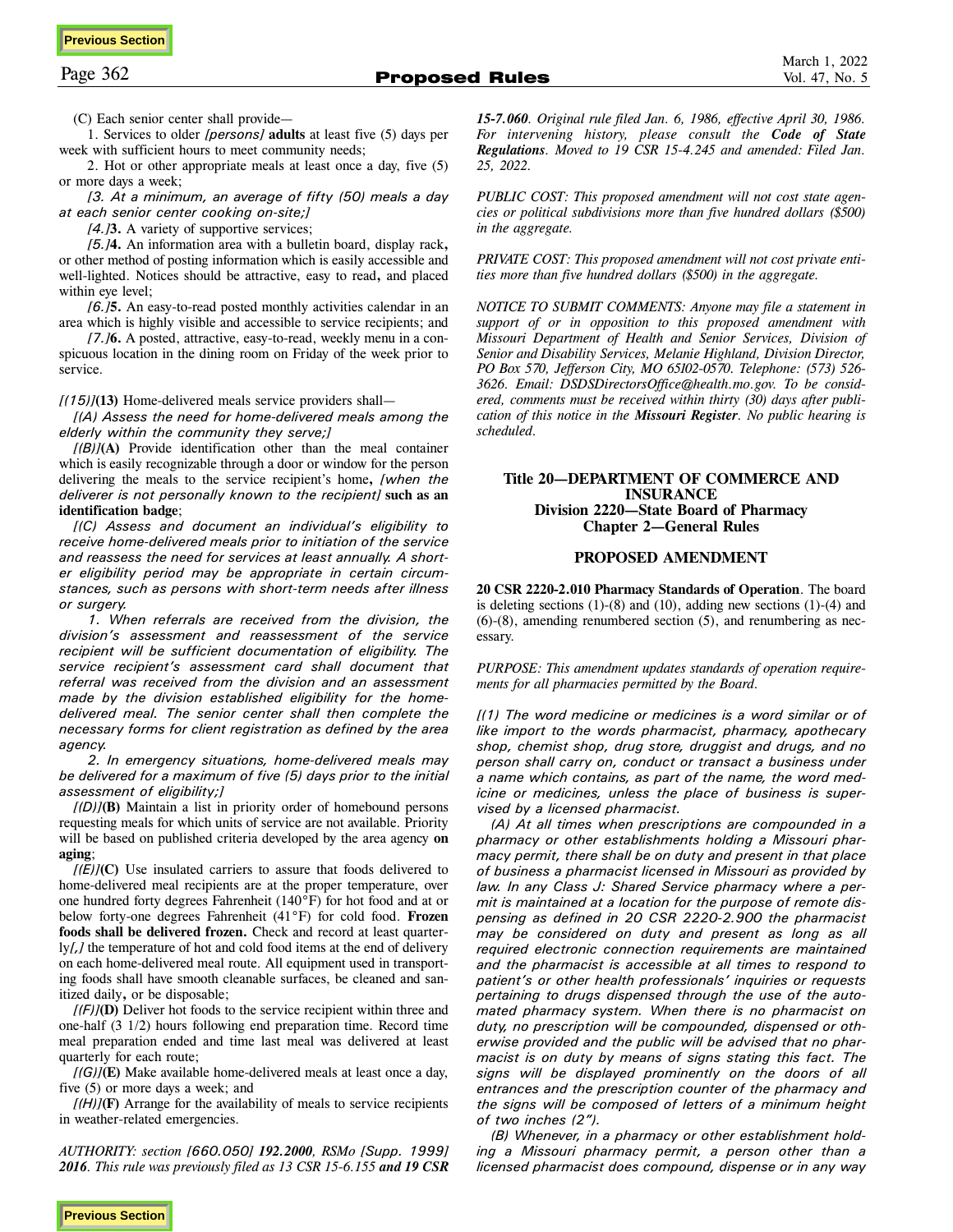*provide any drug, medicine or poison pursuant to a lawful prescription, a licensed pharmacist must be physically present within the confines of the dispensing area, able to render immediate assistance and able to determine and correct any errors in the compounding, preparation or labeling of that drug, medicine or poison before the drug, medicine or poison is dispensed or sold. In any Class J: Shared Service pharmacy where a permit is maintained at a location for the purpose of remote dispensing as defined in 20 CSR 2220- 2.900 the pharmacist may be considered on duty and present as long as all required electronic connection requirements are maintained and the pharmacist is accessible at all times to respond to patient's or other health professionals' inquiries or requests pertaining to drugs dispensed through the use of the automated pharmacy system. The pharmacist personally shall inspect and verify the accuracy of the contents of, and the label after it is affixed to, any prescribed drug, medicine or poison compounded or dispensed by a person other than a licensed pharmacist.* 

*(C) No pharmacy shall be licensed under the provisions of this chapter unless it is equipped with proper pharmaceutical equipment and reference manuals. Requirements for proper equipment and references may vary between pharmacies and must insure accuracy and safety of all pharmaceutical activity.* 

*1. Basic equipment recognized by the latest edition of the United States Pharmacopoeia (USP), the United States Pharmacopoeia/Drug Information (USP/DI) or Remington's Pharmaceutical Sciences shall be available for any procedures utilized in the dispensing, compounding or admixture of drugs and drug-related devices, and must maintain conformance with these publications.* 

*2. A suitable machine or electronic data device for the numbering of all prescriptions must be maintained along with appropriate printing equipment for the production of prescription drug labels.* 

*(D) Reference manuals may include any generally recognized pharmaceutical publication other than periodicals or journals. A pharmacy must maintain, at a minimum, the current or latest edition of a reference manual(s) which includes all Federal Drug Administration (FDA)-approved drugs. The following topics must be included in the reference(s) selected:* 

*1. Pharmacology of drugs;* 

*2. Dosages and clinical effects of drugs; and* 

*3. Patient information.* 

*(E) Pharmacies shall maintain at least one (1) current edition of statutes and rules governing the pharmacy's practice.* 

*(F) All pharmacies shall be maintained in a clean and sanitary condition at all times. Any procedures used in the dispensing, compounding and admixture of drugs or drug-related devices must be completed under clean and, when recommended, aseptic conditions.* 

*1. Appropriate sewage disposal and a hot and cold water supply within the pharmacy must be available.* 

*2. Appropriate housekeeping and sanitation of all areas where drugs are stored or dispensed must be maintained.* 

*3. Animals, except for service animals as defined by the Americans with Disabilities Act (ADA), are not allowed in pharmacies.* 

*(G) The temperature of the facility where drugs are stored must be maintained thermostatically within temperature requirements as provided for by the manufacturer or the latest edition of the USP. Adequate refrigeration must be available to insure enough storage space for drugs requiring refrigeration or freezing and under temperatures adequate to maintain the drug products as recommended by the manufacturer, the latest edition of the USP, or both. Drugs and*  *drug-related devices must be stored separately from food and other items.* 

*(H) Pharmacies must maintain adequate security in order to deter theft of drugs by personnel or the public. Sufficient alarm systems or locking mechanisms must be in place if the pharmacy is located in a facility into which the public has access and the pharmacy's hours of operation are different from those of the remainder of the facility.* 

*(I) Pharmacies which maintain storage sites or warehouse facilities for the storage of pharmaceuticals at a separate address or premises from the main pharmacy that holds a pharmacy permit shall register those sites as storage facilities of the licensed pharmacy. Information required for proper registration of a storage facility shall include the address of the facility, hours of operation (if applicable), pharmacy permit numbers of the pharmacies that it services, and a certified statement that the facility is used for the sole purpose of distributing drugs only within its own pharmacy operations.* 

*1. Records must be maintained at these facilities to guarantee security, storage and accountability of all drugs and drug-related devices under proper conditions.* 

*2. All storage and warehouse locations will be considered facilities of a pharmacy pursuant to section 338.240, RSMo and shall be subject to inspection by the board as defined in section 338.150, RSMo.* 

*3. No fee will be charged by the board for registering a facility as defined in subsection (1)(I) of this rule.* 

*(J) Pharmacies that maintain storage sites or warehouse facilities for the storage of confidential pharmacy records at a separate address or premises from the main pharmacy that holds a pharmacy permit shall register those sites as storage facilities of the licensed pharmacy. Information required for proper registration of a storage facility shall include the address of the facility, hours of operation (if applicable), pharmacy permit numbers of the pharmacies that it services, and a statement that the facility is used for the sole purpose of storing records within its own pharmacy operations.* 

*1. All storage and warehouse locations must maintain adequate security including an alarm system. Any breach in security must be documented and reported in writing via facsimile, email communication, or letter to the board within fifteen (15) days of the breach of confidentiality.* 

*2. All storage and warehouse locations will be considered facilities of a pharmacy pursuant to section 338.240, RSMo and shall be subject to inspection by the board as defined in section 338.150, RSMo.* 

*3. No fee will be charged by the board for registering a facility as defined in subsection (1)(J) of this rule.* 

*4. All storage and warehouse locations must comply with 19 CSR 30-1.* 

*5. No records less than two (2) years old may be stored offsite.* 

*6. All storage and warehouse locations storing confidential pharmacy records must make records retrievable within two (2) business days when requested by the board or its representatives.* 

*(K) All pharmacists will be required to have a photo of themselves not smaller than two inches by two inches (2" × 2") in the upper right-hand corner of the current renewal licenses. This photo and license renewal shall be conspicuously exposed in the pharmacy or drug store or place of business in which the pharmacist is employed as required by law.* 

*(L) Pharmacists regularly working as relief persons for more than one (1) store shall have in their possession proper identification of their pharmacy licensure.* 

*(M) Pharmacy operations must be conducted at all times*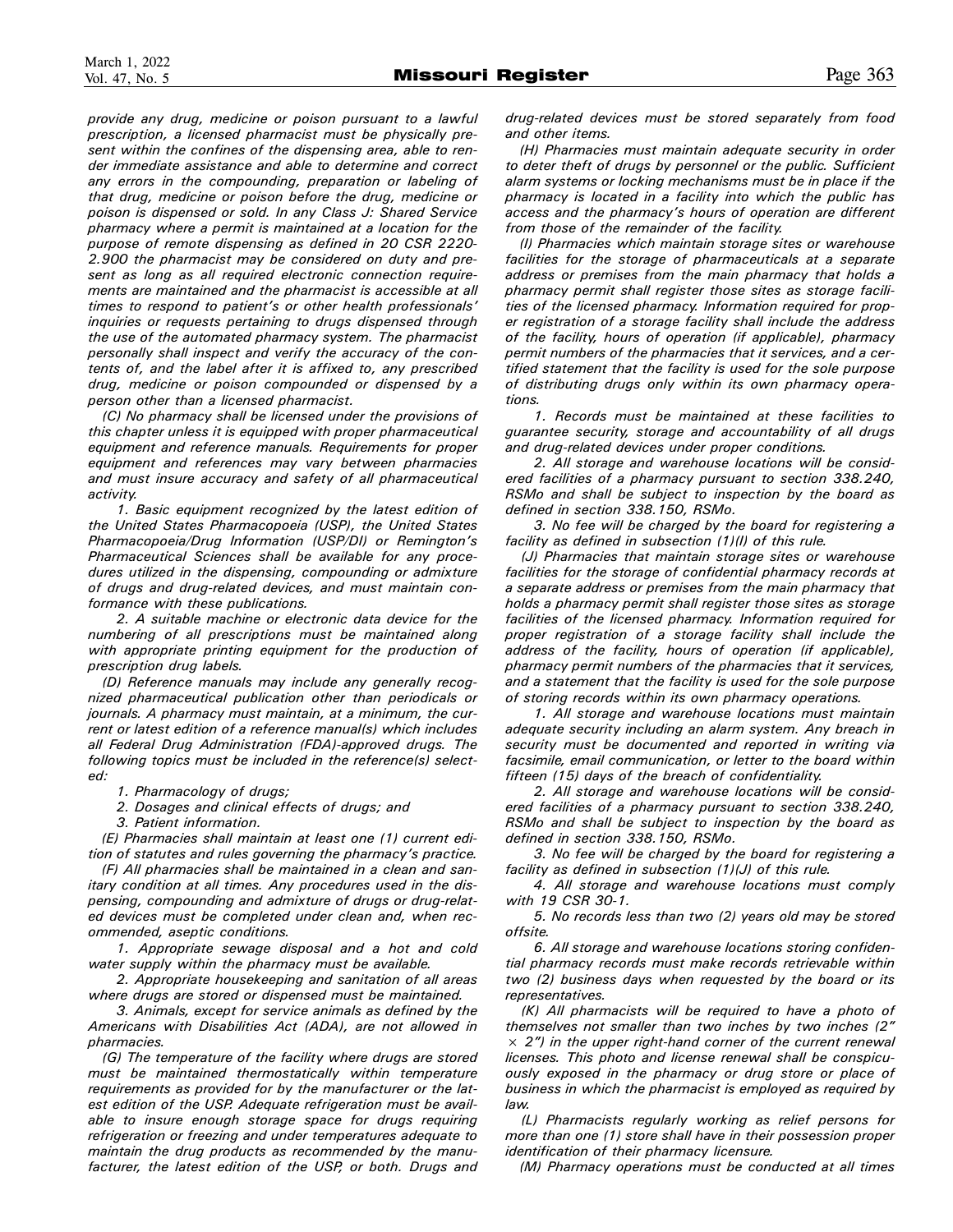*under the supervision of a properly designated pharmacistin-charge. When a licensed pharmacist leaves the employment of a pharmacy where s/he has been pharmacist-incharge, s/he immediately shall notify the executive director of the board of the termination of his/her services in the pharmacy. Likewise, the holder of the permit shall notify the executive director of the board of the termination of the services and give the name of the new licensed pharmacist-incharge.* 

*(N) Pharmacists are responsible to inform the executive director of the board in the case of changed address. Any mail or communications returned to the executive director's office marked Unknown, Incorrect Address, and the like, will not be sent out a second time until the correct address is sent in.* 

*(O) When a pharmacy permit holder knows or should have known, within the usual and customary standards of conduct governing the operation of a pharmacy as defined in Chapter 338, RSMo, that an employee, licensed or unlicensed, has violated the pharmacy laws or rules, the permit holder shall be subject to discipline under Chapter 338, RSMo.* 

*(P) When required by section 338.013(10), RSMo, to report technician disciplinary action, the pharmacy must notify the board in writing within fifteen (15) days of the action. The notification must include:* 

- *1. The name and permit number of pharmacy;*
- *2. Name of person making the notification;*
- *3. Name of technician;*
- *4. Technician registration number;*
- *5. Date of action; and*
- *6. Reason for action.*

*(Q) Pharmacists must inform the executive director of the board of any change in their employment address. The notification of an employment change must be provided in writing to the board no later than fifteen (15) days following any effective change.* 

*(2) Every pharmacy shall designate as its primary means of record keeping either a manual system which provides for the consecutive numbering of hard copy prescriptions and complies with the provisions of section (3) of this rule or an electronic system which complies with the provisions of 20 CSR 2220-2.080. The designated record system shall be used to record the pharmacy's dispensing of all drugs, medicines and poisons.* 

*(3) A pharmacy using a record keeping system other than an electronic system meeting the requirements of 20 CSR 2220-2.080 to record its dispensing of drugs, medicines and poisons shall provide a method of recording all of the following information concerning the refill of any prescription medication on the back or reverse side of every prescription order:* 

*(A) The date the drug, medicine or poison was dispensed;* 

*(B) The dispensing pharmacist's initials; and* 

*(C) The amount of drug, medicine or poison dispensed to the patient if different from the amount on the face of the prescription order.* 

*(4) Each licensed pharmacy shall maintain at least three (3) separate files of prescriptions and they shall be as follows:* 

*(A) All prescriptions for controlled drugs listed in Schedules I and II shall be maintained in a separate prescription file;* 

*(B) All prescriptions for controlled drugs listed in Schedules III, IV and V shall be maintained in a separate prescription file; and* 

*(C) All other prescriptions for noncontrolled drugs shall be maintained in a separate prescription file(s).* 

*(5) Pharmacies shall establish and maintain inventories and records of all transactions regarding the receipt and distribution or other disposition of legend drugs. Said records shall be maintained for two (2) years and be readily retrievable upon request by the board or its representatives.* 

*(6) Drugs and devices that are maintained as part of the pharmacy inventory or are being processed for dispensing or other distribution purposes must be physically separated at all times from articles, supplies or other drugs that are for employee personal use or that are outdated, distressed, misbranded or adulterated. An area separate from drug storage must be used to store quarantined, nonusable substances. Areas used for this type of drug storage must be clearly identified. Any prescription drugs that are present in a licensed pharmacy but are for the personal use of pharmacy personnel must be labeled in accordance with section 338.059, RSMo.* 

*(7) All records required by chapters 195 and 338, RSMo or divisions 20 CSR 2220 and 19 CSR 30 shall be available for photocopying or electronic duplication by a board of pharmacy representative.* 

*(8) Except as provided for in section 21 U.S.C. section 353(d)(1)(A)–(C), (d)(2)(A)(i)–(ii), (d)(2)(B)(i)–(iv), and (d)(3)(A)(i)–(ii) of the Federal Food, Drug and Cosmetic Act, drug samples shall not be maintained in pharmacies.]* 

**(1) Pharmacies must be safely operated at all times, in compliance with applicable state and federal law. Except as otherwise provided by law, pharmacies must also comply with the following:** 

**(A) Pharmacies shall not introduce or enforce any policies, procedures, systems, or practices that jeopardize, inhibit, or threaten patient safety or the safe provision of pharmacy services. A licensed pharmacist must be physically present within the confines of the dispensing area of a licensed pharmacy whenever any person other than a licensed pharmacist compounds, prepares, dispenses, or any way provides a drug, medicine, or poison pursuant to a lawful prescription or medication order. The pharmacist must be able to render immediate assistance and able to identify and correct any errors before the drug, medicine, or poison is dispensed or sold. A sign advising the public that no pharmacist is on duty must be manually or electronically posted when no pharmacist is on duty at the pharmacy. The signs must be prominently displayed on all entrance doors and the prescription counter of the pharmacy. Sign lettering must be at least two inches (2") in height;** 

**(B) Except as otherwise provided by law, a pharmacist shall personally inspect and verify the accuracy of the final contents of any prescription or medication order and the affixed label prior to dispensing;** 

**(C) Adequate staffing and resources must be provided to allow licensees/registrants to safely and accurately provide pharmacy services. Pharmacies must be equipped with properly functioning pharmaceutical equipment for the pharmacy services performed as recognized by the latest edition of the** *United States Pharmacopoeia* **(USP) or** *Remington's Pharmaceutical Sciences***;** 

**(D) References/resources must be physically maintained or immediately accessible in electronic form at the pharmacy that include the following:** 

**1. A current print or electronic edition of statutes and rules governing the pharmacy's practice, including, but not limited to, Chapters 338 and 195, RSMo, 20 CSR 2220 and, if applicable, 19 CSR 30 governing controlled substances;**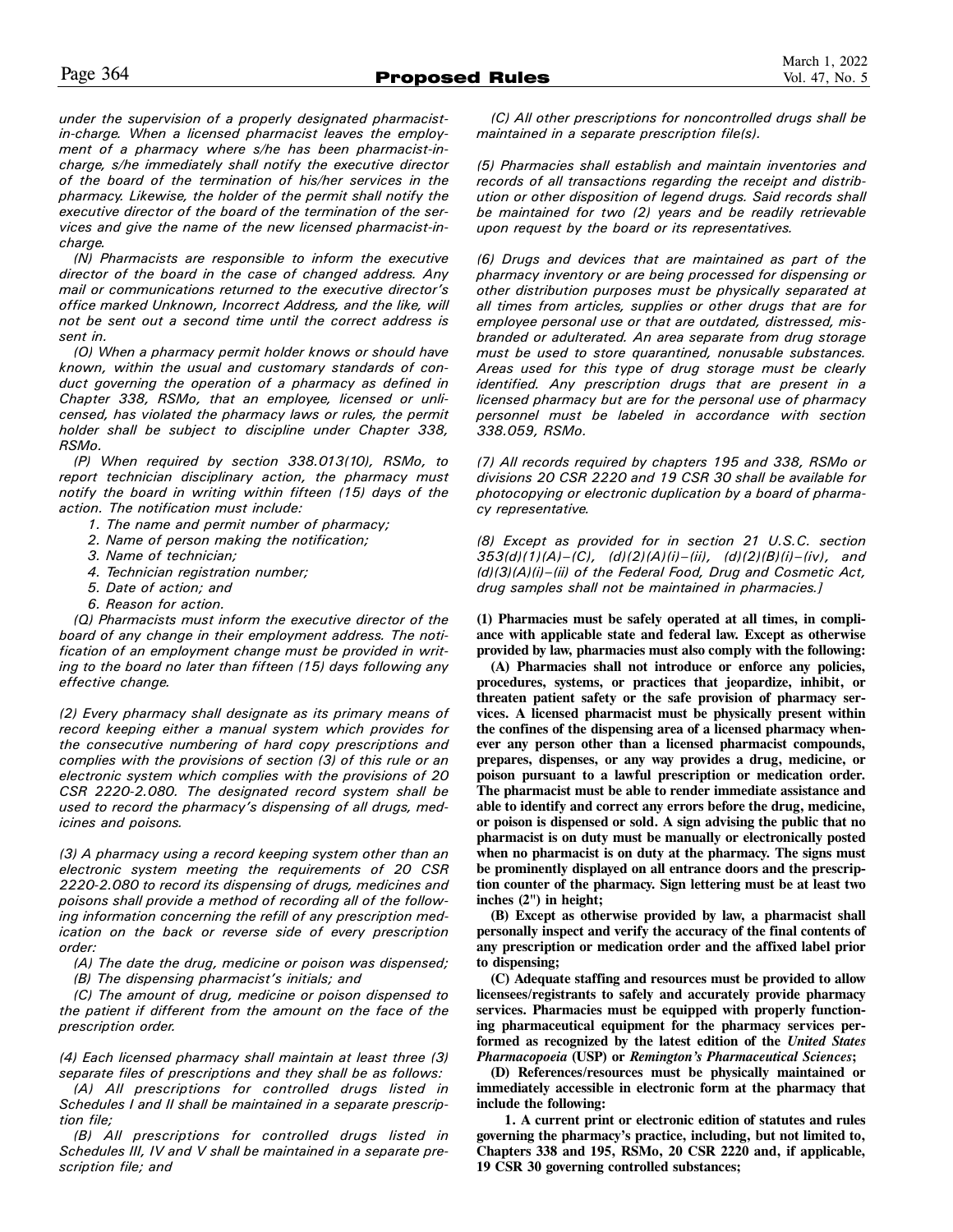**2. Generally recognized reference(s) or other peer-reviewed resource(s) that include the following items/topics:** 

**A. All drugs approved by the United States Federal Drug Administration (FDA) as appropriate to the practice site;** 

- **B. Pharmacology of drugs;**
- **C. Dosages and clinical effects of drugs; and**
- **D. Patient information and counseling;**

**(E) All Missouri and federal pharmacy licenses, permits, or registrations must be current and accurate, including the pharmacy's name, permit classification(s), and address;** 

**(F) Individuals practicing or assisting in the practice of pharmacy must be appropriately licensed or registered with the board and appropriately trained and competent to perform assigned duties. Any person other than a pharmacist or permit holder who has independent access to legend drug stock on a routine basis in a pharmacy must be registered or licensed with the board as a pharmacy technician or intern pharmacist. Except as otherwise authorized by law, non-resident pharmacists providing pharmacy services for patients or pharmacies located in Missouri must hold a Missouri pharmacist license or must be working for a Missouri licensed pharmacy;** 

**(G) Pharmacy facilities and equipment must be maintained in a clean and sanitary condition at all times and trash must be disposed of in a timely manner.** 

**1. Appropriate sewage disposal and a hot and cold water supply within the pharmacy must be available. The required water supply may not be located in a bathroom.** 

**2. Waste and hazardous materials must be handled and disposed of in compliance with applicable state and federal law.** 

**3. The pharmacy must be free from insects, vermin, and animals of any kind. Animals are not allowed in pharmacies, except for service animals as defined by the Americans with Disabilities Act (ADA);** 

**(H) Adequate security and locking mechanisms must be maintained to prevent unauthorized access to the pharmacy and to ensure the safety and integrity of drugs and confidential records. Pharmacy traffic must be restricted to authorized persons so that proper control over drugs and confidential records can be maintained at all times. Pharmacies dispensing or stocking controlled substances must comply with all federal and state controlled substance security requirements;** 

**(I) Medication and drug-related devices must be properly and accurately prepared, packaged, dispensed, distributed, and labeled under clean, and when required, aseptic conditions. Staff must wear disposable gloves when physically touching individual dosage units. Pharmacies shall not fill or refill any prescription or medication order after one (1) year from the date issued by the prescriber;** 

**(J) Offsite storage. Pharmacies may maintain storage sites or warehouse facilities for the storage of pharmaceuticals or required/confidential pharmacy records at a separate address or premises from the main pharmacy, provided the storage facility is registered with the board. To register, the pharmacy must submit the following to the board in writing: the storage facility's address, hours of operation (if applicable), and the pharmacy permit numbers of the pharmacies that utilize the facility. No registration fee is required.** 

**1. Adequate security and storage conditions must be maintained at these facilities to guarantee the security and integrity of records, medication, and drug-related devices. At a minimum, storage facilities must maintain a functioning alarm system. Any breach in security must be documented and reported to the board electronically or in writing within fifteen (15) days of the breach.** 

**2. Medication stored at an offsite storage facility pursuant to this subsection may only be used by a pharmacy for the sole purpose of distributing drugs solely within its own pharmacy operations. A drug distributor license is required if an offsite storage**  **facility is used to store/distribute medication for multiple pharmacies, regardless of pharmacy ownership.** 

**3. No record less than two (2) years old may be stored offsite. Patient records stored at an offsite facility must be retrievable within two (2) business days of a request from the board or its authorized designee.** 

**4. Storage and warehouse locations will be considered facilities of a pharmacy pursuant to section 338.240, RSMo, and will be subject to inspection by the board pursuant to section 338.150, RSMo;** 

**(K) If the pharmacy is located in a facility that is accessible to the public and the pharmacy's hours of operation are different from those of the remainder of the facility, ceilings and walls must be constructed of a substantial material so that the pharmacy permit area is separate and distinct from the remainder of the facility. Drop down ceilings or other openings that would allow unauthorized access into the pharmacy are not allowed;** 

**(L) Licensee/Registrant Identification and Signage.** 

**1. All board licensees and registrants must wear an identification badge or similar identifying article that identifies their name and title when practicing or assisting in the practice of pharmacy (e.g., pharmacist, pharmacy technician, intern pharmacist).** 

**2. The licenses/registrations for all pharmacists, technicians, and intern pharmacists regularly working in the pharmacy must be maintained in a central location on the premises of the pharmacy. Individual licenses/registrations must have a photo attached that is not smaller than two by two inches (2" x 2"). The required licensees/registrations must be immediately retrievable during an inspection or available to the public if requested. Licensees or registrants regularly working for more than one (1) pharmacy, temporarily working as a relief pharmacist outside of their regular pharmacy work location, or practicing pharmacy at a non-pharmacy location must have proper identification of their pharmacy license in their possession while practicing or assisting in the practice pharmacy (e.g., wallet card, current online verification).** 

**3. A sign must be physically or electronically posted at the pharmacy indicating that the pharmacy is licensed and regulated by the Missouri Board of Pharmacy along with the board's current address, telephone number and primary email address. The board will provide the required sign at no cost. Alternatively, licensees may post an electronic copy of the required sign, provided the size and type of the electronic sign and lettering equals or exceeds the board issued sign and the electronic sign is constantly visible by the public during the pharmacy's normal business hours. The required sign must be prominently posted in close proximity to the pharmacy in a manner and location that is easily viewable and readable by the public;** 

**(M) All board licensed pharmacies must be under the supervision of a pharmacist-in-charge designated with the board who holds a current and active Missouri pharmacist license. The pharmacist-in-charge must be actively engaged in pharmacy activities at the pharmacy and must be physically present at the pharmacy for a sufficient amount of time as needed to effectively supervise pharmacy activities and ensure pharmacy compliance. For pharmacies located outside of Missouri, the designated pharmacist-in-charge must hold a current and active pharmacist license in the state where the pharmacy is located.** 

**1. In the event the pharmacist-in-charge designated with the board changes, the pharmacy may not continue operations until a new pharmacist-in-charge is named, except as otherwise authorized by this rule. A change of pharmacist-in-charge application must be submitted to the board with the applicable fee within fifteen (15) calendar days after a new pharmacist-in-charge is designated. A controlled substance inventory must be taken at or immediately prior to a pharmacist-in-charge change as required by 20 CSR 2220-2.090.**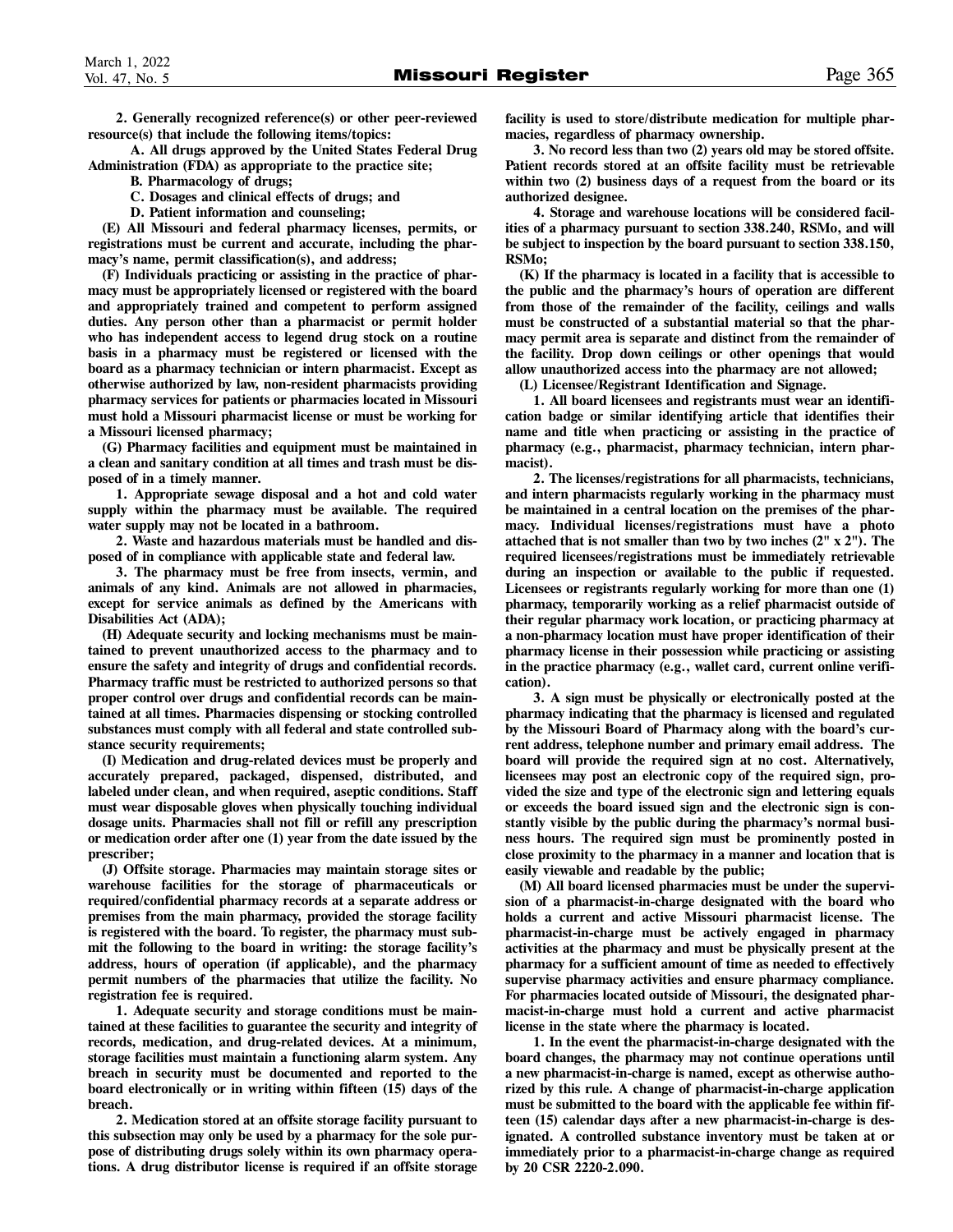**2. If a new pharmacist-in-charge cannot be immediately designated after a pharmacist-in-charge change despite reasonable diligence, the pharmacy may appoint an interim supervising pharmacist for a period not to exceed thirty (30) days. The interim supervising pharmacist must meet the requirements of this rule and file a statement on a form approved by the board agreeing to be responsible for pharmacy compliance while serving as the interim supervising pharmacist. A documented controlled substance inventory must be taken when the interim supervising pharmacist is designated. Written notification of the interim supervising pharmacist designation must be immediately provided to the board at the board's electronic mail address or via facsimile on a form approved by the board along with the required interim supervising pharmacist form; and** 

**(N) Licensees and registrants must maintain a current mailing address on file with the board. Licensees/registrants must notify the board electronically or in writing of any change in their mailing or employment address, within fifteen (15) days following the change.**

**(O) When a pharmacy permit holder knows or should have known, within the usual and customary standards of conduct governing the operation of a pharmacy as defined in Chapter 338, RSMo, that an employee, licensed or unlicensed, has violated the pharmacy laws or rules, the permit holder shall be subject to discipline under Chapter 338, RSMo.** 

**(2) Drug Storage. Drugs must be properly stored and maintained in a thermostatically controlled area within temperature and humidity requirements as provided in the Food and Drug Administration approved drug product labeling or the** *United States Pharmacopeia* **(USP).** 

**(A) Temperatures in drug storage areas must be recorded and reviewed at least once each day the pharmacy is in operation. Alternatively, a continuous temperature monitoring system may be used if the system maintains ongoing documentation of temperature recordings that alerts a pharmacist when temperatures are outside of the required range and provides the amount of variance.** 

**(B) No outdated, misbranded, or adulterated drugs or devices may be dispensed, distributed, or maintained within the pharmacy's active inventory, including prescription and related nonprescription items. Outdated, misbranded, or adulterated medication and medication for personal employee use must be quarantined in an area that is clearly identified and physically separate from medication maintained for dispensing, distribution, or other pharmacy use. Drugs for the personal use of pharmacy staff or personnel must be labeled in accordance with section 338.059, RSMo, or as otherwise required by law.** 

**(C) Food and beverage items that are not in their original, sealed manufacturer packaging must be stored separately from medication and medication-related devices. Open food or beverages used in compounding or intended for patient use with medication may be stored in the same area as drugs and drug-related devices, provided the items must be separated from other inventory and sanitary conditions are maintained at all times.** 

**(D) Appropriate lighting, ventilation, and humidity must be maintained in areas where drugs are stored and dispensed. Medication may not be stored on the floor.** 

**(E) Drug samples shall not be maintained in or dispensed by pharmacies, except as otherwise authorized by state and federal law, including, but not limited to, 21 U.S.C. section 353 and the federal Prescription Drug Marketing Act of 1987.** 

**(3) Record Keeping. Pharmacy records must be accurately maintained in compliance with applicable state and federal law. Records required by Chapters 195 and 338, RSMo or divisions 20 CSR 2220 and 19 CSR 30 shall be available for inspection, photographing, or duplication by a board representative.** 

**(A) Pharmacies must maintain inventories and records of all transactions regarding the receipt and distribution or other disposition of legend drugs. Each pharmacy shall designate either a primary manual or electronic record keeping system which will be used to record the dispensing of all prescriptions and medication orders. Poison sales may be recorded in a separate manual log. Except as otherwise authorized or required by law, at least three (3) separate files of prescriptions/medication orders must be maintained:** 

**1. A separate file for Schedule I and II controlled substances;** 

**2. A separate file for Schedules III, IV and V controlled substances; and** 

**3. A separate file(s) for all other prescriptions/medication orders.** 

**(B) Distribution records. Unless otherwise authorized by law or the board, pharmacies shall maintain inventories and records of all legend drugs received and distributed that include:** 

**1. The date of the transaction/distribution;** 

**2. Product name, strength, and quantity;** 

**3. The names of the parties;** 

**4. The sender's address or, for drugs distributed by the pharmacy, the receiver's address; and** 

**5. Any other information required by state or federal law.** 

**(C) Unless otherwise provided by law, records required by Chapter 338 or 20 CSR 2220 that do not have a specified retention time must be kept for two (2) years and readily retrievable at the request of the board or the board's authorized designee. Readily retrievable is defined as immediately providing records or within two (2) hours of a request by the board or the board's authorized designee, or by making a computer terminal available to the inspector for immediate use to review the records requested.** 

**(4) Mandatory Reporting. Licensees, registrants, and permit holders must notify the board of any adverse action by another licensing state, jurisdiction, or government agency against the licensee/registrants/permit holder as required by section 338.075, RSMo, within fifteen (15) days of such action. Additionally, pharmacies must notify the board within fifteen (15) days of any final disciplinary action taken against a pharmacist, intern pharmacist, or pharmacy technician for conduct that might have led to disciplinary action under section 338.055, RSMo, or resignation of a licensee/registrant in lieu of such final disciplinary action. The notification must be provided in writing or electronically and include:** 

**(A) The pharmacy's name and permit number;** 

**(B) Name and contact information for person making the notification;** 

**(C) The licensee's or registrant's name and license/registration number;** 

**(D) Date of action; and** 

**(E) Reason for action.** 

*[(9)]***(5)** A home health or hospice agency licensed or certified according to Chapter 197, RSMo, or any licensed nurses of such agency, may possess drugs in the usual course of business of such agency without being licensed as a pharmacist or a pharmacy.

(A) *[The list of drugs that may be possessed by a home health or hospice agency without a license or permit, as defined in section (9), is as follows:]* **The following legend drugs/devices may be possessed by a home health or hospice agency identified in this section without a pharmacy license or permit:**

1. Injectable dosage forms of sodium chloride and water;

2. Irrigation dosage forms of sodium chloride and water that carry a federal prescription only restriction;

3. Injectable dosage forms of heparin and alteplase in concentrations that are indicated for maintenance of venous access devices;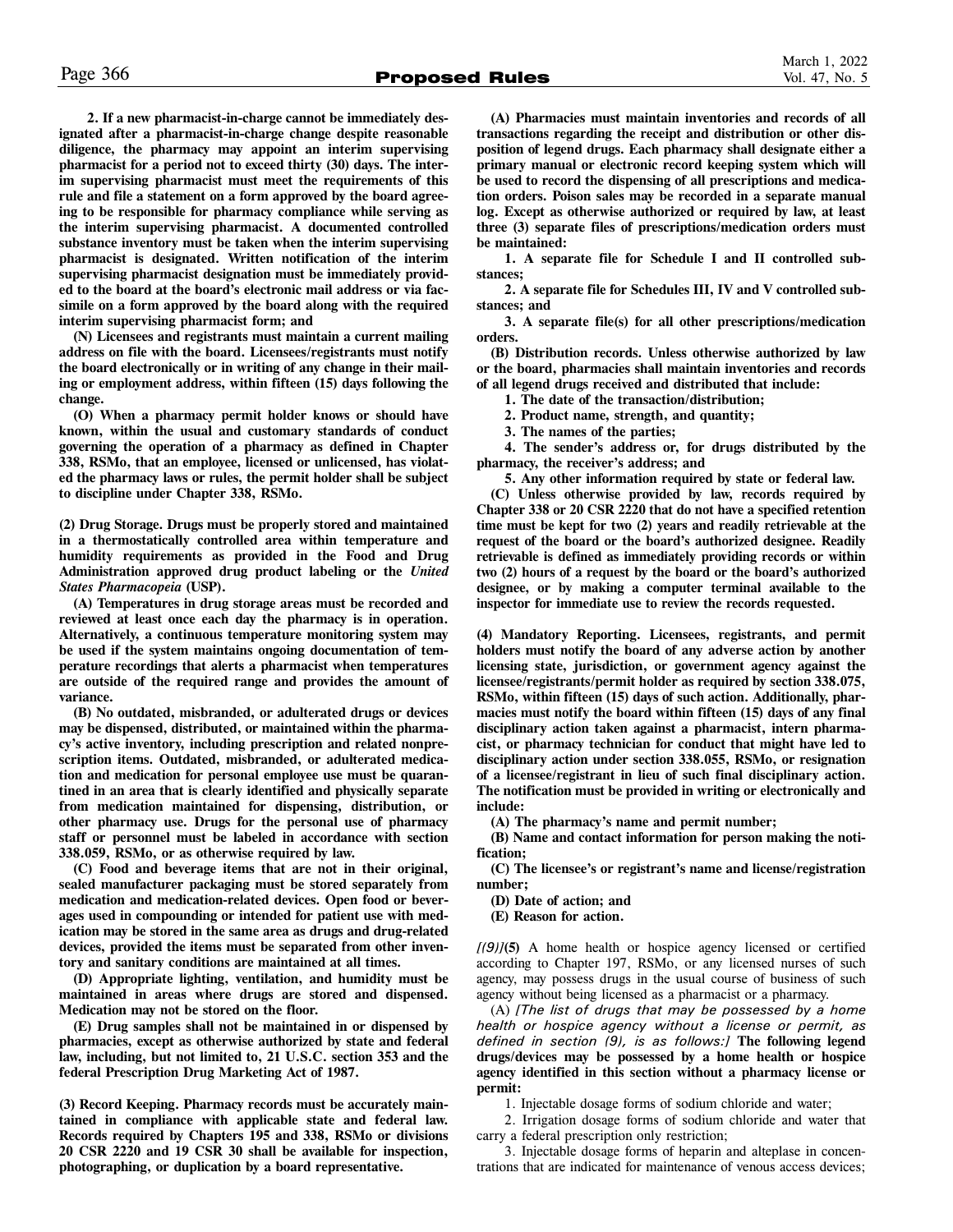4. Injectable dosage forms of diphenhydramine and epinephrine;

5. Vaccines indicated for public health needs*[, such as influenza, pneumonia, hepatitis A and hepatitis B]*; and 6. Tuberculin test material.

(B) The agency shall have *[a policy and procedure that addresses at least the following:]* **policies and procedures that address—**

1. Specific drugs authorized to be possessed by the agency and the nurse;

2. Indications for use of the drugs possessed;

3. Receiving *[physicians' orders for administration of the drugs]* **orders from an authorized prescriber for drug administration**;

4. Leaving drugs with the patient for routine care procedures;

5. Conditions for *[storage and transport]* **storing and transporting** of the drugs by the agency and the nurse; and

6. Quantity of drugs possessed by the agency and the nurse.

(C) The nurse must have *[a physician's authorization]* **authorization from an authorized prescriber**, such as an individual patient order, protocol or standing order, to administer the drugs.

(D) *[When the patient or the patient's representative has been instructed, verbally and in writing, in the performance of routine care procedures, u]***U**p to a two**-** (2**-**)*[-]* week supply of sodium chloride, water, and heparin may be left with the patient *[for these procedures]* **provided the patient or the patient's representative has been instructed verbally or in writing on how to perform the procedure**. Drugs left with the patient shall be labeled with instructions for use. A record shall be made of all drugs left with the patient in the patient's medical record. Drugs left with the patient may not be returned to the agency.

(E) Drugs may be stored at the agency or transported by the nurse, and shall be stored or transported at all times in accordance with the manufacturer's storage requirements. **Except as otherwise authorized by subsection (2)(C) of this rule,** *[R]***r**efrigerator units used by the agency for storing drugs shall not be used for storing non-drug items.

(F) All drugs must be received from a licensed pharmacy or drug distributor. The quantity of drugs possessed by an agency shall be limited to that necessary to meet the needs of the agency's patient population for two (2) weeks.

*[(10) Class I: Consultant Pharmacies as defined in 20 CSR 2220-2.020(9)(I) and approved by the board to be located within a residence shall be required to address and comply with the following minimum standards of practice:* 

*(A) Location Requirements—* 

*1. The pharmacy must be located in a separate room that provides for a door with suitable lock;* 

*2. Sufficient storage for securing confidential documents and any hardware used in accessing a central pharmacy by electronic connection must be provided;* 

*3. Ceiling and walls must be constructed of plaster, drywall, brick or other substantial substance that affords a design that makes the room separate and distinct from the remainder of the domicile. Drop down ceilings that allow access into the room are not allowed;* 

*4. All locations must be inspected and have approval by the board prior to the initiation of services; and* 

*5. Patients are not allowed in the pharmacy.* 

*(B) Documentation—*

*1. Maintain a current policy and procedure manual that is attested by the signature and date of review of the pharmacist-in-charge to its accuracy. All pharmacists working at the pharmacy shall be required to sign the manual attesting to their review and understanding of all policies and procedures in force;* 

*2. Maintain documentation that the permit holder has provided training to all personnel on all operations associated*  *with the pharmacy;* 

*3. The permit holder must complete an audit to ensure compliance with pharmacy policy and procedures and this regulation at a minimum of twice per year, through physical visits by representatives of the permit holder. Audit results must be maintained by the permit holder for a period of three (3) years; and* 

*4. If the pharmacist is working under a contract for the permit holder, a copy of the contract shall be available during an inspection.* 

*(C) Security—Records and Internet—* 

*1. All electronic data processing systems must meet all applicable state and federal confidentiality laws and regulations;* 

*2. Data processing systems must utilize sufficient security software;* 

*3. Any breach in the security of the system must be documented and reported to the board of pharmacy within seven (7) days of the breach of confidentiality. Such documentation shall be available during an inspection.* 

*(D) Licensure and Inspection—* 

*1. Each location must maintain and display a current Class I permit. The permit holder for this permit must be the pharmacy the individual pharmacist is employed by or contracted with;* 

*2. Routine inspections for in-state pharmacies shall be arranged ahead of time. Notification by the inspector to the permit holder will be provided a minimum of seventy-two (72) hours ahead of the scheduled inspection. The permit holder must arrange for a designated representative to be present that is not a resident of the location under inspection;* 

*3. A pharmacy located outside the state must maintain a pharmacist-in-charge with a current and active pharmacist license with the state of Missouri;* 

*4. The audits required in paragraph (10)(B)3. shall be available for review during the inspection; and* 

*5. The pharmacy shall provide copies of inspections completed by the state in which they are located if such inspections are required within seven (7) business days of the inspection date.]* 

**(6) In addition to the other requirements of this rule, a Class I pharmacy within a residence must be located in a physically separate room that has a door with a suitable lock. Patients are not allowed in a Class I pharmacy located within a residence. Class I pharmacies may be inspected by the board as authorized by law, including Class I pharmacies located in a residence. The permit holder must arrange for a designated representative to be present for inspection, if requested by the board. Other than a Class I pharmacy, no pharmacy permit will be issued to a location that is located in a residence regardless of zoning.** 

**(7) Except as otherwise authorized by law, a licensee, permittee, or registrant of the board must cooperate with any investigation or inspection conducted by or on the board's behalf. Cooperation includes responding fully and promptly to questions, providing copies of records as requested, executing releases for records as requested, allowing photographs or digital image capture of any facility licensed or permitted by the board, and appearing at interviews, hearings, or meetings scheduled by the board or the board's authorized designee.** 

**(8) Exemptions. At its discretion, the board may grant an exemption to the facility requirements of this rule for a time period designated by the board if such exemption is not contrary to law and the exemption will provide equal or greater protection of the public safety, health, or welfare. Exemption requests must be**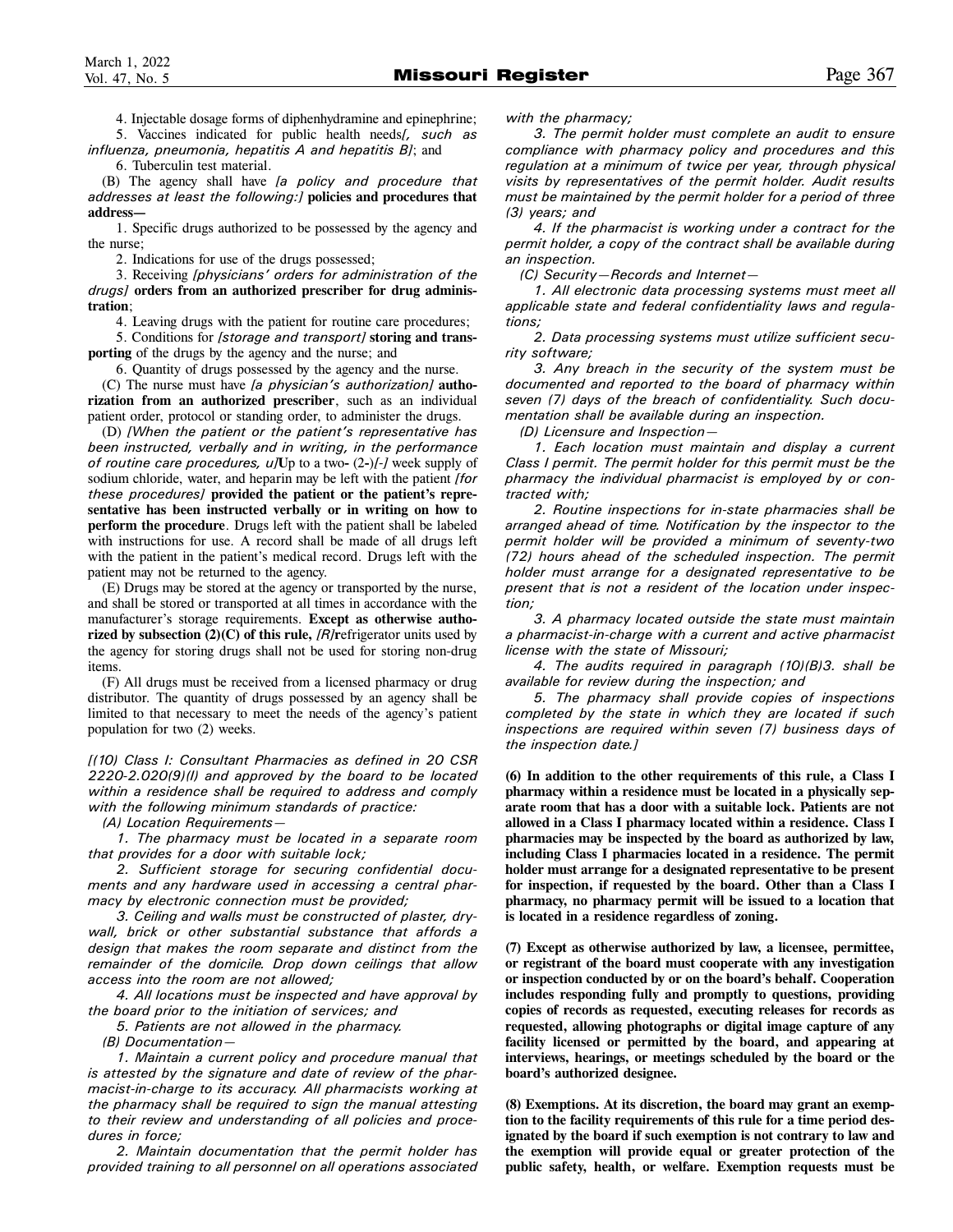**submitted in writing and identify the specific exemption requested, the grounds for exemption, the requested exemption length, and proposed procedures or safeguards for protecting the public safety, health, or welfare if the exemption is approved.** 

*AUTHORITY: sections [338.140,] 338.240[,] and 338.280, RSMo [2000] 2016, and sections 338.010, 338.140, and 338.210, RSMo Supp. [2007] 2021. This rule originally filed as 4 CSR 220-2.010. Original rule filed July 18, 1962, effective July 28, 1962. For intervening history, please consult the Code of State Regulations. Amended: Filed Jan. 20, 2022.* 

*PUBLIC COST: This proposed amendment will result in a fiscal impact to the Board of Pharmacy of three thousand seven hundred fifty-five dollars (\$3,755) during the first year of implementation (one thousand two hundred dollars (\$1,200) revenue increase and two thousand five hundred fifty-five dollars (\$2,555) revenue expenditure), three hundred six dollars and twenty-five cents (\$306.25) annually for the life of the rule, and eight hundred dollars (\$800) biennially for the life of the rule*.

*PRIVATE COST: This proposed amendment will cost private entities approximately two hundred seventy-eight thousand nineteen dollars and thirty cents (\$278,019.30) during the first year of implementation, two hundred twenty-five thousand six hundred eighty dollars (\$225,680) annually over the life of the rule, and eight hundred dollars (\$800) biennially for the life of the rule. Costs may vary with inflation, and are expected to increase at the rate projected by the Legislative Oversight Committee.* 

*NOTICE TO SUBMIT COMMENTS: Anyone may file a statement in support of or in opposition to this proposed amendment with the Missouri Board of Pharmacy, PO Box 625, 3605 Missouri Boulevard, Jefferson City, MO 65102, by facsimile at (573) 526- 3464, or via email at pharmacy@pr.mo.gov. To be considered, comments must be received within thirty (30) days after publication of this notice in the Missouri Register. No public hearing is scheduled.*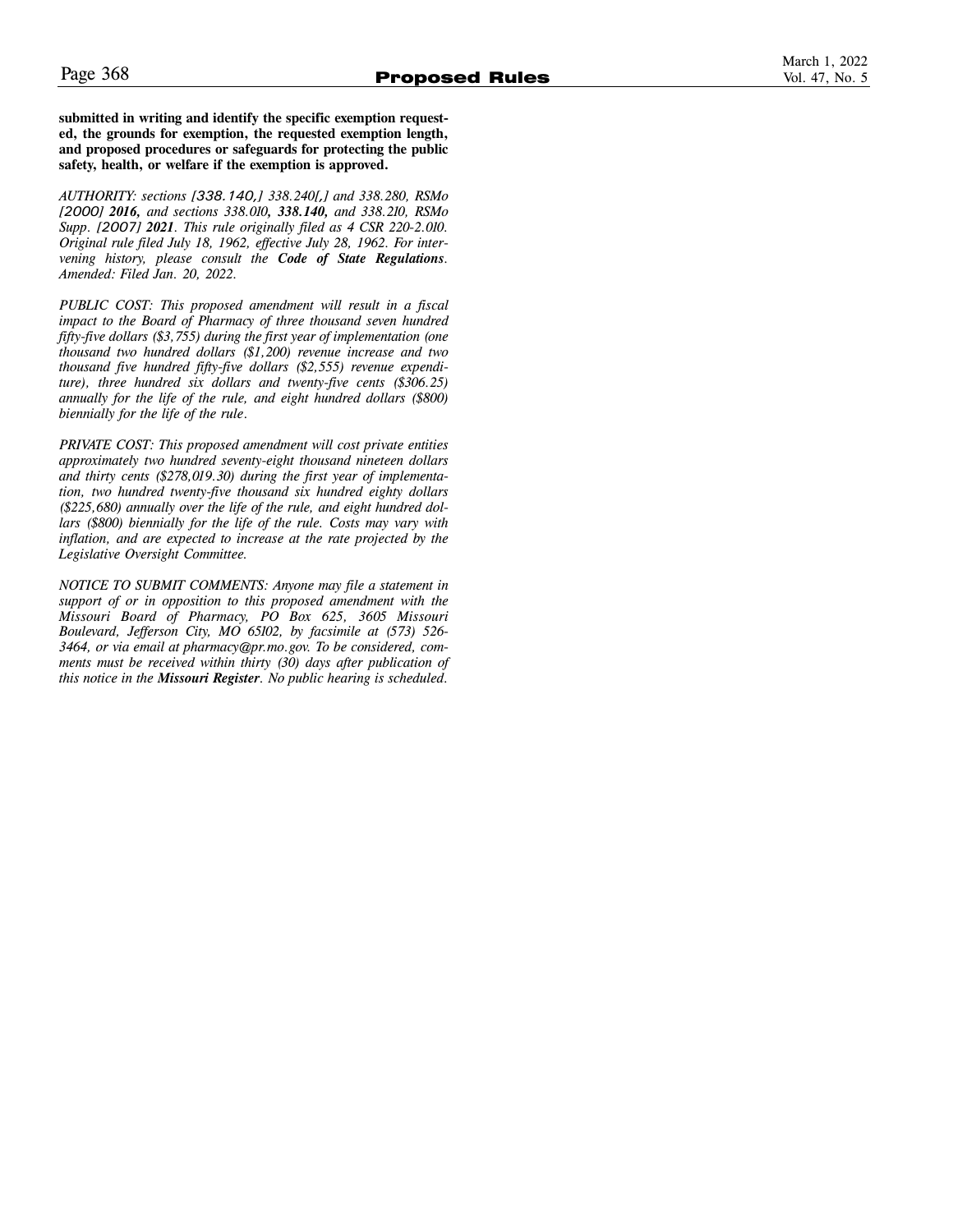### **FISCAL NOTE** PUBLIC COST

#### I. Department Title: Department of Commerce and Insurance **Division Title: State Board of Pharmacy Chapter Title: General Rules**

| Rule Number and<br>Title: | 20 CSR 2220-2.010 Pharmacy Standards of Operation |
|---------------------------|---------------------------------------------------|
| Type of<br>Rulemaking:    | <b>Proposed Amendment</b>                         |

### **II. SUMMARY OF FISCAL IMPACT**

| <b>Affected Agency or Political</b><br><b>Subdivision</b> | <b>Estimated Fiscal Impact</b>                          |  |  |
|-----------------------------------------------------------|---------------------------------------------------------|--|--|
| <b>State Board of Pharmacy</b>                            | \$3,755 (Y1 implementation)                             |  |  |
| <b>State Board of Pharmacy</b>                            | \$306.25 (recurring annually over the life of the rule) |  |  |
| <b>State Board of Pharmacy</b>                            | \$800 (recurring biennially over the life of the rule)  |  |  |

### **III.ASSUMPTIONS/WORKSHEETS**

The following general estimations were used to calculate private fiscal costs:

- 1. Based on currently known inspection information, an estimated four (4) facilities would be required to obtain licensure as a Missouri drug distributor for an offsite pharmaceutical storage facility that services multiple pharmacies. As a result, the Board estimates a revenue increase of \$1,200 during implementation Y1 (Four (4) offsite storage facilities  $x$  \$300 drug distributor license application fee), and a recurring biennial license renewal revenue increase of \$800 (4 offsite storage facilities  $x$  \$200 license renewal fee).
- 2. Missouri located pharmacies would be required to post a sign indicating the pharmacy is licensed/regulated by the Board. Signs will be provided by the Board at no fee. Based on historical licensing data, the Board estimates required signs will be provided to 1,460 pharmacies during Y1 implementation at a cost of \$1.75 per sign (includes mailing/delivery costs). The Board estimates an additional 175 new/replacement signs will be issued annually. As a result, estimated fiscal costs are \$ 2,555 during Y1 implementation and \$ 306.25 recurring annually thereafter.
- 3. Estimates are based on historical Board licensing data. Additionally, total estimated costs may vary with inflation and increase at the rate projected by the Legislative Oversight Committee.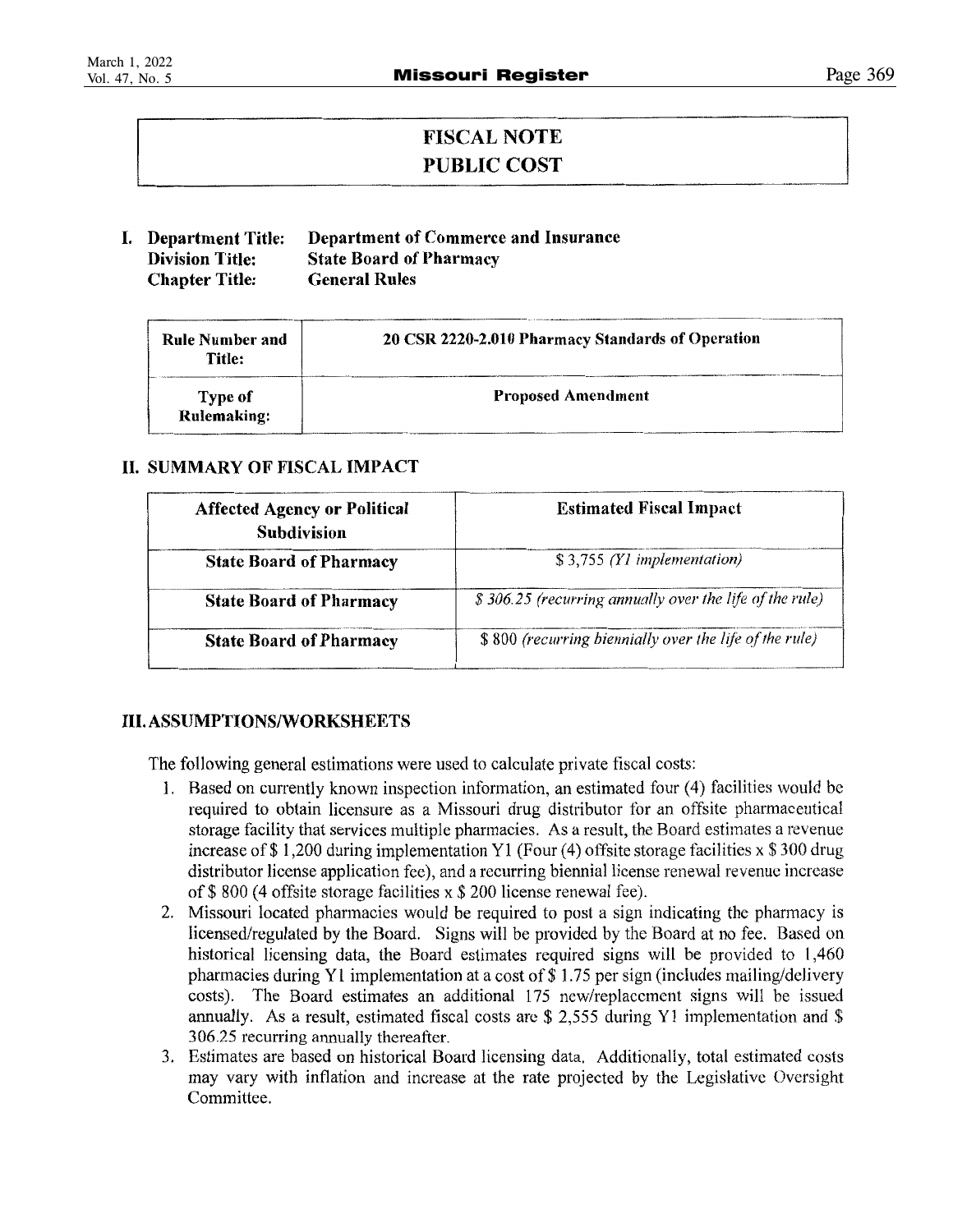### **FISCAL NOTE PRIVATE COST**

#### I. Department of Commerce and Insurance, **Department Title: Division Title: State Board of Pharmacy Chapter Title: General Rules**

| <b>Rule Number and</b><br>Title: | 20 CSR 2220-2.010 (Pharmacy Standards of Operation) |
|----------------------------------|-----------------------------------------------------|
| Type of<br><b>Rulemaking:</b>    | <b>Proposed Amendment</b>                           |

#### II. **SUMMARY OF FISCAL IMPACT**

| <b>Estimate of the number of entities</b><br>by class which would likely be<br>affected by the adoption of the rule: | <b>Classification by types of the business</b><br>entities which would likely be<br>affected: | Estimate in the aggregate as to the<br>cost of compliance with the rule by the<br>affected entities: |
|----------------------------------------------------------------------------------------------------------------------|-----------------------------------------------------------------------------------------------|------------------------------------------------------------------------------------------------------|
| $1,065 - 2,663$                                                                                                      | Missouri Licensed Pharmacies                                                                  | \$278,019.30<br>during Y1 implementation                                                             |
| $1,065 - 2,663$                                                                                                      | Missouri Licensed Pharmacies                                                                  | \$225.680<br>recurring annually over the<br>life of the rule                                         |
|                                                                                                                      | Missouri Licensed Pharmacies                                                                  | S 800<br>recurring biennially over the<br>life of the rule                                           |

#### Ш. **ASSUMPTIONS/WORKSHEETS**

The following general estimations were used to calculate private fiscal costs:

- 1. Based on historical licensing data, the Board estimates approximately 2,663 pharmacies would be impacted by the rule amendment as referenced herein.
- 2. Based on currently known inspection information, an estimated four (4) facilities would be required to obtain licensure as a Missouri drug distributor for an offsite pharmaceutical storage facility that services multiple pharmacies. An estimated cost of  $\$\,1,200$  is anticipated during implementation Y1 (Four  $(4)$  offsite storage facilities x \$ 300 drug distributor license application fee), with a recurring biennial license renewal cost of \$800 (4 offsite storage facilities x \$ 200 license renewal fee).
- 3. Offsite storage facilities used to store pharmaceuticals at a separate address would need to be secured with a functioning alarm system. Significantly, maintaining an offsite storage facility would be voluntary and not mandatory. Based on currently known inspection information/data, the Board estimates four (4) offsite facilities would be required to purchase an alarm system at a cost of \$1,500 per system. Accordingly, total alarm costs are estimated at \$ 6,000 during implementation Y1.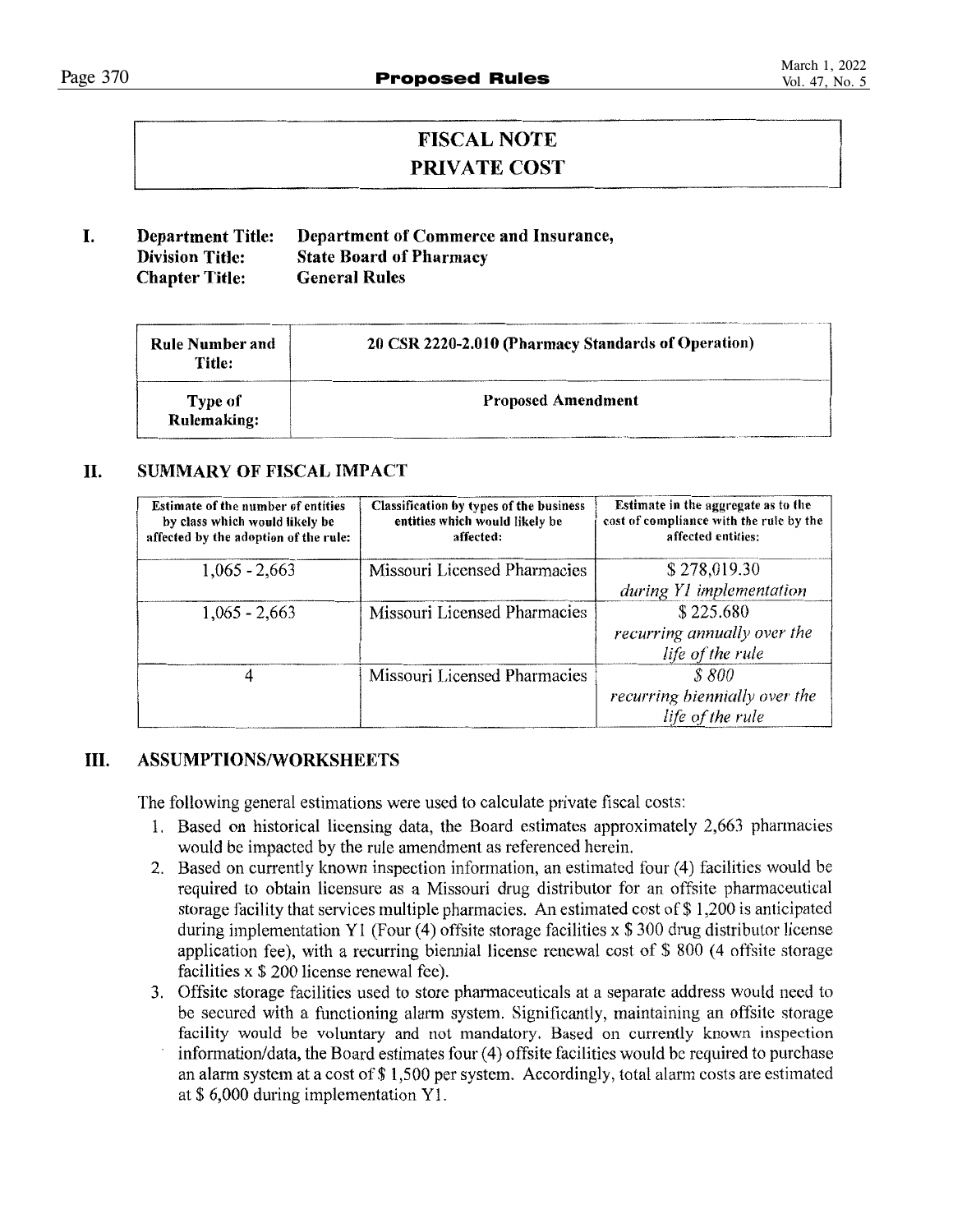- 4. Based on current inspection information, the Board estimates 60% of Missouri pharmacies currently prohibit staff from physically touching medication or require staff to wear gloves when touching individual dosage units (e.g., tablets, pills). As a result, the Board estimates approximately 40% of the Board's average number of Missouri licensed pharmacies  $(a)$ , 065 pharmacies) would be required to utilize 1,000 disposable gloves per year at a cost of \$ 200 per 1,000 units. Accordingly, the Board estimates disposable glove costs of \$213,000 recurring annually over the life of the rule  $(1,065)$  pharmacies x \$ 200 pcr 1,000 glove units).
- 5. Based on FY18 FY20 licensing data, the Board estimates approximately 19,706 pharmacy technicians and 1,700 intern pharmacists will need to obtain a 2x2 photograph during Y1 implementation at a cost of \$1.00 per photograph. The Board estimates an additional 4,825 new pharmacy technician registrants and 485 new intern pharmacists would be subject to the requirement annually. Accordingly, the Board estimates Missouri licensed pharmacies will incur total fiscal costs of \$21,406 during Y1 implementation and \$5,310 annually thereafter.
- 6. The Board estimates identity badges would be required for approximately 33,103 individual licensees/registrants during implementation Y1 at a cost of \$1.10 per badge. An estimated 6,700 new licensees/registrants would be impacted annually thereafter at the same \$1.10 cost. Total revenue impact is estimated at  $$36,413.30$  during Y1 implementation (33,103) current licensees/registrants  $x \,$ \$ 1.10 per identity badge) and \$ 7.370 annually thereafter  $(6,700$  current licensees/registrants x \$ 1.10 per identity badge).
- 7. The Board estimates required temperature monitoring and recording for drug storage areas can be incorporated into current pharmacy workflows without any additional staffing or expenditures. Temperature monitoring devices are currently required by law. Accordingly, no costs have been estimated in relation to temperature monitoring/recording.
- 8. Estimates are based on historical Board licensing data. Total estimated costs may vary with inflation and increase at the rate projected by the Legislative Oversight Committee.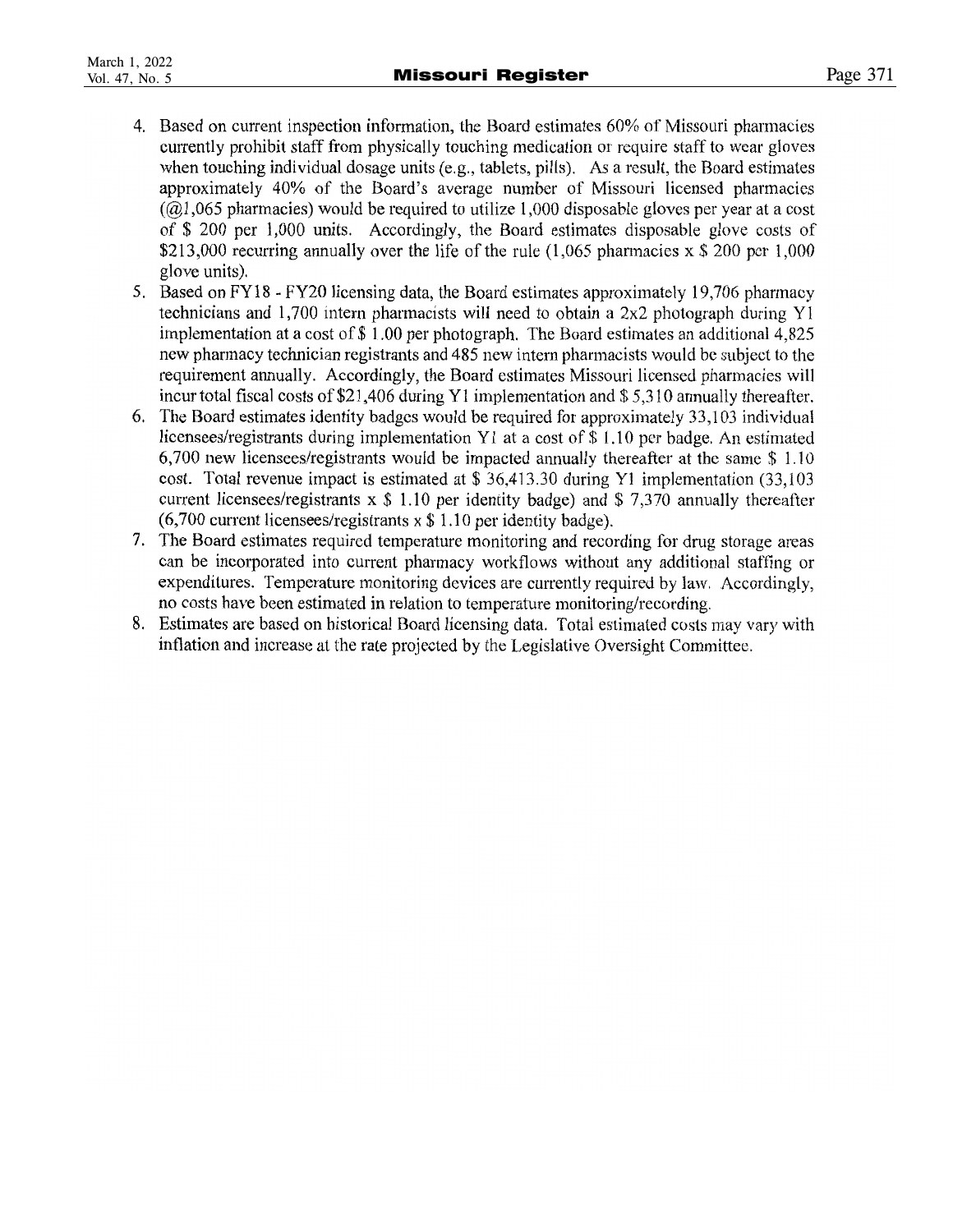### **Title 20—DEPARTMENT OF COMMERCE AND INSURANCE Division 2220—State Board of Pharmacy Chapter 2—General Rules**

### **PROPOSED AMENDMENT**

**20 CSR 2220-2.090 Pharmacist-in-Charge**. The board is deleting sections  $(1)$  and  $(2)$ , and adding new sections  $(1)-(3)$ .

*PURPOSE: This amendment updates compliance requirements and responsibilities for the designated pharmacist-in-charge of a board licensed pharmacy.* 

*[(1) A pharmacist may be a pharmacist-in-charge of a licensed pharmacy; provided, that s/he complies with all provisions of this rule.* 

*(2) The responsibilities of a pharmacist-in-charge, at a minimum, will include:* 

*(A) The management of the pharmacy must be under the supervision of a Missouri-licensed pharmacist at all times when prescriptions are being compounded, dispensed or sold;* 

*(B) The traffic in the prescription area must be restricted to authorized personnel only so that proper control over the drugs can be maintained at all times;* 

*(C) All the required signs are displayed in the appropriate places when there is no pharmacist on duty;* 

*(D) The licenses of all pharmacists employed are conspicuously displayed in the pharmacy;* 

*(E) Assurance that all procedures of the pharmacy in the handling, dispensing and recordkeeping of controlled substances are in compliance with state and federal laws;* 

*(F) Any excessive or suspicious requests, or both, for the dispensing of controlled substances be verified prior to dispensing;* 

*(G) All labeling requirements are complied with according to section 338.059, RSMo, federal laws where required and board regulations governing auxiliary labeling of drugs and devices;* 

*(H) The prescription files are maintained according to the requirements of this board and the other state and federal controlled substance laws and regulations;* 

*(I) The Missouri Revised Negative Drug Formulary and state laws governing drug substitution be complied with when generic substitution takes place;* 

*(J) If exempt narcotics are sold, complete records be kept of all exempt narcotics in a bound exempt narcotic register;* 

*(K) If poisons are sold, the pharmacy maintain a poison register;* 

*(L) The pharmacy maintain and have on file at all times the required reference library;* 

*(M) The pharmacy be kept in a clean and sanitary condition;* 

*(N) The pharmacist-in-charge will be responsible for the supervision of all pharmacy personnel, to assure full compliance with the pharmacy laws of Missouri;* 

*(O) All Missouri and federal licenses are kept up-to-date;* 

*(P) Policies and procedures are in force to insure safety for the public concerning any action by pharmacy staff members or within the pharmacy physical plant;* 

*(Q) All equipment, as prescribed through regulation, is available and in good working order;* 

*(R) Security is sufficient to insure the safety and integrity of all legend drugs located in the pharmacy;* 

*(S) Any changes of the following are appropriately carried out:* 

*1. Pharmacy permit transfer of any type or manner;* 

*2. Regulation requirements completed satisfactorily when a change of pharmacist-in-charge occurs;* 

*3. Change of pharmacist's own address as it appears on his/her license;* 

*(T) When the board-recognized pharmacist-in-charge is changed at that licensed facility, an appropriate documented inventory of controlled substances must be taken;* 

*(U) Assure that the appropriate handling and disposal of controlled substances is done and verified through appropriate documentation and when necessary that controlled substances be disposed of through appropriate procedures involving the Missouri Board of Pharmacy or the Bureau of Narcotics and Dangerous Drugs;* 

*(V) No outdated drugs are dispensed or maintained within the active inventory of the pharmacy, including prescription and related nonprescription items;* 

*(W) Assure full compliance with all state and federal drug laws and rules;* 

*(X) Compliance with state and federal requirements concerning drug samples;* 

*(Y) Assure that all state and federal laws concerning drug distribution and control are complied with and that no violations occur that would cause a drug or device or any component thereof to become adulterated or misbranded;* 

*(Z) Maintain compliance with all state and federal laws governing drug distributor activities and assure that appropriate licensure as a drug distributor is secured if lawful thresholds for unlicensed drug distributions are exceeded;* 

*(AA) Assure overall compliance with state and federal patient counseling requirements;* 

*(BB) Maintain a current list of all personnel employed by the pharmacy as pharmacy technicians. The list shall include the name, registration number or a copy of an application for registration that has been submitted to the board and a description of duties to be performed by each person contained on the list;* 

*(CC) Maintain written standards setting out the responsibilities of registered pharmacy technicians as well as the procedures and policies for supervision of registered pharmacy technicians, as required by 4 CSR 220-2.700(1). Said standards shall be available to the board and its designated personnel for inspection and/or approvals;* 

*(DD) Any person other than a pharmacist or permit holder who has independent access to legend drug stock on a routine basis in a pharmacy shall be required to register with the board as a pharmacy technician. The determination of whether or not an individual must register as a pharmacy technician will be the responsibility of the pharmacist-incharge; and* 

*(EE) Maintain compliance of automated dispensing and storage systems with applicable board rules and regulations.]*

**(1) Except as otherwise authorized by law, each pharmacy shall designate a pharmacist-in-charge who is responsible for managing pharmacy compliance and supervising pharmacy staff. At a minimum, the pharmacist-in-charge shall assist the permit holder in ensuring pharmacy operations and clinical activities comply with the rules of the board and all applicable state and federal law governing pharmacy practice.** 

**(A) The pharmacist-in-charge must be regularly involved in, and engaged with, pharmacy operations and monitoring pharmacy compliance. Except in the event of an emergency or other urgent need, the pharmacist-in-charge must be consulted and given an opportunity to provide input prior to implementation of any pharmacy policy, procedure, system, or practice that will modify or expand the delivery of pharmacy services.**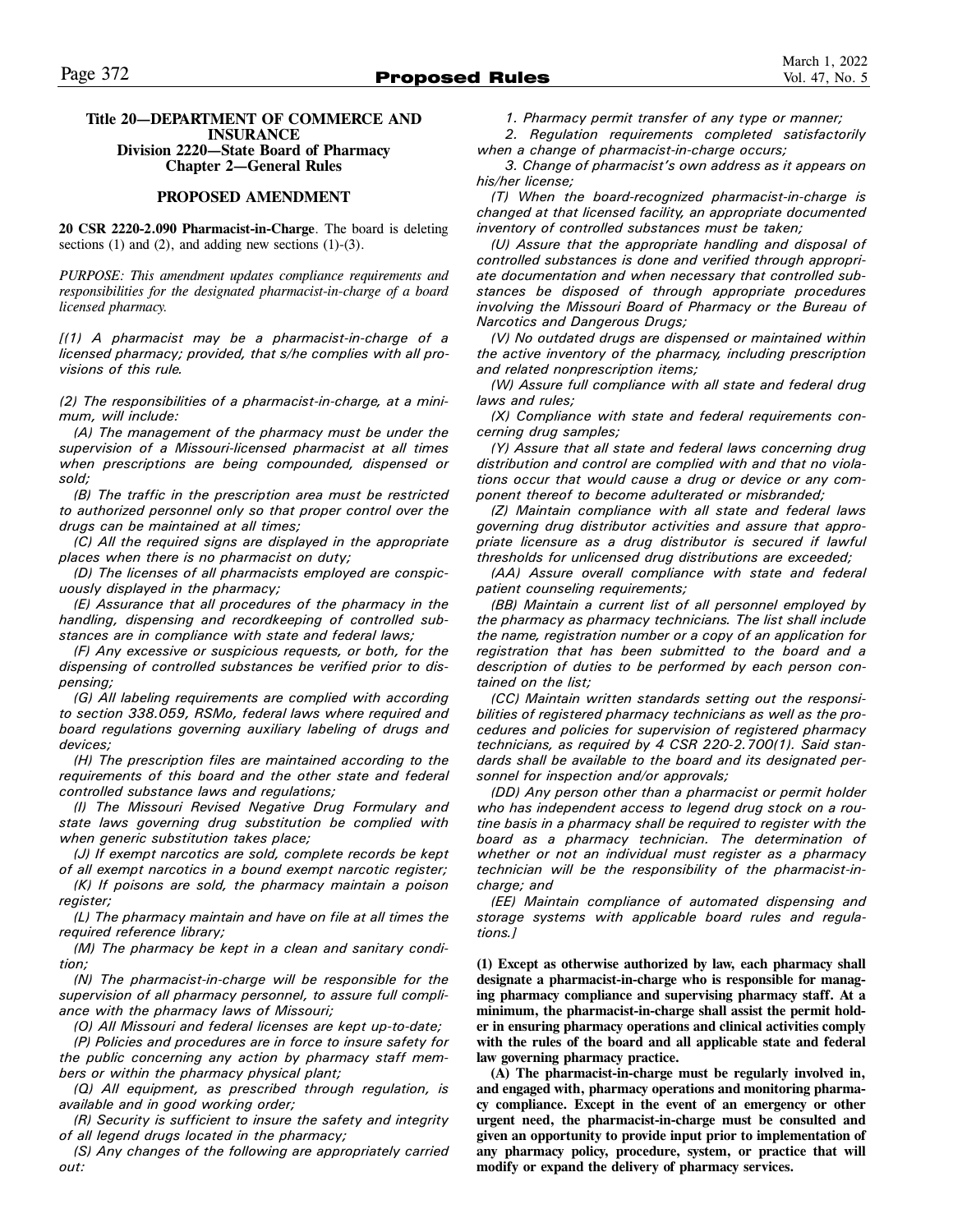**(B) The pharmacist-in-charge must be physically present at the pharmacy for a sufficient amount of time as needed to effectively supervise pharmacy activities and ensure pharmacy compliance. Additionally, the permit holder must provide the pharmacist-incharge designated time to review pharmacy compliance on a regular basis while not engaged in medication dispensing or providing patient services.** 

**(C) The pharmacist-in-charge must have authority to temporarily suspend or restrict pharmacy operations or the activity of licensees/registrants, if deemed reasonably necessary or appropriate to ensure pharmacy compliance or the safe provision of pharmacy services, pending final direction or approval from the permit holder.** 

**(D) The permit holder must have policies and procedures in place for regularly reviewing staffing and resource needs with the pharmacist-in-charge, including policies and procedures for requesting additional staff or staffing modifications.** 

**(2) A pharmacist must immediately notify the board electronically or in writing on a form designated by the board if he/she stops serving as the designated pharmacist-in-charge. At or immediately prior to a pharmacist-in-charge change, a controlled substance inventory must be taken by a designee of the permit holder that complies with state and federal controlled substance inventory requirements, including 21 CFR section 1304.11. The signature of the individual(s) taking the required inventory must be documented on the inventory.** 

**(3) This rule does not exempt a permit holder from responsibility for compliance with applicable state or federal law.** 

*AUTHORITY: sections [338.140,] 338.240 and 338.280, RSMo [2000] 2016, and section 338.140, RSMo Supp. 2021. This rule originally filed as 4 CSR 220-2.090. Emergency rule filed April 12, 1984, effective April 22, 1984, expired Aug. 20, 1984. Original rule filed April 12, 1984, effective Aug. 11, 1984. For intervening history, please consult the Code of State Regulations. Amended: Filed Jan. 20, 2022.* 

*PUBLIC COST: This proposed amendment will not cost state agencies or political subdivisions more than five hundred dollars (\$500) in the aggregate.* 

*PRIVATE COST: This proposed amendment will cost private entities approximately one hundred fifteen thousand four hundred six dollars and twenty cents (\$115,406.20) during the first year of rule implementation, and fifteen thousand four hundred seventy dollars (\$15,470) annually over the life of the rule. Costs may vary with inflation, and are expected to increase at the rate projected by the Legislative Oversight Committee.* 

*NOTICE TO SUBMIT COMMENTS: Anyone may file a statement in support of or in opposition to this proposed amendment with the Missouri Board of Pharmacy, PO Box 625, 3605 Missouri Boulevard, Jefferson City, MO 65102, by facsimile at (573) 526- 3464, or via email at pharmacy@pr.mo.gov. To be considered, comments must be received within thirty (30) days after publication of this notice in the Missouri Register. No public hearing is scheduled.*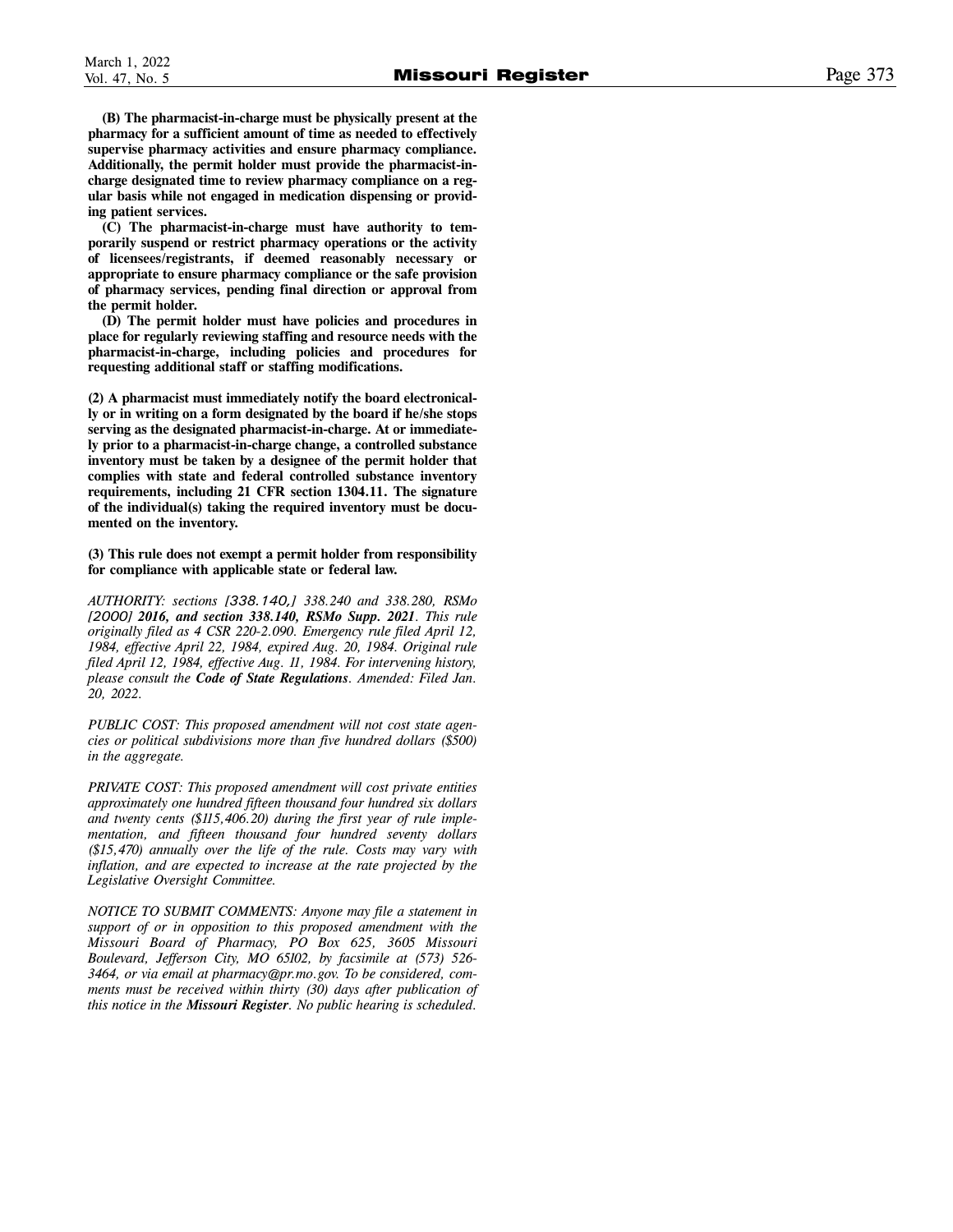### **FISCAL NOTE PRIVATE COST**

#### L. **Department Title:** Department of Commerce and Insurance **Division Title: State Board of Pharmacy Chapter Title: General Rules**

| Rule Number and<br>Title: | 20 CSR 2220-2.090 (Pharmacist-in-Charge) |
|---------------------------|------------------------------------------|
| Type of<br>Rulemaking:    | <b>Proposed Amendment</b>                |

#### II. **SUMMARY OF FISCAL IMPACT**

| Estimate of the number of entities by<br>class which would likely be affected<br>by the adoption of the rule: | Classification by types of the business<br>entities which would likely be affected: | Estimate in the aggregate as to the cost<br>of compliance with the rule by the<br>affected entities: |
|---------------------------------------------------------------------------------------------------------------|-------------------------------------------------------------------------------------|------------------------------------------------------------------------------------------------------|
| 1,865                                                                                                         | Missouri Licensed Pharmacies                                                        | \$115,406.20<br>during Y1 implementation                                                             |
| 250                                                                                                           | New Missouri Licensed<br>Pharmacies                                                 | \$15,470<br>Recurring annually over the<br>life of the rule.                                         |

#### Ш. **ASSUMPTIONS/WORKSHEETS**

The following general estimations were used to calculate private fiscal costs:

- 1. The Board estimates approximately 1-hour of pharmacist time would be required to complete/update required policies and procedures during Y1 rule implementation. Based on known inspection information, the Board estimates 70% of the current 2,663 licensed Missouri pharmacies do not have the required policies and procedures (1,865 pharmacies). The Board further estimates an additional 250 new pharmacies would be required to develop/adopt the required policies and procedures annually. Accordingly, the Board estimates private fiscal costs of \$115,406.20 during Y1 implementation (\$61.88 per hour for pharmacist drafting/review x 1,865 pharmacies), and a recurring cost of  $$15,470$  over the life of the rule (\$61.88 per hour for pharmacist drafting/review x 250 new pharmacies annually).
- 2. The Board estimates the required permit holder/pharmacist-in-charge consultations and pharmacist-in-charge compliance review can be incorporated into current pharmacy workflows without additional staffing or expenditures. Accordingly, no additional costs have been estimated.
- 3. Estimates are based on historical Board licensing data and current data from the U.S. Bureau of Labor and Statistics. Total estimated costs may vary with inflation and increase at the rate projected by the Legislative Oversight Committee.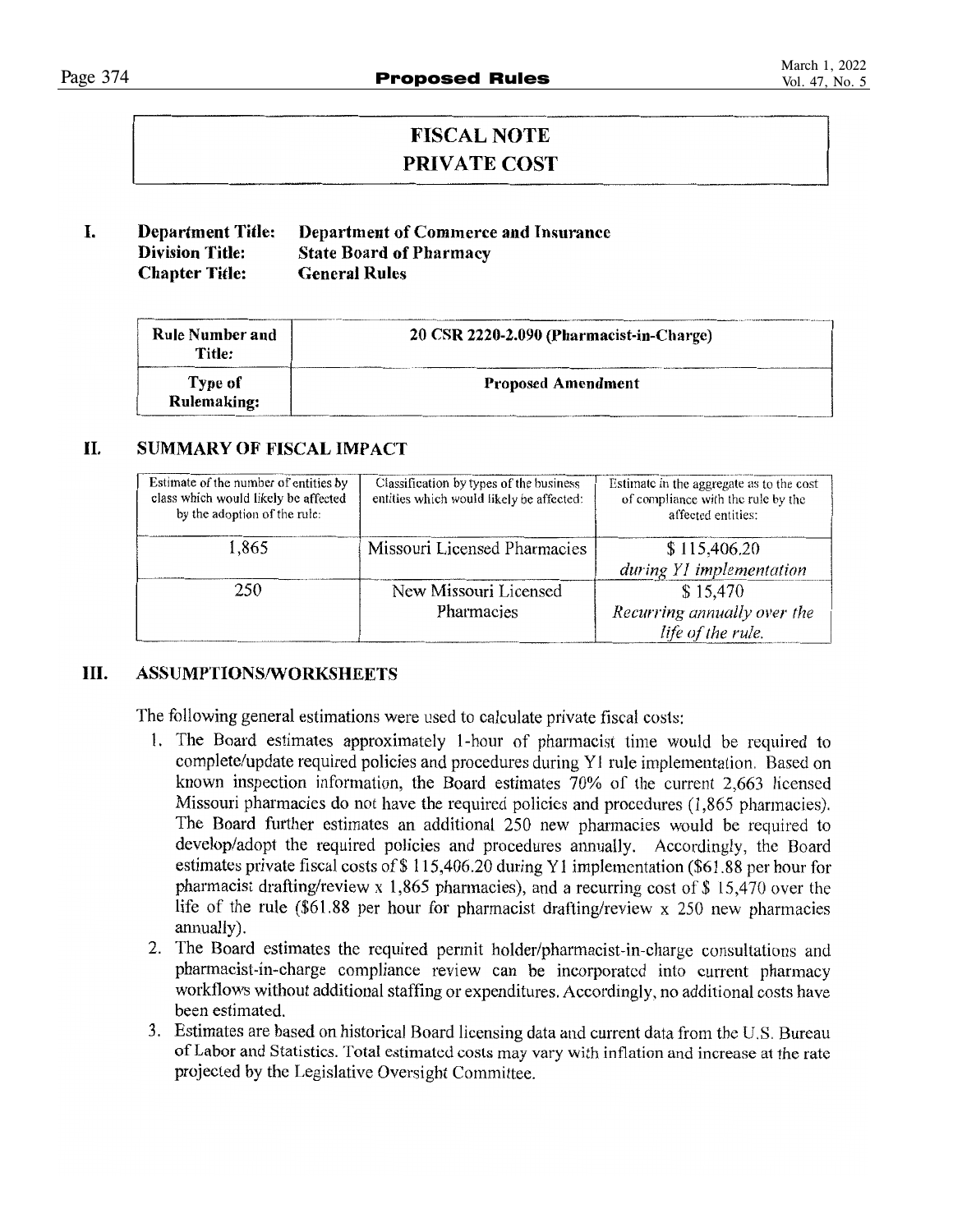### **Title 20—DEPARTMENT OF COMMERCE AND INSURANCE**

**Division 2263—State Committee for Social Workers Chapter 2—Licensure Requirements** 

### **PROPOSED AMENDMENT**

**20 CSR 2263-2.030 Supervised Licensed Social Work Experience**. The committee is adding new section (4) and renumbering as necessary.

*PURPOSE: This amendment allows the Committee for Social Workers discretion to deny supervision hours.* 

**(4) The committee may, in its discretion, deny supervision hours not completed in compliance with this regulation, 20 CSR 2263- 2.031, and 20 CSR 2263-2.032.**

*[(4)]***(5**) An application for licensure must be submitted pursuant to the rules promulgated by the committee upon completion of the supervised social work experience. All applicants working clinically for licensure must remain under approved supervision until the license is approved by the committee.

*AUTHORITY: section 337.600, RSMo 2016, and sections 337.612, 337.615, 337.627, 337.662, and 337.665, RSMo Supp. [2018] 2021. This rule originally filed as 4 CSR 263-2.030. Original rule filed Sept. 18, 1990, effective Feb. 14, 1991. For intervening history, please consult the Code of State Regulations. Amended: Filed Jan. 24, 2022.* 

*PUBLIC COST: This proposed amendment will not cost state agencies or political subdivisions more than five hundred dollars (\$500) in the aggregate.* 

*PRIVATE COST: This proposed amendment will not cost private entities more than five hundred dollars (\$500) in the aggregate.* 

*NOTICE TO SUBMIT COMMENTS: Anyone may file a statement in support of or in opposition to this proposed amendment with the State Committee for Social Workers, Vanessa Beauchamp, Executive Director, PO Box 1335, Jefferson City, MO 65102, by fax at (573) 526-3489, or via email at lcsw@pr.mo.gov. To be considered, comments must be received within thirty (30) days after publication of this notice in the Missouri Register. No public hearing is scheduled.* 

### **Title 20—DEPARTMENT OF COMMERCE AND INSURANCE Division 2263—State Committee for Social Workers Chapter 2—Licensure Requirements**

### **PROPOSED AMENDMENT**

**20 CSR 2263-2.050 Application for Licensure as a Social Worker**. The committee is amending section (4).

*PURPOSE: This amendment clarifies the requirement for the suicide prevention course.* 

(4) The following documents shall be on file for an application to be considered complete and officially filed:

**(D) Proof of completing two (2) hours of suicide assessment, referral, treatment, and management training taken within the prior two (2) years of application submission;** 

*[(D)]***(E)** Verification of a passing score, as determined by the committee, on the examination administered by the Association of Social Work Boards (ASWB). Verification of score(s) shall be sent directly to the committee office by the ASWB. The required examinations are—

1. Licensed baccalaureate social worker—bachelors examination;

2. Licensed baccalaureate social worker independent practice bachelors examination.

A. An examination taken more than sixty (60) days prior to graduation is not acceptable. A letter from a designated official at the Council on Social Work Education (CSWE) accredited program indicating the individual is on track to graduate must be received by the committee;

3. Licensed master social worker—masters examination.

A. An examination taken more than sixty (60) days prior to graduation is not acceptable. A letter from a designated official at the CSWE accredited program indicating the individual is on track to graduate must be received by the committee;

4. Licensed advanced macro social worker—advanced generalist examination.

A. An examination taken before the completion of at least two thousand two hundred fifty (2,250) hours and eighteen (18) months of the supervised work experience is not acceptable; and

5. Licensed clinical social worker—clinical examination.

A. An examination taken before the completion of at least two thousand two hundred fifty (2,250) hours and eighteen (18) months of the supervised work experience is not acceptable;

*[(E)]***(F)** Proof of submission of fingerprints to the Missouri State Highway Patrol's approved vendor for both a Missouri State Highway Patrol and Federal Bureau of Investigation fingerprint background check. Any fees due for fingerprint background checks shall be paid by the applicant directly to the Missouri Highway Patrol or its approved vendor. All fees are nonrefundable; and

*[(F)]***(G)** An applicant for licensure who answers "yes" to any question in the application which relates to possible grounds for denial of licensure under section 337.630, RSMo, shall submit a sworn affidavit setting forth in detail the facts that explain the answer and shall submit copies of appropriate documents related to that answer, if requested by the committee, which shall include, but is not limited to, the following:

1. Certified copies of final orders/judgments;

2. If no final order—Certified copy of clerk's docket sheet and copy of complaint; and

3. If criminal conviction—A certified copy of final order and sentence or commutation of sentence.

*AUTHORITY: section 337.600, RSMo 2016, and sections 337.612, 337.615, 337.627, and 337.630, RSMo Supp. [2020] 2021. This rule originally filed as 4 CSR 263-2.050. Original rule filed Sept. 18, 1990, effective Feb. 14, 1991. For intervening history, please consult the Code of State Regulations. Amended: Filed Jan. 24, 2022.* 

*PUBLIC COST: This proposed amendment will not cost state agencies or political subdivisions more than five hundred dollars (\$500) in the aggregate.* 

*PRIVATE COST: This proposed amendment will not cost private entities more than five hundred dollars (\$500) in the aggregate.* 

*NOTICE TO SUBMIT COMMENTS: Anyone may file a statement in support of or in opposition to this proposed amendment with the State Committee for Social Workers, Vanessa Beauchamp, Executive Director, PO Box 1335, Jefferson City, MO 65102, by fax at (573) 526-3489, or via email at lcsw@pr.mo.gov. To be considered, comments must be received within thirty (30) days after publication of this notice in the Missouri Register. No public hearing is scheduled.*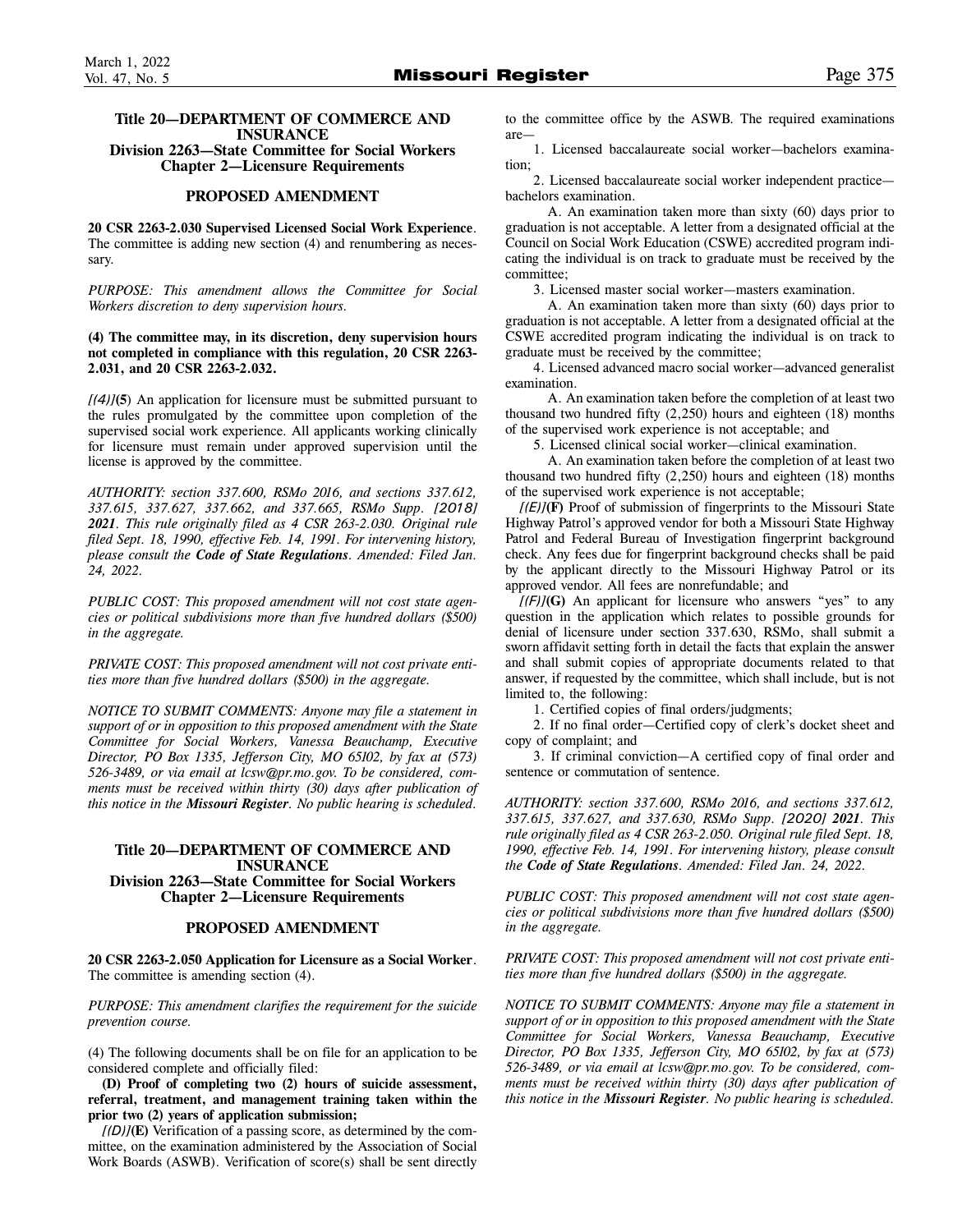### Orders of Rulemaking

March 1, 2022 Vol. 47, No. 5

This section will contain the final text of the rules pro-<br>posed by agencies. The order of rulemaking is required to contain a citation to the legal authority upon which the order or rulemaking is based; reference to the date and page or pages where the notice of proposed rulemaking was published in the *Missouri Register*; an explanation of any change between the text of the rule as contained in the notice of proposed rulemaking and the text of the rule as finally adopted, together with the reason for any such change; and the full text of any section or subsection of the rule as adopted which has been changed from that contained in the notice of proposed rulemaking. The effective date of the rule shall be not less than thirty (30) days after the date of publication of the revision to the *Code of State Regulations*.

The agency is also required to make a brief summary of the general nature and extent of comments submitted in support of or opposition to the proposed rule and a concise summary of the testimony presented at the hearing, if any, held in connection with the rulemaking, together with a concise summary of the agency's findings with respect to the merits of any such testimony or comments which are opposed in whole or in part to the proposed rule. The ninety- (90-) day period during which an agency shall file its order of rulemaking for publication in the *Missouri Register* begins either: 1) after the hearing on the proposed rulemaking is held; or 2) at the end of the time for submission of comments to the agency. During this period, the agency shall file with the secretary of state the order of rulemaking, either putting the proposed rule into effect, with or without further changes, or withdrawing the proposed rule.

### **Title 8—DEPARTMENT OF LABOR AND INDUSTRIAL RELATIONS Division 60—Missouri Commission on Human Rights Chapter 2—Procedural Regulations**

### **ORDER OF RULEMAKING**

By the authority vested in the Missouri Commission on Human Rights under sections 213.030, 213.077, and 213.085, RSMo 2016, and sections 213.075 and 213.111, RSMo Supp. 2021, the commission amends a rule as follows:

### **8 CSR 60-2.025** Complaint, Investigation, and Conciliation Processes **is amended**.

A notice of proposed rulemaking containing the text of the proposed amendment was published in the *Missouri Register* on October 15, 2021 (46 MoReg 1838-1839). No changes have been made in the text of the proposed amendment, so it is not reprinted here. This proposed amendment becomes effective thirty (30) days after publication in the *Code of State Regulations*.

SUMMARY OF COMMENTS: No comments were received.

### **Title 8—DEPARTMENT OF LABOR AND INDUSTRIAL RELATIONS Division 60—Missouri Commission on Human Rights Chapter 2—Procedural Regulations**

### **ORDER OF RULEMAKING**

By the authority vested in the Missouri Commission on Human

Rights under section 213.030, RSMo 2016, and section 213.075, RSMo Supp. 2021, the commission amends a rule as follows:

### **8 CSR 60-2.100** Prehearing Discovery **is amended**.

A notice of proposed rulemaking containing the text of the proposed amendment was published in the *Missouri Register* on October 15, 2021 (46 MoReg 1839-1840). No changes have been made in the text of the proposed amendment, so it is not reprinted here. This proposed amendment becomes effective thirty  $(30)$  days after publication in the *Code of State Regulations*.

SUMMARY OF COMMENTS: No comments were received.

### **Title 12—DEPARTMENT OF REVENUE Division 10—Director of Revenue Chapter 2—Income Tax**

### **ORDER OF RULEMAKING**

By the authority vested in the director of the Department of Revenue under section 143.961, RSMo 2016, the director amends a rule as follows:

**12 CSR 10-2.067** Failure to Pay Estimated Tax for Tax Years Ending After December 31, 1989 **is amended**.

A notice of proposed rulemaking containing the text of the proposed amendment was published in the *Missouri Register* on November 15, 2021 (46 MoReg 2149-2152). No changes have been made in the text of the proposed amendment, so it is not reprinted here. This proposed amendment becomes effective thirty (30) days after publication in the *Code of State Regulations*.

SUMMARY OF COMMENTS: No comments were received.

### **Title 12—DEPARTMENT OF REVENUE Division 10—Director of Revenue Chapter 2—Income Tax**

### **ORDER OF RULEMAKING**

By the authority vested in the director of the Department of Revenue under section 135.150, RSMo 2016, the director rescinds a rule as follows:

**12 CSR 10-2.085** Credit for New or Expanded Business Facility **is rescinded**.

A notice of proposed rulemaking containing the proposed rescission was published in the *Missouri Register* on November 15, 2021 (46 MoReg 2152). No changes have been made in the proposed rescission, so it is not reprinted here. This proposed rescission becomes effective thirty (30) days after publication in the *Code of State Regulations*.

SUMMARY OF COMMENTS: No comments were received.

### **Title 12—DEPARTMENT OF REVENUE Division 10—Director of Revenue Chapter 2—Income Tax**

### **ORDER OF RULEMAKING**

By the authority vested in the director of the Department of Revenue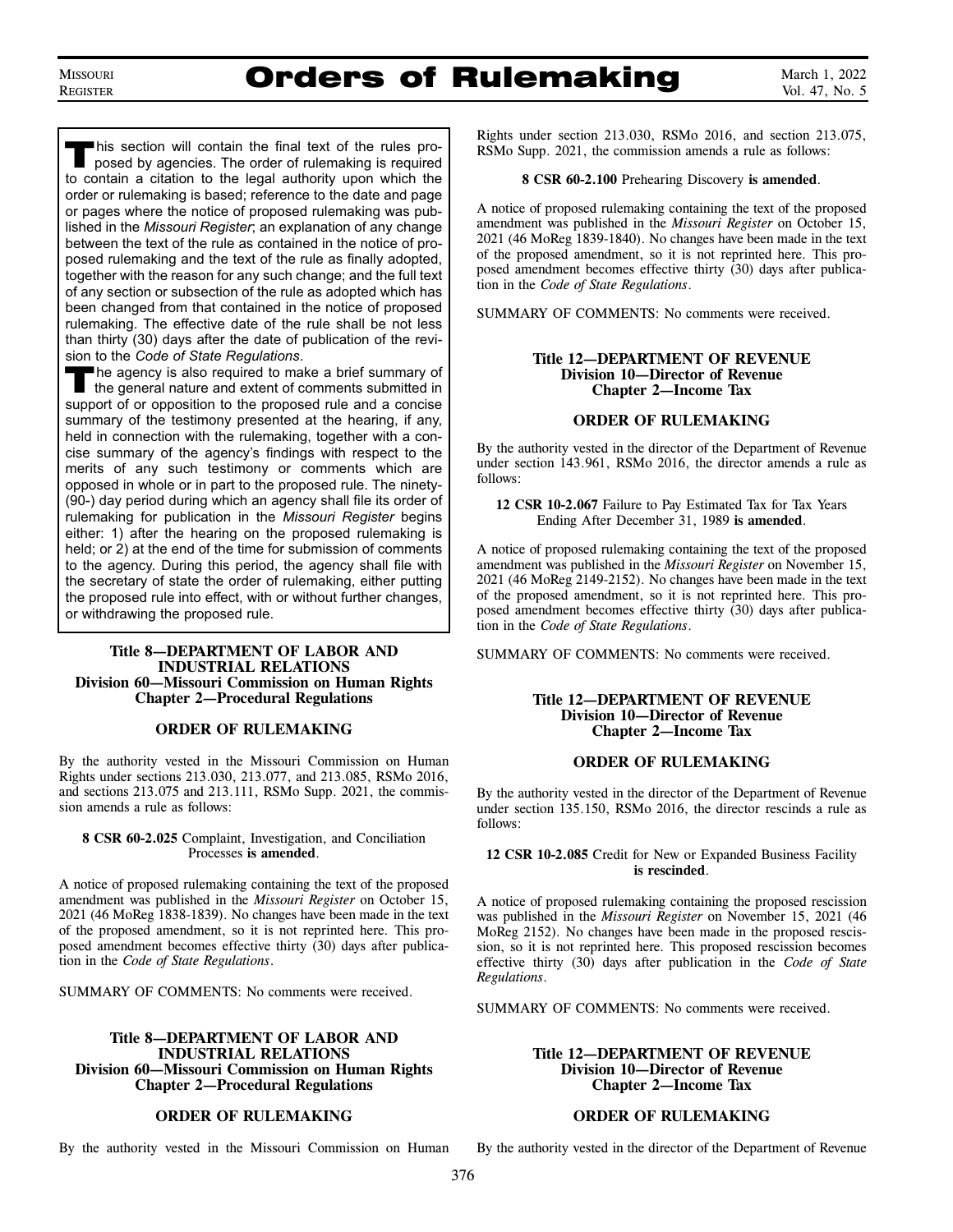under section 32.200 (Article VII), RSMo Supp. 2021, and section 143.961, RSMo 2016, the director rescinds a rule as follows:

### **12 CSR 10-2.230** Construction Contractors **is rescinded**.

A notice of proposed rulemaking containing the proposed rescission was published in the *Missouri Register* on November 15, 2021 (46 MoReg 2152). No changes have been made in the proposed rescission, so it is not reprinted here. This proposed rescission becomes effective thirty (30) days after publication in the *Code of State Regulations*.

SUMMARY OF COMMENTS: No comments were received.

### **Title 12—DEPARTMENT OF REVENUE Division 10—Director of Revenue Chapter 41—General Tax Provisions**

### **ORDER OF RULEMAKING**

By the authority vested in the director of the Department of Revenue under section 32.065, RSMo 2016, the director amends a rule as follows:

**12 CSR 10-41.010** Annual Adjusted Rate of Interest **is amended**.

A notice of proposed rulemaking containing the text of the proposed amendment was published in the *Missouri Register* on November 15, 2021 (46 MoReg 2152-2155). No changes have been made in the text of the proposed amendment, so it is not reprinted here. This proposed amendment becomes effective thirty (30) days after publication in the *Code of State Regulations*.

SUMMARY OF COMMENTS: No comments were received.

### **Title 12—DEPARTMENT OF REVENUE Division 10—Director of Revenue Chapter 104—Sales/Use Tax—Registration**

### **ORDER OF RULEMAKING**

By the authority vested in the director of the Department of Revenue under sections 144.270 and 144.705, RSMo 2016, the director amends a rule as follows:

### **12 CSR 10-104.030** Filing Requirements as Defined in Section 144, RSMo **is amended**.

A notice of proposed rulemaking containing the text of the proposed amendment was published in the *Missouri Register* on November 15, 2021 (46 MoReg 2156). No changes have been made in the text of the proposed amendment, so it is not reprinted here. This proposed amendment becomes effective thirty (30) days after publication in the *Code of State Regulations*.

SUMMARY OF COMMENTS: No comments were received.

### **Title 12—DEPARTMENT OF REVENUE Division 10—Director of Revenue Chapter 108—Sales/Use Tax—Taxable services**

### **ORDER OF RULEMAKING**

By the authority vested in the director of the Department of Revenue under sections 144.010 and 144.030, RSMo Supp. 2021, the director amends a rule as follows:

**12 CSR 10-108.300** Sales of Electricity, Water, and Gas as Defined in Section 144, RSMo **is amended**.

A notice of proposed rulemaking containing the text of the proposed amendment was published in the *Missouri Register* on November 15, 2021 (46 MoReg 2156-2157). No changes have been made in the text of the proposed amendment, so it is not reprinted here. This proposed amendment becomes effective thirty (30) days after publication in the *Code of State Regulations*.

SUMMARY OF COMMENTS: No comments were received.

### **Title 12—DEPARTMENT OF REVENUE Division 10—Director of Revenue Chapter 111—Sales/Use Tax—Machinery and Equipment Exemptions**

### **ORDER OF RULEMAKING**

By the authority vested in the director of the Department of Revenue under sections 144.270 and 144.705, RSMo 2016, the director amends a rule as follows:

**12 CSR 10-111.060** Material Recovery Processing Plant Exemption, as Defined in Section 144.030, RSMo **is amended**.

A notice of proposed rulemaking containing the text of the proposed amendment was published in the *Missouri Register* on November 15, 2021 (46 MoReg 2157-2158). No changes have been made in the text of the proposed amendment, so it is not reprinted here. This proposed amendment becomes effective thirty (30) days after publication in the *Code of State Regulations*.

SUMMARY OF COMMENTS: No comments were received.

### **Title 13—DEPARTMENT OF SOCIAL SERVICES Division 70—MO HealthNet Division Chapter 15—Hospital Program**

### **ORDER OF RULEMAKING**

By the authority vested in the Department of Social Services, MO HealthNet Division, under sections 208.201, 208.453, 208.455, and 660.017, RSMo 2016, the division amends a rule as follows:

### **13 CSR 70-15.110** Federal Reimbursement Allowance (FRA) **is amended**.

A notice of proposed rulemaking containing the text of the proposed amendment was published in the *Missouri Register* on October 1, 2021 (46 MoReg 1778-1784). No changes have been made in the text of the proposed amendment, so it is not reprinted here. This proposed amendment becomes effective thirty (30) days after publication in the *Code of State Regulations*.

SUMMARY OF COMMENTS: The MO HealthNet Division received two (2) comments on the proposed amendment.

COMMENT #1: Daniel Landon, Senior Vice President of Governmental Relations, and Kim Duggan, Vice President of Medicaid and FRA, Missouri Hospital Association, commented that under section (4), the MO HealthNet Division is proposing that beginning July 1, 2021, the FRA assessment rate of five and fortyeight hundredth percent (5.48%) will be applied to each hospital's inpatient and outpatient adjusted net revenue.

Based on our recent meeting with MO HealthNet staff, it is our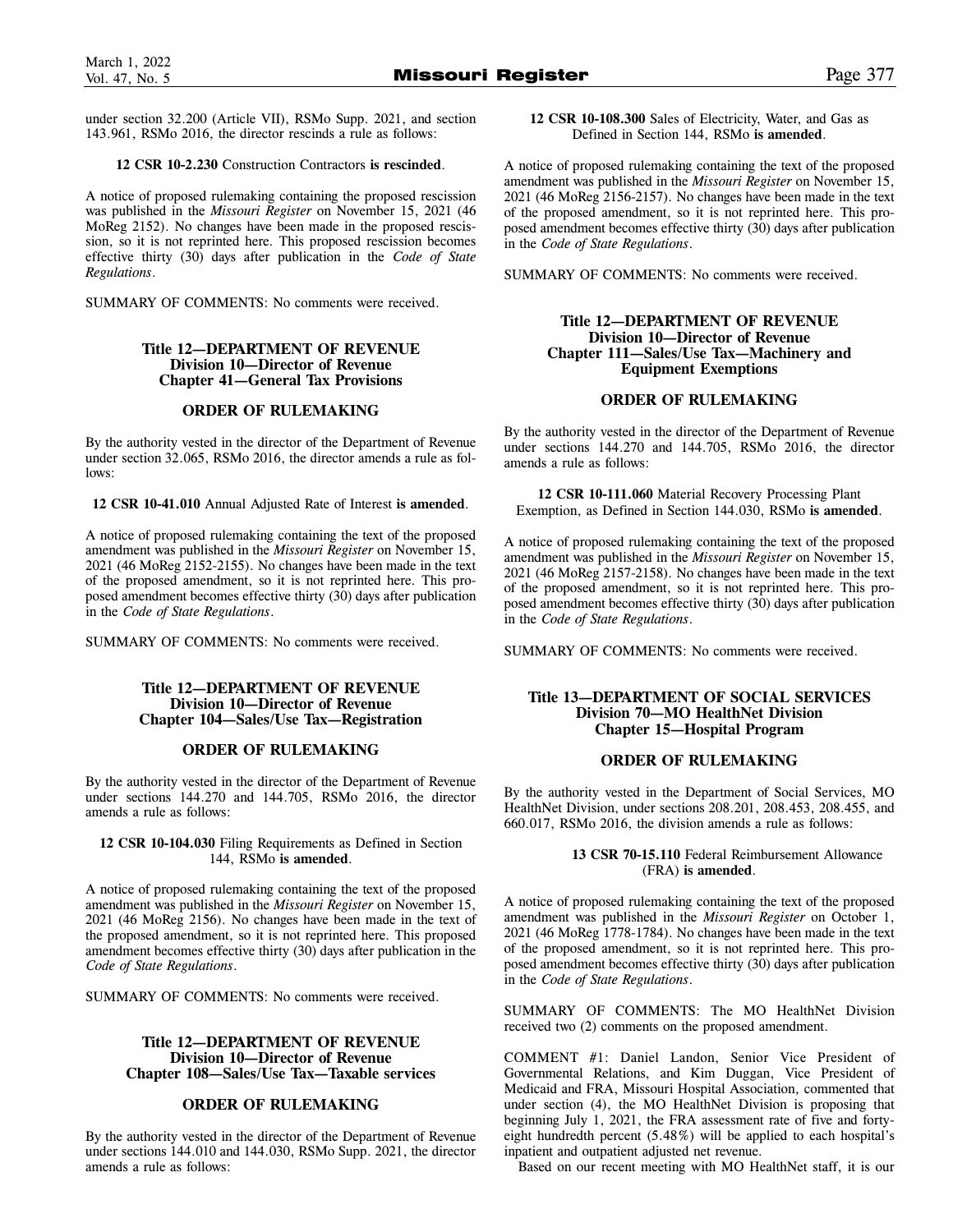understanding that the current FRA assessment rate of five and fortyeight hundredth percent (5.48%) will not be increased to accommodate Medicaid expansion. While we agree that the assessment rate should not be increased, we are unable to definitively determine the correct rate of assessment based on the limited information provided in the FRA schedule.

MHD staff indicated the FRA schedule was developed under the assumption that expansion costs will total \$1.7 billion in state fiscal year 2022; the supplemental budget request appears to be \$1.2 billion. We would welcome clarification on this point. We believe \$1.7 billion significantly overestimates the actual spending on Medicaid expansion for SFY 2022 for the following reasons.

• Given that Medicaid expansion effectively began October 1 and that managed care plans are paid one month in arrears, there will be only eight months of spending in SFY 2022. We recognize there will be some retroactivity but anticipate it will be minimal.

• A budget of \$1.7 billion, divided by an estimated per member per month cost of \$709 (for eight months), would suggest an average monthly Medicaid expansion caseload of 299,000. However, the department's current projection for the fully phased-in Medicaid expansion caseload is 275,000.

We understand that it is difficult to project the actual expansion costs. However, if these costs are lower than anticipated, we want to ensure that a disproportionate share of the funding is not borne by the FRA.

RESPONSE: The comments above conflict with suggestions already provided by MHA. In earlier discussions, MHA staff indicated to MHD that MHA would prefer to lower the Fiscal Year 2022 tax rate and possibly delay paying hospitals their 2017 final DSH payments until State Fiscal Year 2023. However, in later discussions, MHA strongly indicated their preference to not reduce the tax. MHD took this into consideration when setting the tax rate. MHD reviews the FRA fund and assessment on a quarterly basis and will take these comments into consideration in the review process. No changes have been made to this amendment as a result of this comment.

COMMENT #2: Daniel Landon, Senior Vice President of Governmental Relations, and Kim Duggan, Vice President of Medicaid and FRA, Missouri Hospital Association, commented that according to subparagraph  $(l)(A)13.A.$  of this regulation, the third prior-year cost report is used as the basis for determining taxable revenues. This means that hospital cost reports ending in 2020 will be used as the basis for the SFY 2023 assessment calculation. Based on preliminary estimates, we are concerned that COVID-19 may result in significantly reduced taxable revenues for SFY 2023.

We recommend that MHD consider amending the regulation to use the fourth prior-year cost report (trended an additional year) to calculate the SFY 2023 FRA assessment.

Although we still are unable to reconcile the Medicaid expansion budget to the FRA schedule and, therefore, cannot draw a firm conclusion about the FRA assessment rate, we look forward to working with you so we can do so.

RESPONSE: This comment is not related to the State Fiscal Year 2022 FRA assessment. MHD will take this comment into consideration when developing the regulation for the State Fiscal Year 2023 FRA assessment. No changes have been made to this amendment as a result of this comment.

### **Title 19—DEPARTMENT OF HEALTH AND SENIOR SERVICES**

**Division 30—Division of Regulation and Licensure Chapter 30—Ambulatory Surgical Centers and Abortion Facilities** 

### **ORDER OF RULEMAKING**

By the authority vested in the Department of Health and Senior

Services under section 197.225, RSMo Supp. 2021, the department amends a rule as follows:

### **19 CSR 30-30.060** Standards for the Operation of Abortion Facilities **is amended**.

A notice of proposed rulemaking containing the text of the proposed amendment was published in the *Missouri Register* on November 1, 2021 (46 MoReg 2016-2017). No changes have been made in the text of the proposed amendment, so it is not reprinted here. This proposed amendment becomes effective thirty (30) days after publication in the *Code of State Regulations.* 

SUMMARY OF COMMENTS: The Department of Health and Senior Services received one (1) letter with three (3) comments on the proposed amendment.

COMMENT #1: Michelle Trupiano, the Executive Director of Missouri Family Health Council, Inc., commented that the proposed changes are arbitrary, capricious, and unreasonable in that they failed to take into account bipartisan consensus, patient experience, and expert testimony regarding MO HealthNet's funding to entities such as Planned Parenthood for care related to domestic and sexual violence.

RESPONSE: The department is committed to protecting the health and safety of its citizens. The department disagrees that the changes are arbitrary, capricious, or unreasonable as the department asserts the proposed changes work to maintain integrity and safety in abortion facilities. No changes have been made to the amendment as a result of this comment.

COMMENT #2: Michelle Trupiano, the Executive Director of Missouri Family Health Council, Inc., commented that the proposed changes do not relate to the provider's fitness to provide care, will eliminate qualified providers, and will restrict access to healthcare.

RESPONSE: The department disagrees with these assertions. Mandating that violations of requirements be reported to the Medicaid Audit and Compliance Unit ensures that timely investigations take place so that dangerous conditions do not exist for Missouri women seeking abortions. No changes have been made to the amendment as a result of this comment.

COMMENT #3: Michelle Trupiano, the Executive Director of Missouri Family Health Council, Inc., commented that the goal of the proposed changes is to eliminate Planned Parenthood from participating in the state Medicaid program.

RESPONSE: The department disagrees that this is the goal of the proposed changes. The changes sought affect all abortion providers and seek to promote a safe environment in which rules are followed and proper protocols maintained for the safety of the patients therein. No changes have been made to the amendment as a result of this comment.

### **Title 19—DEPARTMENT OF HEALTH AND SENIOR SERVICES Division 30—Division of Regulation and Licensure Chapter 81—Certification**

### **ORDER OF RULEMAKING**

By the authority vested in the Missouri Department of Health and Senior Services under sections 192.006, 192.2000, and 198.079, RSMo 2016, the department amends a rule as follows:

**19 CSR 30-81.030** Evaluation and Assessment Measures for Title XIX Recipients and Applicants **is amended**.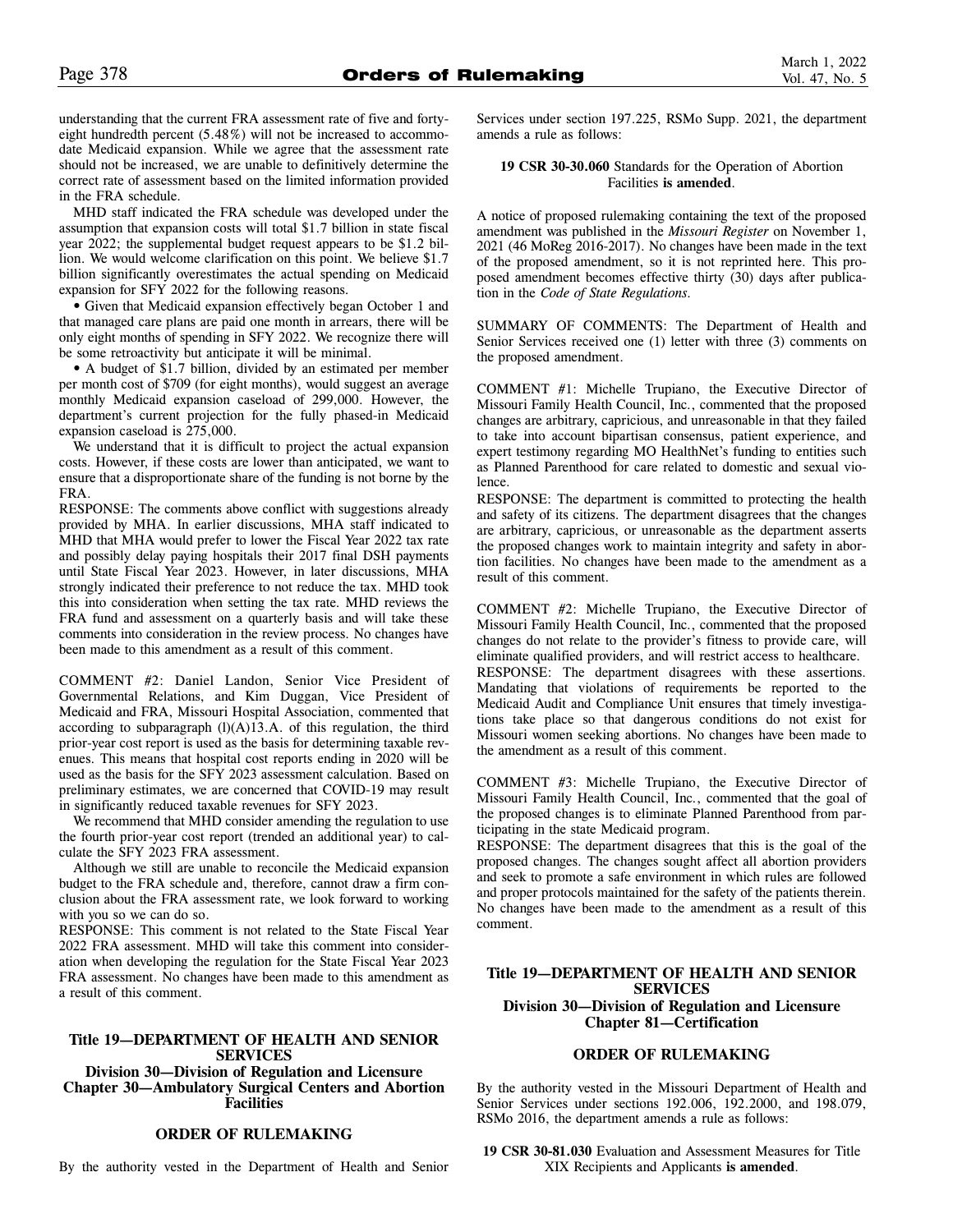A notice of proposed rulemaking containing the text of the proposed amendment was published in the *Missouri Register* on November 15, 2021 (46 MoReg 2164-2178). No changes have been made in the text of the proposed amendment, so it is not reprinted here. This proposed amendment becomes effective thirty (30) days after publication in the *Code of State Regulations*.

SUMMARY OF COMMENTS: No comments were received.

### **Title 20—DEPARTMENT OF COMMERCE AND INSURANCE Division 200—Insurance Solvency and Company Regulation**

### **Chapter 2—Reinsurance and Assumptions**

### **ORDER OF RULEMAKING**

By the authority vested in the director of the Department of Commerce and Insurance, under section 374.045, RSMo 2016, and section 375.246.4, RSMo Supp. 2021, the director amends a rule as follows:

### 20 CSR 200-2.100 is amended.

A notice of proposed rulemaking containing the text of the proposed amendment was published in the *Missouri Register* on October 1, 2021 (46 MoReg 1786-1797). Those sections with changes are reprinted here. This proposed amendment becomes effective thirty (30) days after publication in the *Code of State Regulations.*

SUMMARY OF COMMENTS: A public hearing on this proposed amendment was held November 3, 2021, and the public comment period ended November 1, 2021. During the public comment period and at the public hearing, three (3) comments were made.

COMMENT #1: Mr. Michael Henderson with the Missouri Insurance Coalition commented in support of the proposed amendment. Mr. Henderson, on behalf of the Missouri Insurance Coalition, also submitted written comments during the public comment period, again, in support of the proposed amendment.

RESPONSE: No changes were made to the amendment as a result of this comment.

COMMENT #2: Mr. Mark Johnston with the National Association of Mutual Insurance Companies also commented in support of the proposed amendment.

RESPONSE: No changes were made to the amendment as a result of this comment.

COMMENT #3: Staff noted a second "because the" appears in 20 CSR 200-2.100 $(13)(A)1$ ., and propose that it be removed.

RESPONSE AND EXPLANATION OF CHANGE: The director agrees with this comment and approves removal of the second "because the" as proposed.

### **20 CSR 200-2.100 Credit for Reinsurance**

(13) Reinsurance Contract. Credit will not be granted, nor an asset or reduction from liability allowed, to a ceding insurer for reinsurance effected with assuming insurers meeting the requirements of sections  $(2)$ ,  $(3)$ ,  $(4)$ ,  $(5)$ ,  $(6)$ , or  $(9)$  of this rule or otherwise in compliance with section 375.246.1., RSMo, after the adoption of this rule unless the reinsurance agreement includes:

(A) A proper insolvency clause which stipulates that reinsurance is payable directly to the liquidator or successor without diminution regardless of the status of the ceding company consistent with section 375.246.5(2), RSMo, or is substantially similar to the following:

1. In the event of the insolvency of the company, this reinsurance shall be payable directly to the ceding company, or to its liquidator, receiver, conservator, or statutory successor on the basis of the liability of the company without diminution because of the liquidator, receiver, conservator, or statutory successor of the company has failed to pay all or a portion of any claim. However, the liquidator, receiver, conservator, or statutory successor of the company shall give written notice to the reinsurers of the pendency of a claim against the company indicating the policy or bond reinsurance which claim would involve a possible liability on the part of the reinsurers within a reasonable time after that claim is filed in the conservation or liquidation proceeding or in the receivership, and that during the pendency of that claim the reinsurers may investigate that claim and interpose, at their own expense, in the proceeding where that claim is to be adjudicated any defense(s) they may deem available to the company or its liquidator, receiver, conservator, or statutory successor. This expense incurred by the reinsurers shall be chargeable, subject to the approval of the court, against the company as part of the expense of conservation or liquidation to the extent of a *pro rata* share of the benefit which may accrue to the company solely as a result of the defense undertaken by the reinsurers;

2. Where two (2) or more reinsurers are involved in the same claim and a majority in interest elect to interpose defense to that claim, the expense shall be apportioned in accordance with the terms of the reinsurance agreement as though that expense had been incurred by the company; and

3. This insolvency clause shall not preclude the reinsurer from asserting any excuse or defense to payment of this reinsurance other than the excuses or defenses of the insolvency of the company and the failure of the company's liquidator, receiver, conservator, or statutory successor to pay all or a portion of any claim;

### **Title 20—DEPARTMENT OF COMMERCE AND INSURANCE Division 200—Insurance Solvency and Company Regulation Chapter 2—Reinsurance and Assumptions**

### **ORDER OF RULEMAKING**

By the authority vested in the director of the Department of Commerce and Insurance, under section 374.045, RSMo 2016, and section 375.246, RSMo Supp. 2021, the director adopts a rule as follows:

### 20 CSR 200-2.900 is adopted.

A notice of proposed rulemaking containing the text of the proposed rule was published in the *Missouri Register* on October 1, 2021 (46 MoReg 1797-1800). Those sections with changes are reprinted here. This proposed rule becomes effective thirty (30) days after publication in the *Code of State Regulations.*

SUMMARY OF COMMENTS: The director recieved two (2) comments.

COMMENT #1: Staff noted that in 20 CSR 200-2.900(2) an "if" in that provision should be changed to an "of."

RESPONSE AND EXPLANATION OF CHANGE: The director agrees with this comment and approves the suggested change.

COMMENT #2: Staff noted that in 20 CSR 200-2.900(4)(C)1., "NAIC" as it appears initially should be defined as National Association of Insurance Commissioners (NAIC).

RESPONSE AND EXPLANATION OF CHANGE: The director agrees with this comment and approves the proposed change.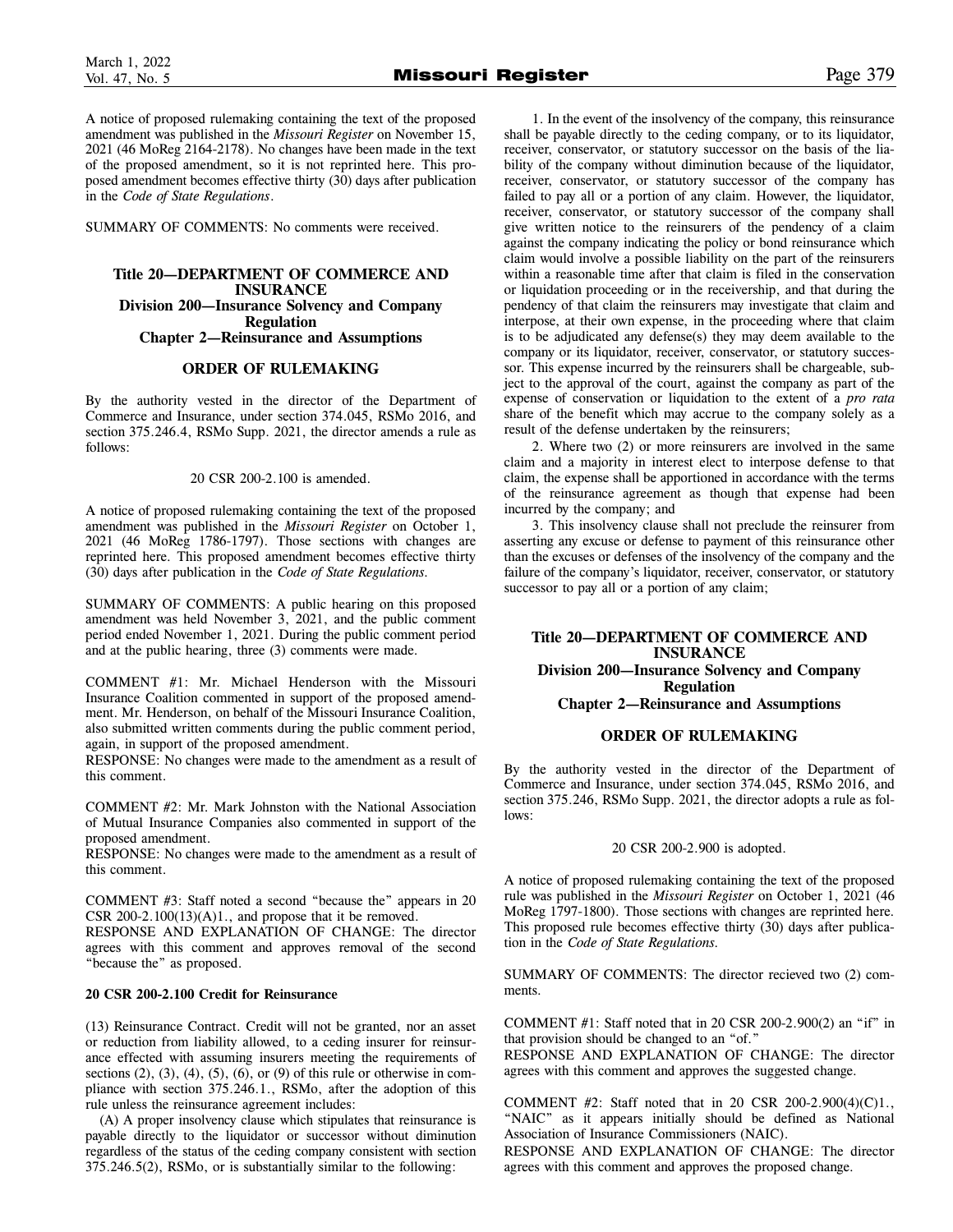### **20 CSR 200-2.900 Term and Universal Life Insurance Reserve Financing**

(2) The purpose and intent of this regulation is to establish uniform, national standards governing reserve financing arrangements pertaining to life insurance policies containing guaranteed nonlevel gross premiums, guaranteed nonlevel benefits, and universal life insurance policies with secondary guarantees; and to ensure that, with respect to each such financing arrangement, funds consisting of primary security and other security, as defined in section (5) of this rule, are held by or on behalf of ceding insurers in the forms and amounts required herein. In general, reinsurance ceded for reserve financing purposes has one (1) or more of the following characteristics: some or all of the assets used to secure the reinsurance treaty or to capitalize the reinsurer—1) are issued by the ceding insurer or its affiliates; or 2) are not unconditionally available to satisfy the general account obligations of the ceding insurer; or 3) create a reimbursement, indemnification, or other similar obligation on the part of the ceding insurer or any of its affiliates (other than a payment obligation under a derivative contract acquired in the normal course and used to support and hedge liabilities pertaining to the actual risks in the policies ceded pursuant to the reinsurance treaty).

(4) Exemptions from this Regulation. This regulation does not apply to the situations described in the following subsections:

(C) Reinsurance ceded to an assuming insurer that meets the applicable requirements of section  $375.246.1(1)$ ,  $(2)$ , or  $(3)$  and that, in addition—

1. Prepares statutory financial statements in compliance with the National Association of Insurance Commissioners (NAIC) Accounting Practices and Procedures Manual, without any departures from NAIC statutory accounting practices and procedures pertaining to the admissibility or valuation of assets or liabilities that increase the assuming insurer's reported surplus and are material enough that they need to be disclosed in the financial statement of the assuming insurer pursuant to Statement of Statutory Accounting Principles No. 1 (SSAP 1); and

2. Is not in a company action level event, regulatory action level event, authorized control level event, or mandatory control level event as those terms are defined in sections 375.1255, 375.1257, 375.1260, or 375.1262, RSMo, when its Risk-Based Capital (RBC) is calculated in accordance with the life risk-based capital report including overview and instructions for companies, as the same may be amended by the NAIC from time to time, without deviation; or

### **Title 20—DEPARTMENT OF COMMERCE AND INSURANCE Division 200—Insurance Solvency and Company Regulation Chapter 11—Control and Management of Insurance Companies**

### **ORDER OF RULEMAKING**

By the authority vested in the director of the Department of Commerce and Insurance, under section 374.045, RSMo 2016, and section 382.176, RSMo Supp. 2021, the director amends a rule as follows:

20 CSR 200-11.101 is amended.

A notice of proposed rulemaking containing the text of the proposed amendment was published in the *Missouri Register* on October 1, 2021 (46 MoReg 1800-1801). Those sections with changes are reprinted here. This proposed amendment becomes effective thirty (30) days after publication in the *Code of State Regulations.*

SUMMARY OF COMMENTS: The director, Department of Commerce and Insurance, received three (3) written comments on the proposed amendment. A public hearing on this proposed amendment was held on November 3, 2021, and the public comment period ended November 1, 2021. At the public hearing, two (2) comments were made.

COMMENT #1: Michael Henderson with the Missouri Insurance Coalition submitted both a written and oral comments. Mr. Henderson commented in support of the proposed amendment and also recommended adding a due date for filing the group capital calculation of August 1 of each year.

RESPONSE AND EXPLANATION OF CHANGE: The department appreciates the support for the proposed amendment and agrees that the amendment should be revised to make the due date for the filing August 1 of each year.

COMMENT #2: Kimberly Welsh, RGA Reinsurance Company, submitted a written comment in support of the proposed amendment and also recommended adding an annual due date for filing the group capital calculation of August 1.

RESPONSE AND EXPLANATION OF CHANGE: The department appreciates the support expressed for the proposed amendment and agrees that the amendment should be revised to make the due date for the filing August 1 of each year.

COMMENT # 3: Mark Johnston, National Association of Mutual Insurance Companies, commented in support of the proposed amendment.

RESPONSE: No changes were made to the proposed amendment in response to this comment.

### **20 CSR 200-11.101 Insurance Holding Company System Regulation with Reporting Forms and Instructions**

(21) Group Capital Calculation.

(F) An insurance company holding system required to file a group capital calculation shall file it on or before August 1 of each year in accordance with section 382.176, RSMo.

### **Title 20—DEPARTMENT OF COMMERCE AND INSURANCE Division 500—Property and Casualty Chapter 2—Automobile Insurance**

### **ORDER OF RULEMAKING**

By the authority vested in the director of the Department of Commerce and Insurance, under sections 374.045 and 379.470, RSMo 2016, the director withdraws a proposed amendment as follows:

### **20 CSR 500-2.600** Rate Increases **is withdrawn**.

A notice of proposed rulemaking containing the text of the proposed amendment was published in the *Missouri Register* on October 1, 2021 (46 MoReg 1801-1802). This proposed amendment is withdrawn.

SUMMARY OF COMMENTS: A public hearing on this proposed amendment was held November 3, 2021, and the public comment period ended November 1, 2021. The department received three (3) written comments and during the public hearing three (3) commenters provided comment. Several of the commenters requested that the department withdraw the amendment, but several spoke favorably about the proposed amendment, generally. However, all the commenters pointed out certain issues with the proposed amendment. The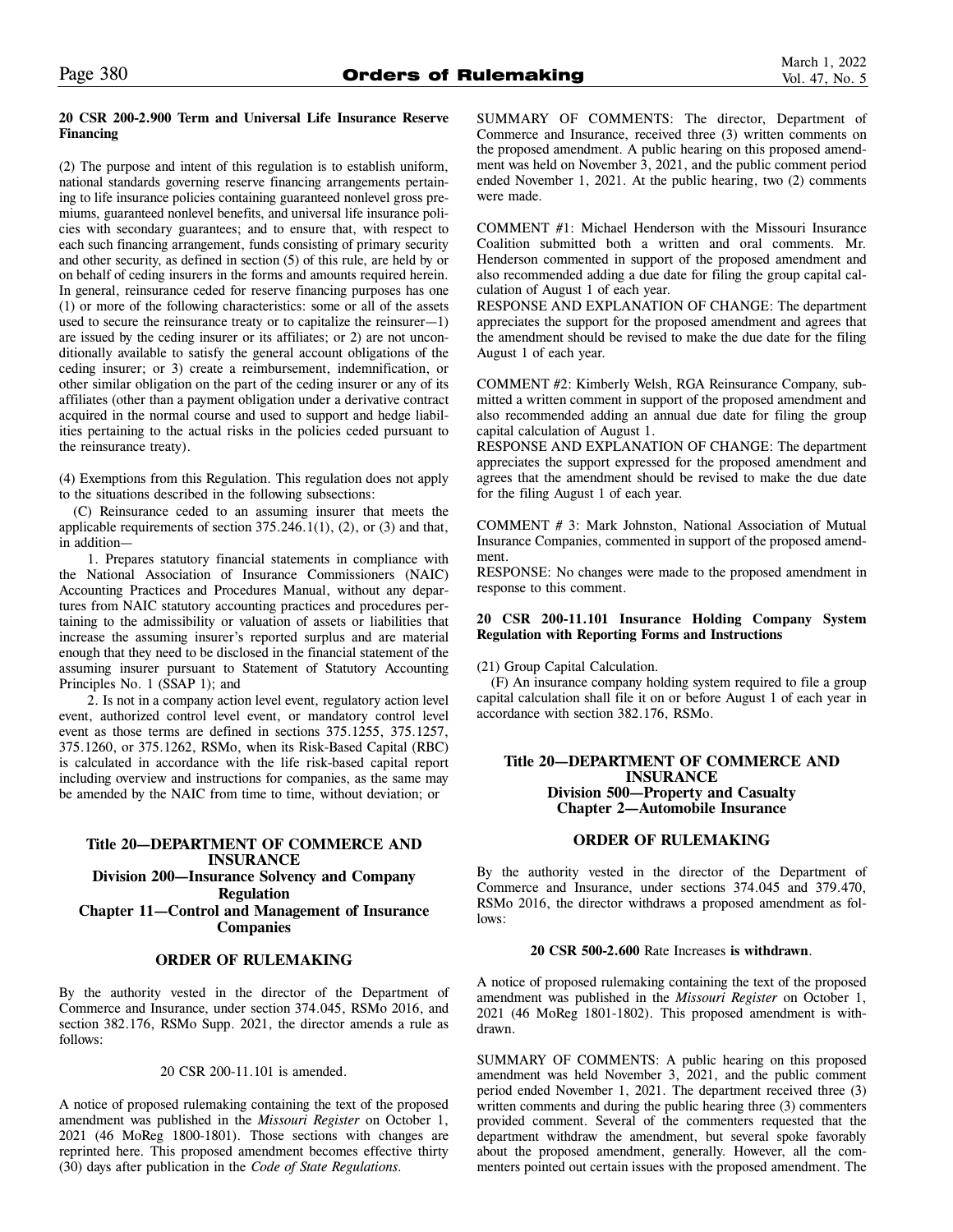comments that urged the withdrawal of the proposed amendment argued that the proposed amendment was contrary to Missouri law and that the proposed amendment would disallow the use of factors that were appropriate factors to use in developing rates. They also argued that applicants for policies should not be included in the proposed amendment. All of the commenters suggested that the effected insurers would need additional time to make the changes that would be required by the amendment and that as a result, the effective date should be delayed. Three (3) of the commenters also suggested that the private costs fiscal note was inaccurate as the costs that would be incurred to meet the amendment requirements would exceed five hundred dollars (\$500).

RESPONSE: As a result, the director is withdrawing the proposed amendment at this time for further review.

### **Title 20—DEPARTMENT OF COMMERCE AND INSURANCE Division 2010—Missouri State Board of Accountancy Chapter 2—General Rules**

### **ORDER OF RULEMAKING**

By the authority vested in the Missouri State Board of Accountancy under section 326.262, RSMo 2016, the board adopts a rule as follows:

#### **20 CSR 2010-2.100** Foreign Corporations **is adopted**.

A notice of proposed rulemaking containing the text of the proposed rule was published in the *Missouri Register* on November 15, 2021 (46 MoReg 2179). No changes have been made in the text of the proposed rule, so it is not reprinted here. This proposed rule becomes effective thirty (30) days after publication in the *Code of State Regulations*.

SUMMARY OF COMMENTS: No comments were received.

### **Title 20—DEPARTMENT OF COMMERCE AND INSURANCE Division 2040—Office of Athletics Chapter 2—Licenses and Permits**

### **ORDER OF RULEMAKING**

By the authority vested in the Office of Athletics under section 317.006, RSMo Supp. 2021, the office amends a rule as follows:

### **20 CSR 2040-2.021** Permits **is amended**.

A notice of proposed rulemaking containing the text of the proposed amendment was published in the *Missouri Register* on November 15, 2021 (46 MoReg 2179-2180). No changes have been made in the text of the proposed amendment, so it is not reprinted here. This proposed amendment becomes effective thirty (30) days after publication in the *Code of State Regulations*.

SUMMARY OF COMMENTS: No comments were received.

### **Title 20—DEPARTMENT OF COMMERCE AND INSURANCE Division 2245—Real Estate Appraisers Chapter 10—Appraisal Management Company**

### **ORDER OF RULEMAKING**

By the authority vested in the Real Estate Appraisers Commission

under section 339.509, RSMo 2016, the commission amends a rule as follows:

**20 CSR 2245-10.010** Appraisal Management Company Application Requirements **is amended**.

A notice of proposed rulemaking containing the text of the proposed amendment was published in the *Missouri Register* on November 15, 2021 (46 MoReg 2181). No changes have been made in the text of the proposed amendment, so it is not reprinted here. This proposed amendment becomes effective thirty (30) days after publication in the *Code of State Regulations*.

SUMMARY OF COMMENTS: No comments were received.

### **Title 20—DEPARTMENT OF COMMERCE AND INSURANCE Division 2250—Missouri Real Estate Commission Chapter 2—General Rules**

### **ORDER OF RULEMAKING**

By the authority vested in the Missouri Real Estate Commission under section 339.120, RSMo Supp. 2021, the commission withdraws a proposed amendment as follows:

**20 CSR 2250-2.040** Compensation Disputes and Compensation Paid to Unlicensed Business Entity **is withdrawn**.

A notice of proposed rulemaking containing the text of the proposed amendment was published in the *Missouri Register* on November 1, 2021 (46 MoReg 2017-2018). The proposed amendment is withdrawn.

SUMMARY OF COMMENTS: The commission received one (1) comment in favor of the amendment.

COMMENT #1: Elizabeth Smith commented, "I am supportive of both proposed laws. Business Entity Compensation" (section 339.150.4) and Team Advertising (section 339.100.2(24)(b)) make sense and are good for Missouri REALTORS®."

RESPONSE: Thank you for your comment, the commission is withdrawing this rulemaking.

### **Title 20—DEPARTMENT OF COMMERCE AND INSURANCE Division 2250—Missouri Real Estate Commission**

**Chapter 8—Business Conduct and Practice** 

### **ORDER OF RULEMAKING**

By the authority vested in the Missouri Real Estate Commission under section 339.120, RSMo Supp. 2021, the commission withdraws a proposed amendment as follows:

### **20 CSR 2250-8.070** Advertising **is withdrawn**.

A notice of proposed rulemaking containing the text of the proposed amendment was published in the *Missouri Register* on November 1, 2021 (46 MoReg 2018). The proposed amendment is withdrawn.

SUMMARY OF COMMENTS: The public comment period ended December 1, 2021. The commission received one hundred twenty one (121) comments on this proposed amendment. Of those one hundred twenty one (121) comments, two (2) comments were in favor of the amendment and one hundred nineteen (119) comments were in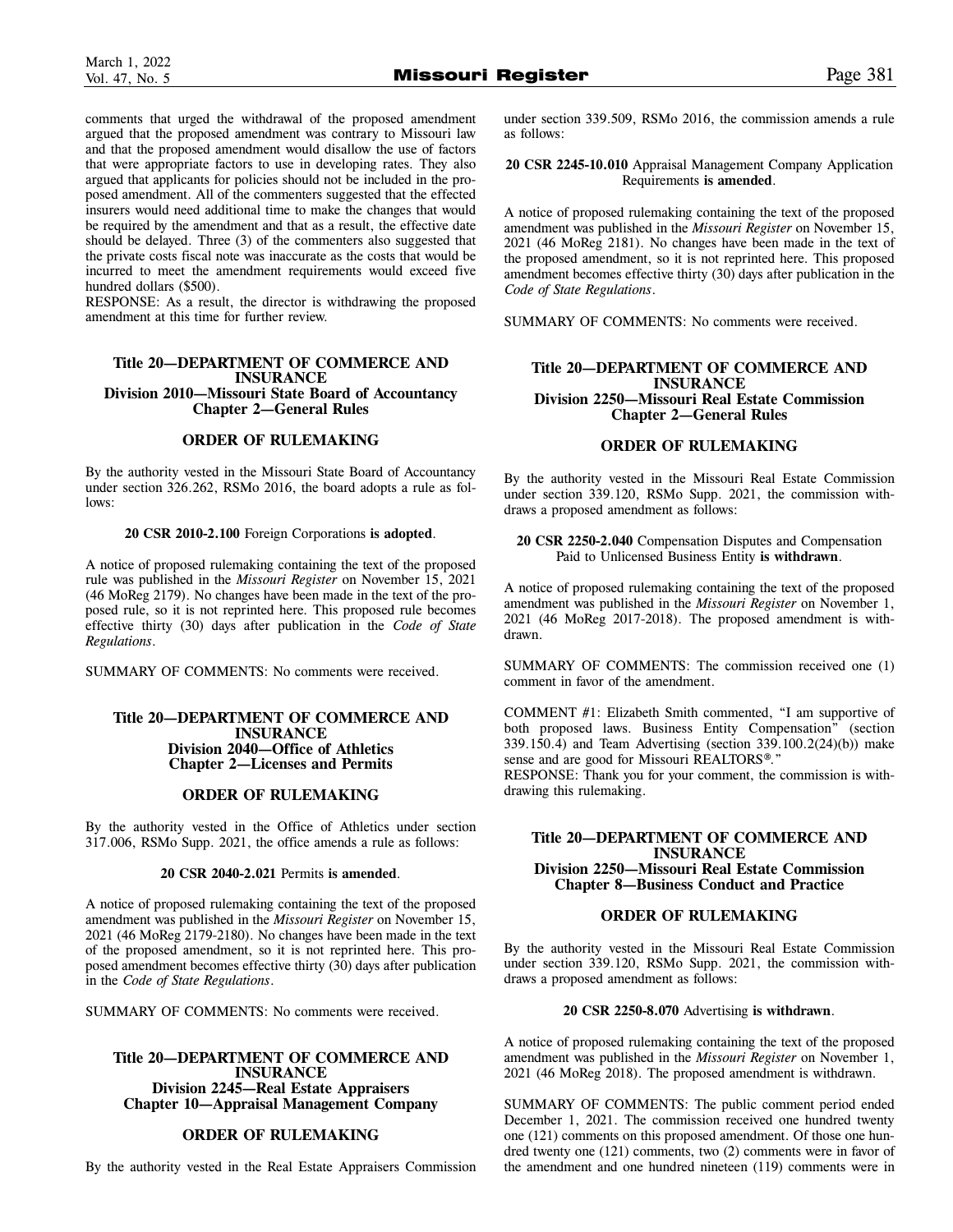opposition of the amendment.

COMMENTS #1-111: One hundred eleven (111) individuals from Keller Williams Realty commented, "Thank you for the opportunity to comment on the proposed amendment adding section (5) to 20 CSR 2250-8.070(5) regarding Advertising. I am a [Salesperson or Broker, as appropriate] associated with Keller Williams Realty [office name]. I am extremely concerned with the new proposed restriction on real estate licensees being prohibited from advertising any name, team name or group name. I would like to point out the following concerns and propose the following changes: The language in section (5) is too broad and does not specify a way for licensees to use a name, team name, or group name in connection with or close proximity to a valid licensed brokerage. For example, it does not allow a licensee to advertise as follows:

Sally Turner Homes, Keller Williams Realty

The John Doe Team, Powered by Keller Williams Realty

Smith | Jones Real Estate Group, Keller Williams Realty

Discover Properties, Keller Williams Realty

In other words, it is recommended that the language be modified to allow these types of names in conjunction with the name of the brokerage holding the licenses for these licensees. Either a logo of the brokerage or printed name in conjunction with the team/group name or a size requirement (i.e., team/group name can be the same size or less than the size of the brokerage logo or printed name) would be options to consider. As the proposed language reads now, any of the above options would be prohibited. Proposed change: '(5) No licensee or group of licensees shall advertise as a real estate company in any manner, or use any name, team name, or other term that could be construed by members of the public as the advertiser being a real estate partnership, company, brokerage, or business entity, unless: (a) the advertiser holds a valid appropriate entity license; or (b) the use of any name, team name, or group name, in the same advertisement, is in close proximity to the logo or name of the licensed brokerage to which the licensee(s) is affiliated.' In the alternative, (b) above could state: '(b) the use of any name, team name, or group name, in the same advertisement, is at least equal in size or smaller than the licensed brokerage to which the licensee(s) is affiliated.' Keller Williams is a company that encourages agents to create their own brand for their businesses with, of course, the requirement that they also use the brokerage name/logo in their advertising. The examples given above are common ways, among others, agents brand themselves in their own advertising. Keller Williams does not require agents to use a specific brand logo/colors when advertising their business like the other major brands (i.e., Coldwell Banker, Berkshire Hathaway, etc.). Keller Williams has grown to be the #1 real estate company in the U.S. as well as globally. I understand the spirit of the proposed rule, but it needs to allow the largest real estate company's agents to advertise their own "brand" in conjunction with the brokerage name and I believe the proposed changes allows them to do so. I respectfully request that the Commission consider adding language as described above to allow agents flexibility in advertising their brand. Thank you for your consideration."

A listing of the individuals that submitted the comments can be provided upon request.

RESPONSE: Thank you for your comment, the commission is withdrawing this rulemaking.

COMMENT #112: Ryan C. Sparks, Sparks Home Automation & Real Estate, LLC, commented, "Thank you for the opportunity to comment on the proposed amendment adding section (5) to 20 CSR 2250-8.070(5) regarding Advertising. I am a [Salesperson or Broker, as appropriate] associated with Keller Williams Realty [office name]. I am extremely concerned with the new proposed restriction on real estate licensees being prohibited from advertising any name, team name or group name. I would like to point out the following concerns and propose the following changes: The language in section (5) is too broad and does not specify a way for licensees to use a name, team name, or group name in connection with or close proximity to a valid licensed brokerage. For example, it does not allow a licensee to advertise as follows:

Sally Turner Homes, Keller Williams Realty

The John Doe Team, Powered by Keller Williams Realty Smith | Jones Real Estate Group, Keller Williams Realty Discover Properties, Keller Williams Realty

In other words, it is recommended that the language be modified to allow these types of names in conjunction with the name of the brokerage holding the licenses for these licensees. Either a logo of the brokerage or printed name in conjunction with the team/group name or a size requirement (i.e., team/group name can be the same size or less than the size of the brokerage logo or printed name) would be options to consider. As the proposed language reads now, any of the above options would be prohibited. Proposed change: '(5) No licensee or group of licensees shall advertise as a real estate company in any manner, or use any name, team name, or other term that could be construed by members of the public as the advertiser being a real estate partnership, company, brokerage, or business entity, unless: (a) the advertiser holds a valid appropriate entity license; or (b) the use of any name, team name, or group name, in the same advertisement, is in close proximity to the logo or name of the licensed brokerage to which the licensee(s) is affiliated.' In the alternative, (b) above could state: '(b) the use of any name, team name, or group name, in the same advertisement, is at least equal in size or smaller than the licensed brokerage to which the licensee(s) is affiliated.' Keller Williams is a company that encourages agents to create their own brand for their businesses with, of course, the requirement that they also use the brokerage name/logo in their advertising. The examples given above are common ways, among others, agents brand themselves in their own advertising. Keller Williams does not require agents to use a specific brand logo/colors when advertising their business like the other major brands (i.e., Coldwell Banker, Berkshire Hathaway, etc.). Keller Williams has grown to be the #1 real estate company in the U.S. as well as globally. I understand the spirit of the proposed rule, but it needs to allow the largest real estate company's agents to advertise their own "brand" in conjunction with the brokerage name and I believe the proposed changes allows them to do so. I respectfully request that the Commission consider adding language as described above to allow agents flexibility in advertising their brand. Thank you for your consideration."

RESPONSE: Thank you for your comment, the commission is withdrawing this rulemaking.

COMMENT #113: Josh Voyles, Voyles Realty LLC, commented, "Thank you for the opportunity to comment on the proposed amendment adding section (5) to 20 CSR 2250-8.070(5) regarding Advertising. I am a [Salesperson or Broker, as appropriate] associated with Keller Williams Realty [office name]. I am extremely concerned with the new proposed restriction on real estate licensees being prohibited from advertising any name, team name or group name. I would like to point out the following concerns and propose the following changes: The language in section (5) is too broad and does not specify a way for licensees to use a name, team name, or group name in connection with or close proximity to a valid licensed brokerage. For example, it does not allow a licensee to advertise as follows:

Sally Turner Homes, Keller Williams Realty

The John Doe Team, Powered by Keller Williams Realty

Smith | Jones Real Estate Group, Keller Williams Realty

Discover Properties, Keller Williams Realty

In other words, it is recommended that the language be modified to allow these types of names in conjunction with the name of the brokerage holding the licenses for these licensees. Either a logo of the brokerage or printed name in conjunction with the team/group name or a size requirement (i.e., team/group name can be the same size or less than the size of the brokerage logo or printed name) would be options to consider. As the proposed language reads now, any of the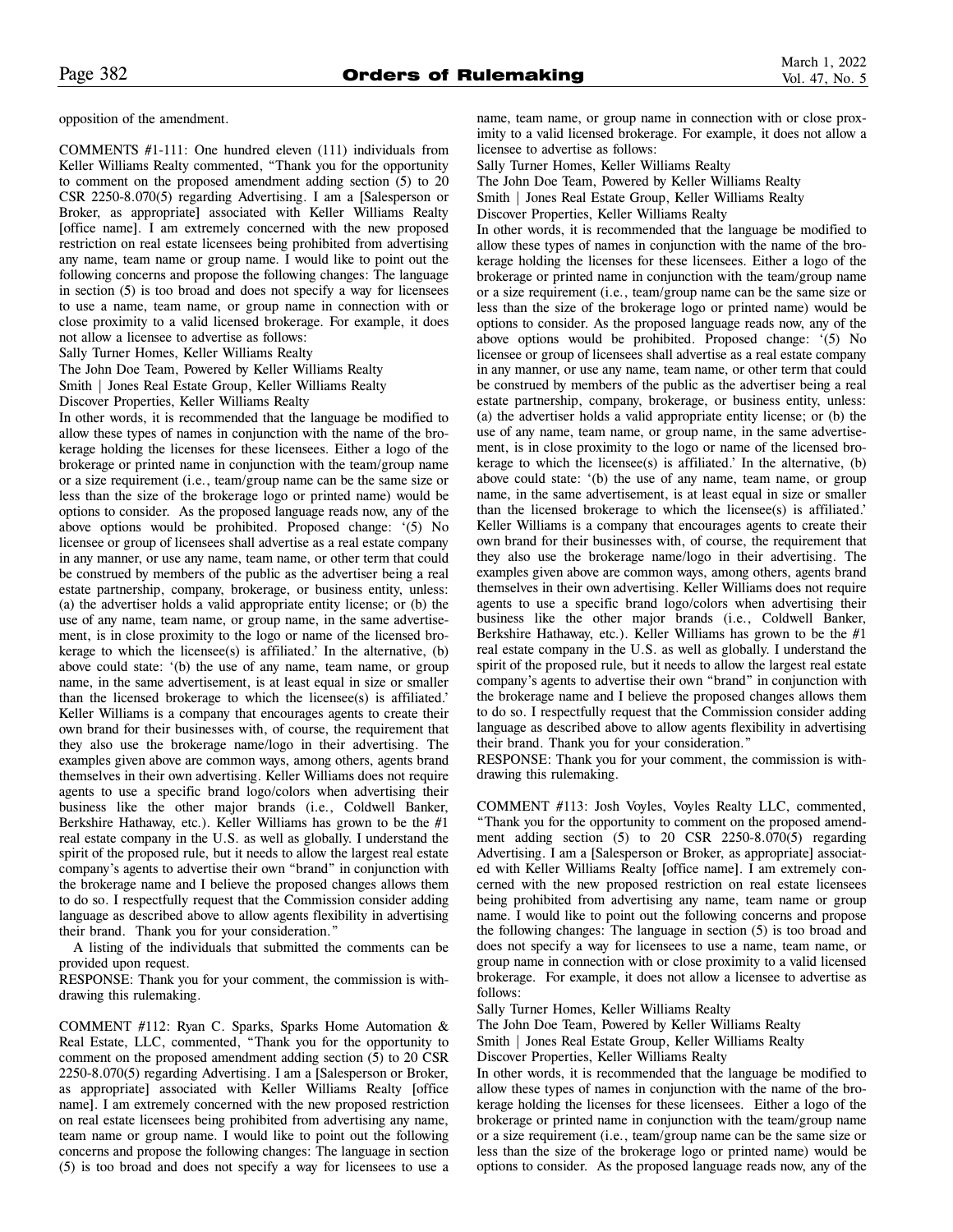above options would be prohibited. Proposed change: '(5) No licensee or group of licensees shall advertise as a real estate company in any manner, or use any name, team name, or other term that could be construed by members of the public as the advertiser being a real estate partnership, company, brokerage, or business entity, unless: (a) the advertiser holds a valid appropriate entity license; or (b) the use of any name, team name, or group name, in the same advertisement, is in close proximity to the logo or name of the licensed brokerage to which the licensee(s) is affiliated.' In the alternative, (b) above could state: '(b) the use of any name, team name, or group name, in the same advertisement, is at least equal in size or smaller than the licensed brokerage to which the licensee(s) is affiliated.' Keller Williams is a company that encourages agents to create their own brand for their businesses with, of course, the requirement that they also use the brokerage name/logo in their advertising. The examples given above are common ways, among others, agents brand themselves in their own advertising. Keller Williams does not require agents to use a specific brand logo/colors when advertising their business like the other major brands (i.e., Coldwell Banker, Berkshire Hathaway, etc.). Keller Williams has grown to be the #1 real estate company in the U.S. as well as globally. I understand the spirit of the proposed rule, but it needs to allow the largest real estate company's agents to advertise their own "brand" in conjunction with the brokerage name and I believe the proposed changes allows them to do so. I respectfully request that the Commission consider adding language as described above to allow agents flexibility in advertising their brand. Thank you for your consideration."

RESPONSE: Thank you for your comment, the commission is withdrawing this rulemaking.

COMMENT #114: Harun Cilingir commented, "Thank you for the opportunity to comment on the proposed amendment adding section (5) to 20 CSR 2250-8.070(5) regarding Advertising. I am a [Salesperson or Broker, as appropriate] associated with Keller Williams Realty [office name]. I am extremely concerned with the new proposed restriction on real estate licensees being prohibited from advertising any name, team name or group name. I would like to point out the following concerns and propose the following changes: The language in paragraph (5) is too broad and does not specify a way for licensees to use a name, team name, or group name in connection with or close proximity to a valid licensed brokerage. For example, it does not allow a licensee to advertise as follows:

Sally Turner Homes, Keller Williams Realty

The John Doe Team, Powered by Keller Williams Realty

Smith Jones Real Estate Group, Keller Williams Realty

Discover Properties, Keller Williams Realty

In other words, it is recommended that the language be modified to allow these types of names in conjunction with the name of the brokerage holding the licenses for these licensees. Either a logo of the brokerage or printed name in conjunction with the team/group name or a size requirement (i.e., team/group name can be the same size or less than the size of the brokerage logo or printed name) would be options to consider. As the proposed language reads now, any of the above options would be prohibited. Proposed change: '(5) No licensee or group of licensees shall advertise as a real estate company in any manner, or use any name, team name, or other term that could be construed by members of the public as the advertiser being a real estate partnership, company, brokerage, or business entity, unless: (a) the advertiser holds a valid appropriate entity license; or (b) the use of any name, team name, or group name, in the same advertisement, is in close proximity to the logo or name of the licensed brokerage to which the licensee(s) is affiliated.' In the alternative, (b) above could state: '(b) the use of any name, team name, or group name, in the same advertisement, is at least equal in size or smaller than the licensed brokerage to which the licensee(s) is affiliated.' Keller Williams is a company that encourages agents to create their own brand for their businesses with, of course, the requirement that they also use the brokerage name/logo in their advertising. The

examples given above are common ways, among others, agents brand themselves in their own advertising. Keller Williams does not require agents to use a specific brand logo/colors when advertising their business like the other major brands (i.e., Coldwell Banker, Berkshire Hathaway, etc.). Keller Williams has grown to be the #1 real estate company in the U.S. as well as globally. I understand the spirit of the proposed rule, but it needs to allow the largest real estate company's agents to advertise their own "brand" in conjunction with the brokerage name and I believe the proposed changes allows them to do so. I respectfully request that the Commission consider adding language as described above to allow agents flexibility in advertising their brand. Thank you for your consideration."

RESPONSE: Thank you for your comment, the commission is withdrawing this rulemaking.

COMMENT #115: Ann Klimkewicz commented, "In regards to this amendment: b) Includes a name or team name that uses the terms "realty", "brokerage", "company", or any other terms that can be construed to advertise a real estate company other than the licensee or a business entity licensed under this chapter with whom the licensee is associated. The context of the advertisement or solicitation may be considered by the commission when determining whether a licensee has committed a violation of this paragraph; b) Includes a name or team name that uses the terms "realty", "brokerage", "company", or any other terms that can be construed to advertise a real estate company other than the licensee or a business entity licensed under this chapter with whom the licensee is associated. The context of the advertisement or solicitation may be considered by the commission when determining whether a licensee has committed a violation of this paragraph; Here is my comment: I don't think a team under a brokerage should have to change their name to comply with the new advertising guidelines as long as the word "Team" or "Group" etc and the brokerage are clearly stated in the advertising regardless of whether is says realty, brokerage, or company also in the advertising."

RESPONSE: Thank you for your comment, the commission is withdrawing this rulemaking.

COMMENT #116: Gary Williams commented, "There needs to be clear wording in naming of a team and the Broker that holds their respective license or licenses. As an example I really think the only way to avoid the public not understanding this would be...The Smith Team of ABC Realty. Naming a team the XYZ Group, or ABC Real Estate without specifying the Brokerage that holds the license in font equal to the largest font used and immediately following the name of the team is misleading, and hard for the public to understand that the teams licenses are held by a Broker other than their team name." RESPONSE: Thank you for your comment, the commission is with-

drawing this rulemaking.

COMMENT #117: Don Fifer commented, "Can you send a plain English version of this to me?"

RESPONSE: Thank you for your comment, the commission is withdrawing this rulemaking.

COMMENT #118: Kim McClintock commented, "With being a part of a team, THE Realty Group since 2017, we have always complied when advertising, marketing and placing signage with representation of the brokerage we work under, Berkshire Hathaway HomeServices Select Properties. I feel many agents have not complied with the rules and regulations concerning marketing/advertising but we should not punish the ones that have always followed the rules. This would be a major expense to me and my team to replace all signage, marketing and advertising signs/materials. We can only hope you reconsider a team using the word "realty" within their name as long as they comply with rules and regulations showing their brokerage and/or company name as well. Thank you, Kim McClintock."

RESPONSE: Thank you for your comment, the commission is withdrawing this rulemaking.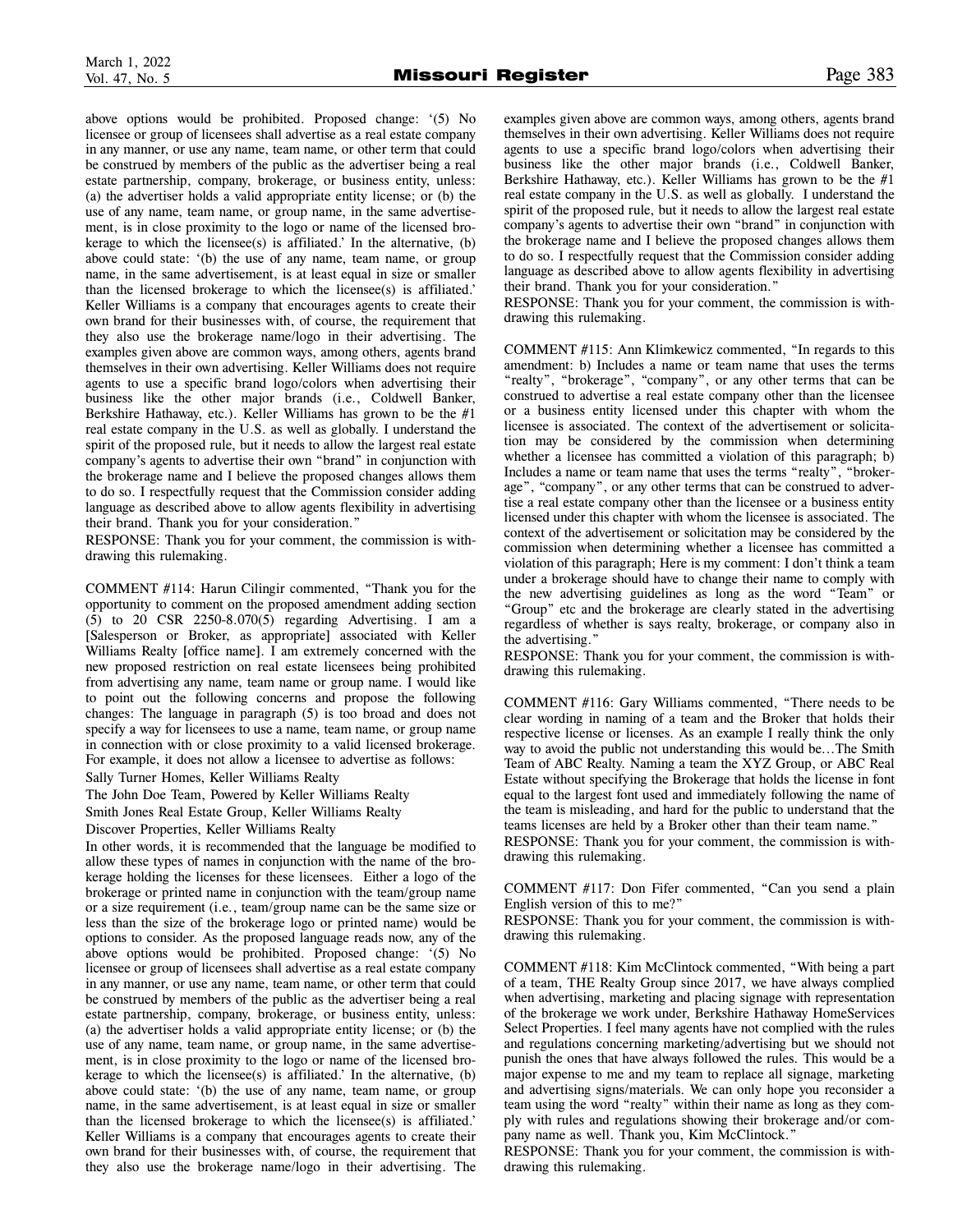COMMENT #119: Tim Koppel commented, "I understand that this is coming into play because some teams or agents don't put their brokerage info on signs, but it seems that everyone is being punished instead of the rule breakers. I don't find it fair to punish teams like The Realty Group when they are compliant. I think that the MREC should crack down on violators, not make the lives of people that follow all rules more difficult. I would hope that the MREC would reconsider this and just start to crack down on people that have violated rules."

RESPONSE: Thank you for your comment, the commission is withdrawing this rulemaking.

COMMENT #120: Margaret Meyerkord commented, "I agree that Co, Company, or Brokerage should not be allowed in a "Team" name."

RESPONSE: Thank you for your comment, the commission is withdrawing this rulemaking.

COMMENT #121: Elizabeth Smith commented, "I am supportive of both proposed laws. Business Entity Compensation (§339.150.4) and Team Advertising (§339.100.2(24)(b)) make sense and are good for Missouri REALTORS®."

RESPONSE: Thank you for your comment, the commission is withdrawing this rulemaking.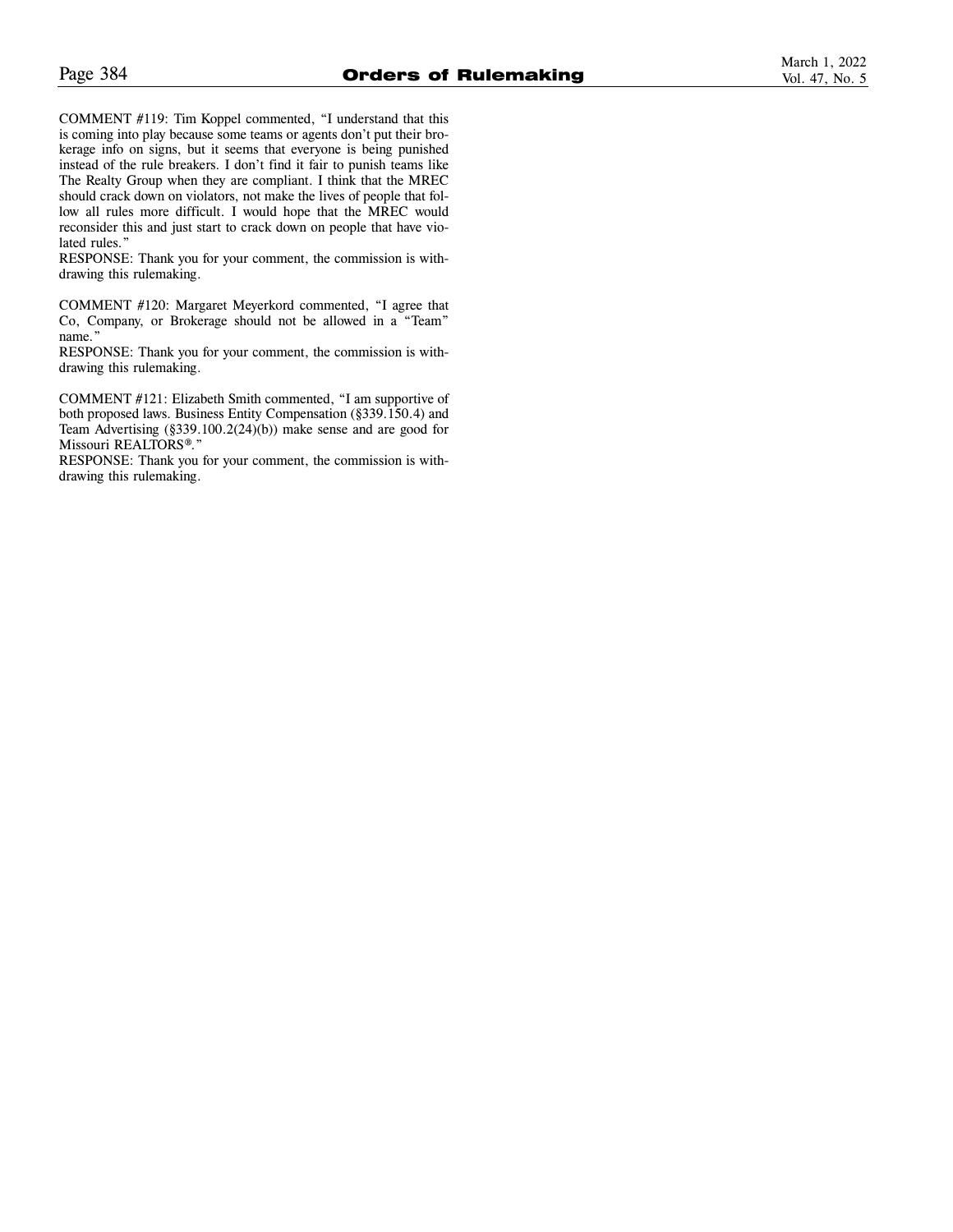March 1, 2022 Vol. 47, No. 5

### **In Additions** MISSOURI

REGISTER

This section may contain notice of hearings, correction notices, public information notices, rule action notices, statements of actual costs, and other items required to be published in the *Missouri Register* by law.

### **Title 12—DEPARTMENT OF REVENUE Division 10—Director of Revenue Chapter 26—Dealer Licensure**

### **IN ADDITION**

Pursuant to section 301.558(4), RSMo, the director of the Department of Revenue must annually furnish to the secretary of state the maximum annual fee that may be collected by motor vehicle dealers, boat dealers, and powersport dealers licensed pursuant to sections 301.550 to 301.580, RSMo. The maximum administrative fee shall be increased annually by an amount equal to the percentage change in the annual average of the Consumer Price Index for All Urban Consumers (CPIAUC), or its successor index as reported by the federal Bureau of Labor Statistics or its successor agency, or by zero (0), whichever is greater.

The published values in the below table represent the following:

(1) The current maximum administrative fee permitted to be collected by motor vehicle dealers, boat dealers, and powersport dealers licensed pursuant to sections 301.550 to 301.580, RSMo;

(2) The CPIAUC increase for the year preceding the effective licensure year;

(3) The new maximum administrative fee which may be collected, based upon the following formula:

> (Current Maximum Fee x CPIAUC Increase [if not  $\leq 0$ ]) + Current Maximum Fee = New Maximum Fee

and;

(4) The licensure year in which the new maximum fee is effective.

| Current Maximum Fee | CPIAUC Increase | New Maximum Fee | Fffective Licensure Year |
|---------------------|-----------------|-----------------|--------------------------|
| \$50C               | 1%              |                 |                          |

### **Title 20—DEPARTMENT OF COMMERCE AND INSURANCE**

### **IN ADDITION**

Pursuant to section 376.1224, RSMo, regarding the maximum prescribed insurance benefit for the coverage of applied behavior analysis for the treatment of autism, the director of the Department of Commerce and Insurance is required to calculate the new maximum each year to adjust for inflation.

Using Consumer Price Index (CPI) for All Urban Consumers (US City Average), as required by section 376.1224, RSMo, the new maximum required benefit was established by the following calculations:

| Index Based on 1984 Dollars |         |
|-----------------------------|---------|
| CPI for $2020$ :            | 258.811 |
| CPI for $2021$ :            | 270.970 |

New ABA Mandated Maximum Benefit for  $2022 = 2021$  Limit  $\times$ (2020 Annual Index/2019 Annual Index)

 $$47,260 \times (270.970/258.811) = $49,480$ 

### **Title 20—DEPARTMENT OF COMMERCE AND INSURANCE**

### **IN ADDITION**

Section 538.210.8, RSMo, requires the Missouri Department of Commerce and Insurance to annually adjust the statutory cap on noneconomic damages in medical malpractice cases at a constant rate of one and seven tenths percent (1.7%). The caps for 2022 are calculated below.

The new limit was established by the following calculation:

| Cap for non-catastrophic injuries in 2021: | \$442,574 |
|--------------------------------------------|-----------|
| Cap for catastrophic injuries in 2021:     | \$774,504 |

### **New caps for 2022:**

|                        | Non-catastrophic injuries: $(\$442,457 \times 1.017) = \$450,098$ |
|------------------------|-------------------------------------------------------------------|
| Catastrophic injuries: | $(\$774,504 \times 1.017) = \$787,671$                            |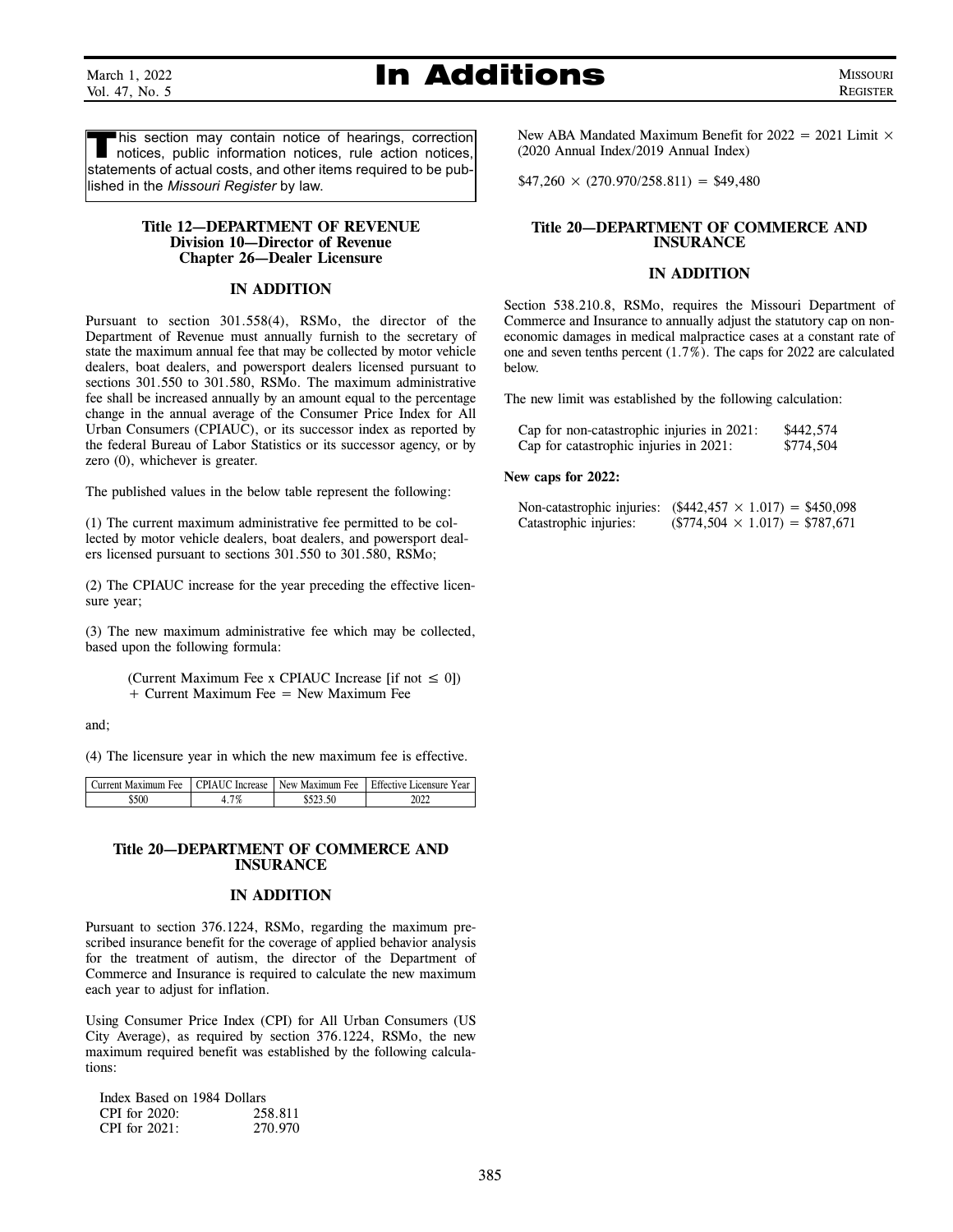**MISSOURI REGISTER** <u>register</u>

The Secretary of State is required by sections 347.141 and 359.481, RSMo, to publish dissolutions of limited liability compa-<br>nies and limited partnerships. The content requirements for the one-time publishing of these not nies and limited partnerships. The content requirements for the one-time publishing of these notices are prescribed by statute. This listing is published pursuant to these statutes. We request that documents submitted for publication in this section be submitted in camera ready 8 1/2" x 11" manuscript by email to adrules.dissolutions@sos.mo.gov.

### NOTICE OF DISSOLUTION OF LIMITED LIABILITY COMPANY TO ALL CREDITORS OF AND CLAIMANTS AGAINST **SWL PROPERTIES LLC**

On January 6, 2022, SWL Properties LLC, a Missouri limited liability company ("Company"), filed its Articles of Termination with the Missouri Secretary of State. You are hereby notified that if you believe you have a claim against the Company, you must submit the claim to Kimberly L. Sagartz, P.O. Box 331, Grover, Missouri 63040. Each claim must include the name, address and telephone number of the claimant; the amount of the claim; the basis for the claim: the date the event on which the claim is based occurred; whether the claim is secured, and if so, the nature of the security; and documentation of the claim. ALL CLAIMS AGAINST THE COMPANY WILL BE BARRED UNLESS A PROCEEDING TO ENFORCE THE CLAIM IS COMMENCED AGAINST THE COMPANY WITHIN THREE (3) YEARS AFTER THE PUBLICATION OF THIS NOTICE.

### NOTICE OF CORPORATE DISSOLUTION TO ALL CREDITORS OF AND CLAIMAINTS **AGAINST LUPER'S COLLISION REPAIR, INC.**

Luper's Collision Repair, Inc., dba Luper's Used Cars (the "Company"), filed its Articles of Dissolution by Voluntary Action with the Missouri Secretary of State on January 11, 2022.

Any and all claims against the Company must be sent to the Company in care of McGovern Garton, Lifescape Law & Development, LLC, 6 Westowne Street, Ste. 601. Liberty. Missouri 64068.

The summary of your claim must include the name, address, and telephone number of the claimant; the amount of the claim; the date on which the claim is based occurred; and a brief description of the nature of the debt or the basis for the claim.

All claims against the Company will be barred unless a proceeding to enforce the claim is commenced within two years after the publication of this notice.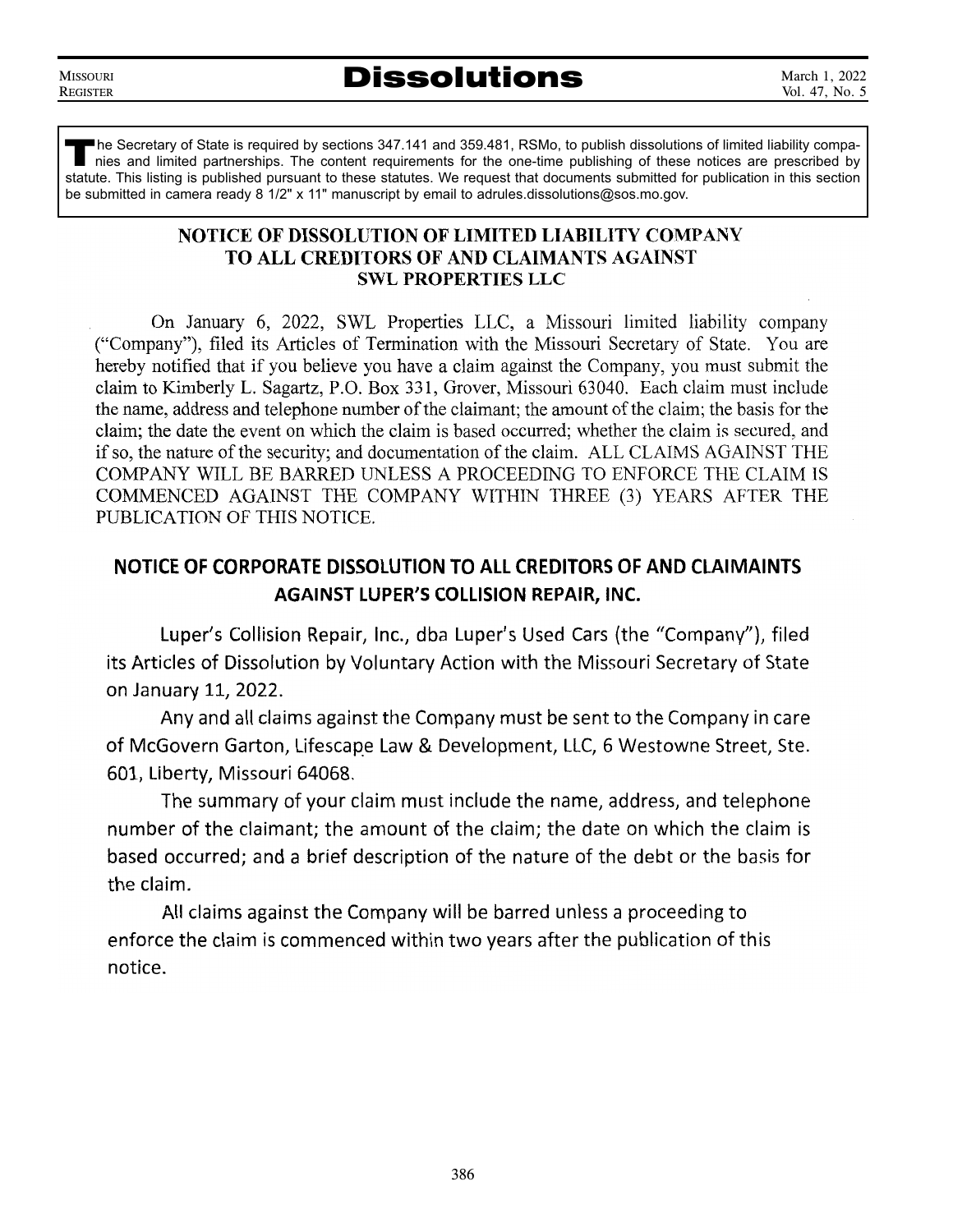### **NOTICE OF WINDING UP** TO ALL CREDITORS OF AND CLAIMANTS AGAINST **SIMPLE GOLF PRODUCTS, LLC**

On January 24, 2022, SIMPLE GOLF PRODUCTS, LLC, filed its Notice of Winding Up for SIMPLE GOLF PRODUCTS, LLC with the Missouri Secretary of State. SIMPLE GOLF PRODUCTS, LLC requests that all persons and organizations who have claims against it present them immediately by letter to Carl C. Polster, 108 West Adams, Kirkwood, MO 63122.

All claims must include the following information: (a) name and address of the claimant, (b) the amount claimed, (c) date on which the claim arose, (d) basis for the claim and documentation thereof, and (e) whether or not the claim was secured and, if so, the collateral used as security.

All claims against SIMPLE GOLF PRODUCTS, LLC will be barred unless a proceeding to enforce the claim is commenced within three (3) years after the date of publication of this notice.

### NOTICE OF WINDING UP OF LIMITED LIABILITY COMPANY TO ALL CREDITORS OF AND CLAIMANTS AGAINST **OUAPAW FIRESTONE LLC**

On December 9, 2021, Quapaw Firestone LLC, a Missouri limited liability company ("Company"), filed its Notice of Winding Up with the Missouri Secretary of State, effective on the filing date.

All persons and organizations must submit to Company, c/o Julie T. Brown, Carnahan Evans PC, 2805 S. Ingram Mill Road, Springfield, Missouri 65804, a written summary of any claims against Company, including: 1) claimant's name, address and telephone number; 2) amount of claim; 3) date(s) claim accrued (or will accrue); 4) brief description of the nature of the debt or the basis for the claim; and 5) if the claim is secured, and if so, the collateral used as security.

Because of the dissolution, any claims against Company will be barred unless a proceeding to enforce the claim is commenced within three (3) years after the last of filing or publication of this Notice.

### NOTICE OF CORPORATE DISSOLUTION TO ALL CREDITORS OF AND CLAIMANTS AGAINST **COLUMBIA AVIONICS, INC.**

Columbia Avionics, Inc., a Missouri corporation, was dissolved on the 25th day of January 2022, by the filing of its Articles of Dissolution with the Missouri Secretary of State. Any and all claims against Columbia Avionics, Inc., should be sent by mail to Lance Fox, 11200 Airport Road, Columbia, Missouri 65201. Each claim should include the name, address, and telephone number of the claimant; the amount of the claim; the basis of the claim; the date the claim arose, and any documentation related to the claim. Any and all claims against Columbia Avionics, Inc., will be barred unless a proceeding to enforce the claim is commenced within two (2) years after the date of publication of this Notice.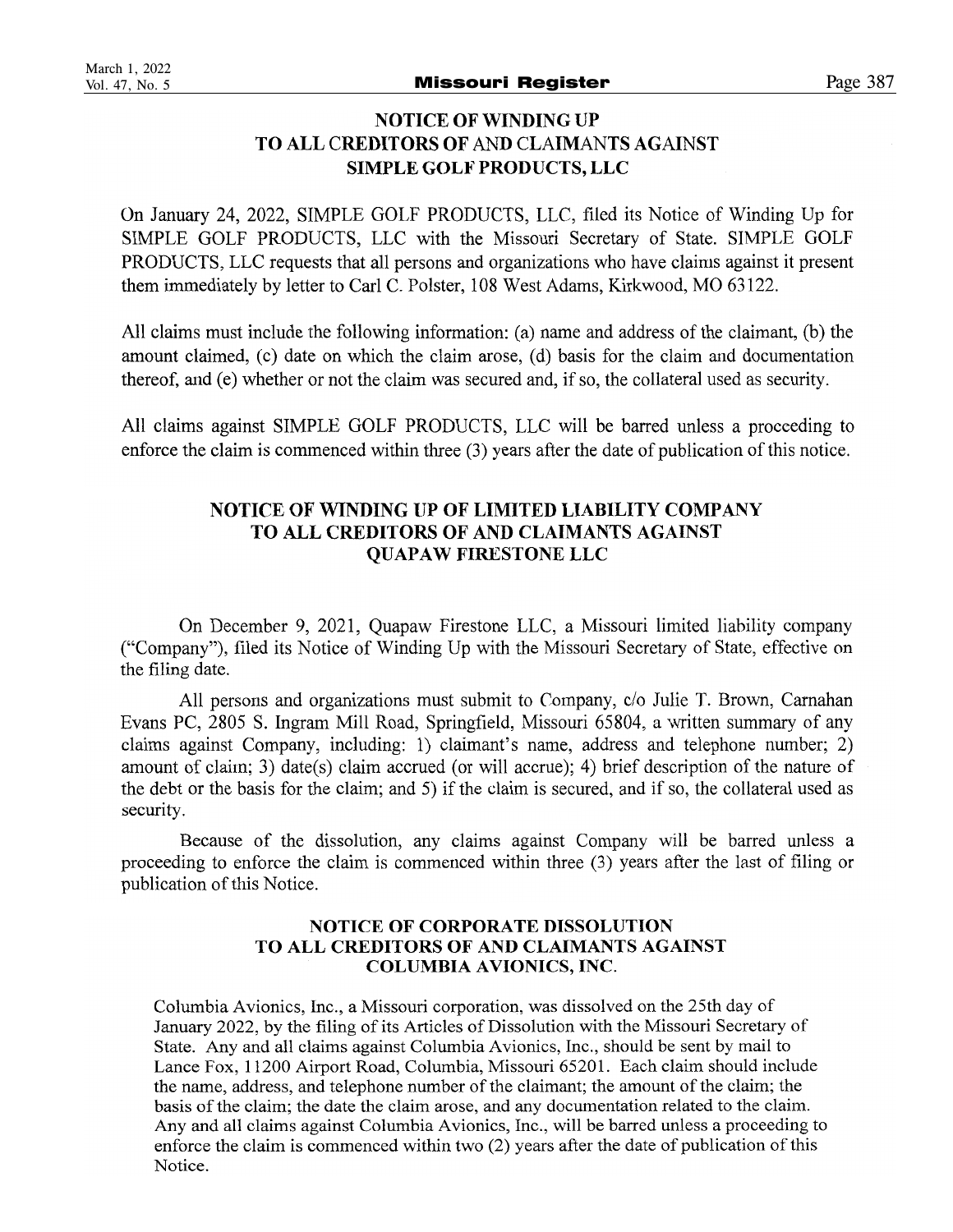### **NOTICE OF DISSOLUTION TO ALL CREDITORS OF** AND CLAIMANTS AGAINST SUZANNE SCHULZ, P.C.

Suzanne Schulz, P.C., a Missouri corporation, filed its Articles of Dissolution by Voluntary Action with the Missouri Secretary of State on December 16, 2021. The dissolution was effective on that date.

Any and all claims against Suzanne Schulz, P.C. may be sent to Larry G. Schulz, 2900 Brooktree Lane, Suite 100, Gladstone, Missouri 64119. Each claim should include the following information: the name, address and telephone number of the claimant: the amount of the claim; the basis for the claim; documentation supporting the claim; and the date(s) on which the event(s) on which the claim is based occurred.

Any and all claims against Suzanne Schulz, P.C. will be barred unless a proceeding to enforce such claim is commenced within two (2) years after the date this notice is published.

### NOTICE OF CORPORATE DISSOLUTION TO ALL CREDITORS OF AND CLAIMANTS **AGAINST CLAIRSOURCE, INC.**

On January 21, 2022, ClairSource, Inc., a Missouri Corporation, filed its Articles of Dissolution with the Missouri Secretary of State. Dissolution was effective on January 21, 2022.

Said Corporation requests that all persons and organizations with claims against it present them immediately by letter to the Corporation at: ClairSource, Inc., c/o Gregory E. Robinson, P.C., 1422 Elbridge Payne, Suite 170, Chesterfield, Missouri 63017.

The summary of your claim must include the following information: (i) the name, address, and telephone number of the claimant; (ii) the amount claimed; (iii) the basis for the claim; (iv) the  $date(s)$  on which the event(s) on which the claim is based occurred; (v) whether the claim is secured, and if so, the collateral used as security; and (vi) documentation in support of the claim.

NOTICE: Because of the dissolution of ClairSource, Inc., any and all claims against it will be barred unless a proceeding to enforce the claim is commenced within two years after the publication date of the two notices authorized by statute, whichever is published last.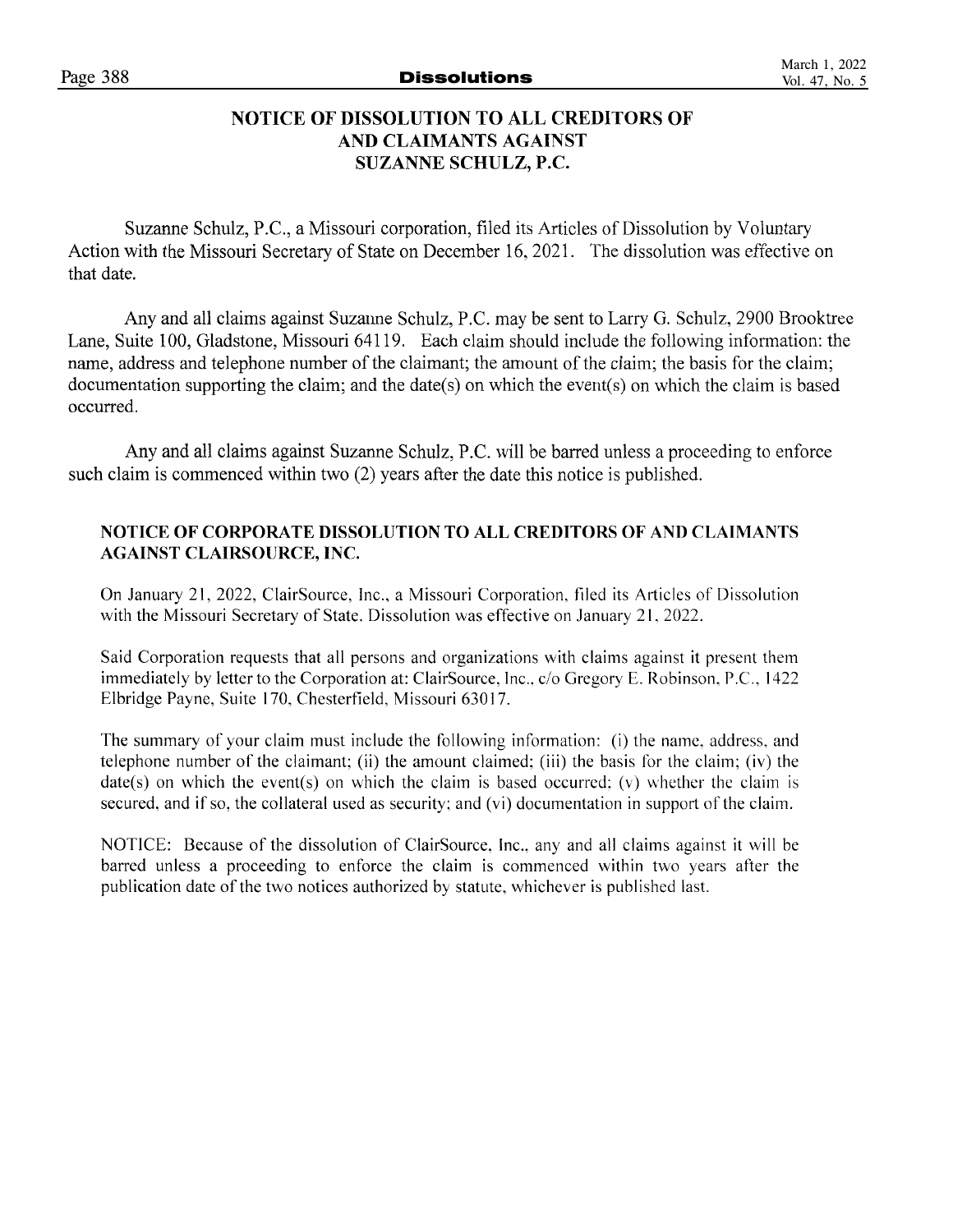March 1, 2022 Vol. 47, No. 5

### Rule Changes Since Update to **Code of State Regulations**

REGISTER

This cumulative table gives you the latest status of rules. It contains citations of rulemakings adopted or proposed after deadline for the monthly Update Service to the Code of State Regulations. Citations are to volume a *Missouri Register* and the numbers refer to a specific *Register* page, R indicates a rescission, W indicates a withdrawal, S indicates a statement of actual cost, T indicates an order terminating a rule, N.A. indicates n

| <b>Rule Number</b>                        | <b>Agency</b>                                                                          | <b>Emergency</b> | <b>Proposed</b>                 | Order                      | In Addition   |
|-------------------------------------------|----------------------------------------------------------------------------------------|------------------|---------------------------------|----------------------------|---------------|
|                                           | OFFICE OF ADMINISTRATION                                                               |                  |                                 |                            |               |
| 1 CSR 10                                  | State Officials' Salary Compensation Schedule                                          |                  |                                 |                            | 45 MoReg 1926 |
| CSR 10-15.010                             | Commissioner of Administration                                                         | 46 MoReg 1373    |                                 |                            |               |
| 1 CSR 20-5.020                            | Personnel Advisory Board and Division of Personnel                                     |                  | 47 MoReg 225                    |                            |               |
|                                           | DEPARTMENT OF AGRICULTURE                                                              |                  |                                 |                            |               |
| 2 CSR 30-10.010                           | Animal Health                                                                          | 47 MoReg 221     | 47 MoReg 231                    |                            |               |
| 2 CSR 90-20.040                           | Weights, Measures and Consumer Protection                                              |                  | 46 MoReg 1585                   | 47 MoReg 75                |               |
| CSR 90-21.010<br>$\overline{\mathcal{Z}}$ | Weights, Measures and Consumer Protection                                              |                  | 46 MoReg 1585                   | 47 MoReg 75                |               |
| CSR 90-22.140                             | Weights, Measures and Consumer Protection                                              |                  | 46 MoReg 1586                   | 47 MoReg 76                |               |
| CSR 90-23.010                             | Weights, Measures and Consumer Protection                                              |                  | 46 MoReg 1586                   | 47 MoReg 76                |               |
| CSR 90-25.010                             | Weights, Measures and Consumer Protection                                              |                  | 46 MoReg 1586<br>47 MoReg 231   | 47 MoReg 76                |               |
| CSR 90-60.020<br>2 CSR 90-60.030          | Weights, Measures and Consumer Protection<br>Weights, Measures and Consumer Protection |                  | 47 MoReg 231                    |                            |               |
| CSR 90-61.010                             | Weights, Measures and Consumer Protection                                              |                  | 47 MoReg 232                    |                            |               |
| Σ<br>CSR 90-63.010                        | Weights, Measures and Consumer Protection                                              |                  | 47 MoReg 232                    |                            |               |
| CSR 90-63.020                             | Weights, Measures and Consumer Protection                                              |                  | 47 MoReg 233                    |                            |               |
| 2 CSR 90-64.010                           | Weights, Measures and Consumer Protection                                              |                  | 47 MoReg 235                    |                            |               |
|                                           |                                                                                        |                  |                                 |                            |               |
| 3 CSR 10-4.117                            | DEPARTMENT OF CONSERVATION                                                             |                  |                                 |                            |               |
| 3 CSR 10-5.205                            | <b>Conservation Commission</b><br><b>Conservation Commission</b>                       |                  | 46 MoReg 1730<br>46 MoReg 1730  | 47 MoReg 77<br>47 MoReg 77 |               |
| 3 CSR 10-5.210                            | <b>Conservation Commission</b>                                                         |                  | 46 MoReg 1736                   | 47 MoReg 77                |               |
| CSR 10-5.220                              | <b>Conservation Commission</b>                                                         |                  | 46 MoReg 1736                   | 47 MoReg 78                |               |
| 3 CSR 10-6.510                            | <b>Conservation Commission</b>                                                         |                  | 46 MoReg 1736                   | 47 MoReg 78                |               |
| CSR 10-6.525                              | <b>Conservation Commission</b>                                                         |                  | 46 MoReg 1737                   | 47 MoReg 78                |               |
| 3<br>CSR 10-6.550                         | <b>Conservation Commission</b>                                                         |                  | 46 MoReg 1737                   | 47 MoReg 79                |               |
| CSR 10-7.450                              | <b>Conservation Commission</b>                                                         |                  | 47 MoReg 67                     |                            |               |
| 3 CSR 10-7.455                            | <b>Conservation Commission</b>                                                         |                  |                                 | 47 MoReg 79                |               |
| CSR 10-7.715<br>3 CSR 10-7.725            | <b>Conservation Commission</b><br><b>Conservation Commission</b>                       |                  | 46 MoReg 1737<br>46 MoReg 1738  | 47 MoReg 79<br>47 MoReg 80 |               |
| 3 CSR 10-8.510                            | <b>Conservation Commission</b>                                                         |                  | $47$ MoReg 68                   |                            |               |
| 3 CSR 10-8.515                            | <b>Conservation Commission</b>                                                         |                  | 47 MoReg 118                    |                            |               |
| 3 CSR 10-10.725                           | <b>Conservation Commission</b>                                                         |                  | 46 MoReg 1738                   | 47 MoReg 80                |               |
| CSR 10-11.110                             | <b>Conservation Commission</b>                                                         |                  | 46 MoReg 1742                   | 47 MoReg 80                |               |
| 3 CSR 10-11.130                           | <b>Conservation Commission</b>                                                         |                  | 46 MoReg 1742                   | 47 MoReg 80                |               |
| 3 CSR 10-11.190                           | <b>Conservation Commission</b>                                                         |                  | 46 MoReg 1745                   | 47 MoReg 81                |               |
| 3 CSR 10-11.205                           | <b>Conservation Commission</b>                                                         |                  | 46 MoReg 1745                   | 47 MoReg 81                |               |
| 3 CSR 10-11.210<br>CSR 10-12.109          | <b>Conservation Commission</b><br><b>Conservation Commission</b>                       |                  | 46 MoReg 1746<br>46 MoReg 1746  | 47 MoReg 81<br>47 MoReg 82 |               |
| 3 CSR 10-12.125                           | <b>Conservation Commission</b>                                                         |                  | 46 MoReg 1747                   | 47 MoReg 82                |               |
| 3<br>CSR 10-12.145                        | <b>Conservation Commission</b>                                                         |                  | 46 MoReg 1747                   | 47 MoReg 82                |               |
| 3 CSR 10-20.805                           | <b>Conservation Commission</b>                                                         |                  | 46 MoReg 1748                   | 47 MoReg 82                |               |
|                                           |                                                                                        |                  |                                 |                            |               |
| 5 CSR 10-1.010                            | DEPARTMENT OF ELEMENTARY AND SECONDARY EDUCATION                                       |                  |                                 |                            |               |
| 5 CSR 10-3.010                            | Commissioner of Education<br>Commissioner of Education                                 |                  | 46 MoReg 1450<br>46 MoReg 1451  | 47 MoReg 27<br>47 MoReg 27 |               |
| 5<br>CSR 20-100.110                       | Division of Learning Services                                                          |                  | 46 MoReg 2242                   |                            |               |
| 5<br>CSR 20-100.220                       | Division of Learning Services                                                          |                  | 46 MoReg 1451                   | 47 MoReg 27                |               |
| 5 CSR 20-200.265                          | Division of Learning Services                                                          |                  | 47 MoReg 68                     |                            |               |
| 5 CSR 20-200.310                          | Division of Learning Services                                                          |                  | 47 MoReg 69                     |                            |               |
|                                           | formerly 5 CSR 20-500.330                                                              |                  |                                 |                            |               |
| 5 CSR 20-400.210                          | Division of Learning Services                                                          |                  | 46 MoReg 1956                   |                            |               |
| CSR 20-400.230<br>5 CSR 20-400.260        | Division of Learning Services<br>Division of Learning Services                         |                  | 46 MoReg 2242<br>46 MoReg 1956  |                            |               |
| CSR 20-400.410<br>5                       | Division of Learning Services                                                          |                  | 46 MoReg 2245R                  |                            |               |
| 5 CSR 20-400.540                          | Division of Learning Services                                                          |                  | 46 MoReg 1751                   | 47 MoReg 247               |               |
| 5<br>CSR 20-400.660                       | Division of Learning Services                                                          |                  | 46 MoReg 2245                   |                            |               |
| 5 CSR 20-400.670                          | Division of Learning Services                                                          |                  | 46 MoReg 2247                   |                            |               |
| 5 CSR 20-500.330                          | Division of Learning Services                                                          |                  | 47 MoReg 69                     |                            |               |
| 5 CSR 20-700.100                          | moved to 5 CSR 20-200.310<br>Division of Learning Services                             |                  | 46 MoReg 1752                   | 47 MoReg 247               |               |
| 5 CSR 25-100.310                          | Office of Childhood                                                                    |                  | 46 MoReg 1838R                  | 47 MoReg 247R              |               |
|                                           | formerly 5 CSR 20-100.310                                                              |                  |                                 |                            |               |
| 5 CSR 25-300.010                          | Office of Childhood                                                                    |                  | 46 MoReg 2130                   |                            |               |
| 5 CSR 25-300.030                          | Office of Childhood                                                                    |                  | 46 MoReg 2131R                  |                            |               |
| 5 CSR 25-300.070                          | Office of Childhood                                                                    |                  | 46 MoReg 2131                   |                            |               |
| 5 CSR 25-300.080                          | Office of Childhood                                                                    |                  | 46 MoReg 2132<br>46 MoReg 2132R |                            |               |
| 5 CSR 25-300.100                          | Office of Childhood                                                                    |                  | 46 MoReg 2132                   |                            |               |
| 5 CSR 25-300.120<br>5 CSR 25-400.010      | Office of Childhood<br>Office of Childhood                                             |                  | 46 MoReg 2133                   |                            |               |
| 5 CSR 25-400.015                          | Office of Childhood                                                                    |                  | 46 MoReg 2134R                  |                            |               |
|                                           | Office of Childhood                                                                    |                  | 46 MoReg 2134                   |                            |               |
| 5 CSR 25-400.025<br>5 CSR 25-400.045      | Office of Childhood                                                                    |                  | 46 MoReg 2135                   |                            |               |
| 5 CSR 25-400.055                          | Office of Childhood                                                                    |                  | 46 MoReg 2136                   |                            |               |
| 5 CSR 25-400.105                          | Office of Childhood                                                                    |                  | 46 MoReg 2136                   |                            |               |
| 5 CSR 25-400.115                          | Office of Childhood                                                                    |                  | 46 MoReg 2137                   |                            |               |
| 5 CSR 25-400.125<br>5 CSR 25-400.145      | Office of Childhood<br>Office of Childhood                                             |                  | 46 MoReg 2137<br>46 MoReg 2138  |                            |               |
| CSR 25-400.155                            | Office of Childhood                                                                    |                  | 46 MoReg 2138                   |                            |               |
| 5 CSR 25-400.210                          | Office of Childhood                                                                    |                  | 46 MoReg 2139                   |                            |               |
| 5 CSR 25-400.220                          | Office of Childhood                                                                    |                  | 46 MoReg 2139                   |                            |               |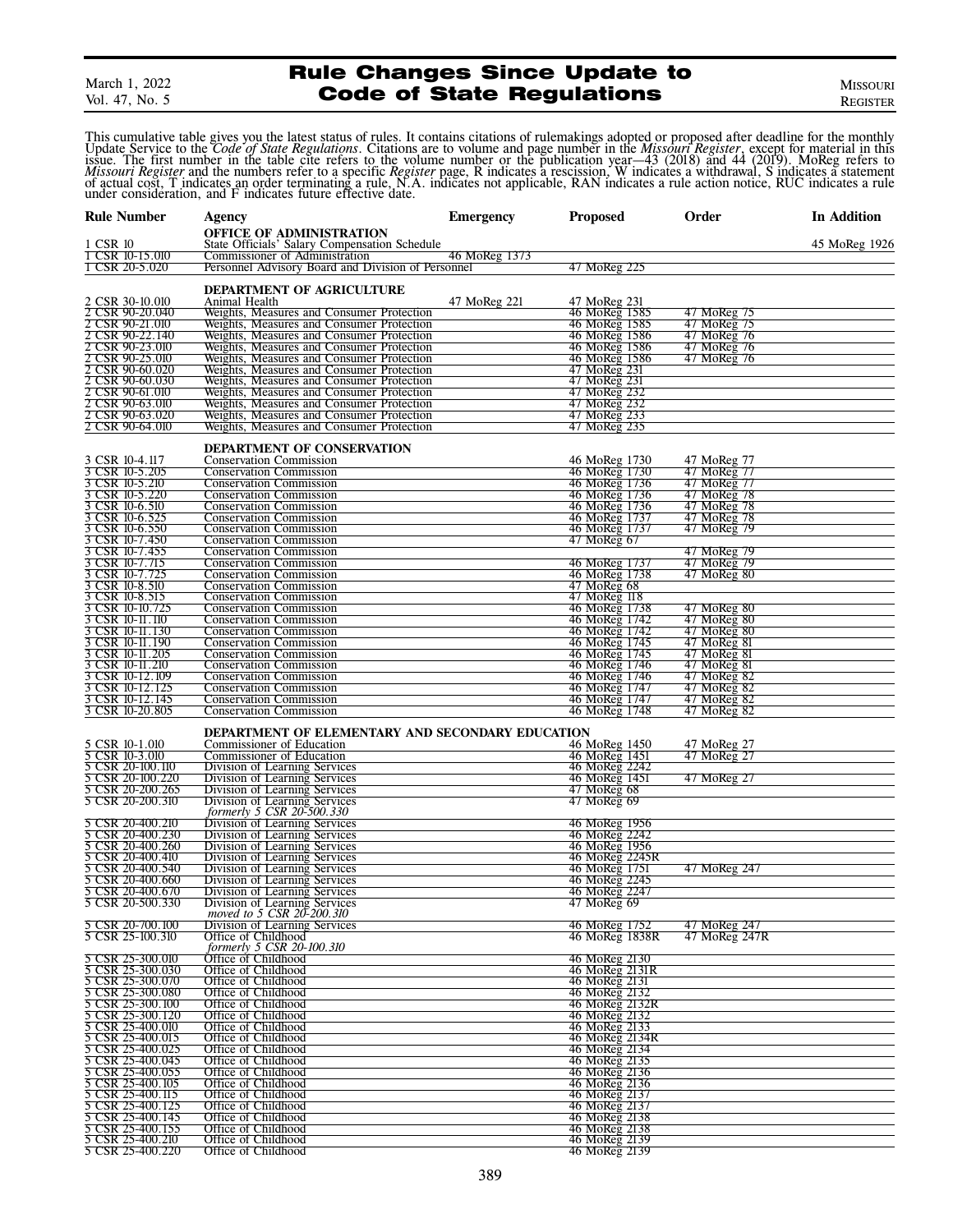### Page 390 **Rule Changes Since Update**

| <b>Rule Number</b>                      | <b>Agency</b>                                                                                          | <b>Emergency</b> | <b>Proposed</b>                 | Order                         | <b>In Addition</b> |
|-----------------------------------------|--------------------------------------------------------------------------------------------------------|------------------|---------------------------------|-------------------------------|--------------------|
| 5 CSR 25-500.010                        | Office of Childhood                                                                                    |                  | 46 MoReg 2140                   |                               |                    |
| CSR 25-500.022<br>5 CSR 25-500.032      | Office of Childhood<br>Office of Childhood                                                             |                  | 46 MoReg 2141R<br>46 MoReg 2141 |                               |                    |
| 5 CSR 25-500.042                        | Office of Childhood                                                                                    |                  | 46 MoReg 2142                   |                               |                    |
| 5 CSR 25-500.052                        | Office of Childhood                                                                                    |                  | 46 MoReg 2143                   |                               |                    |
| 5 CSR 25-500.102                        | Office of Childhood<br>Office of Childhood                                                             |                  | 46 MoReg 2143<br>46 MoReg 2144  |                               |                    |
| 5 CSR 25-500.122<br>5 CSR 25-500.152    | Office of Childhood                                                                                    |                  | 46 MoReg 2145                   |                               |                    |
| 5 CSR 25-500.162<br>CSR 25-500.222      | Office of Childhood<br>Office of Childhood                                                             |                  | 46 MoReg 2145<br>46 MoReg 2146  |                               |                    |
| 5 CSR 25-500.230                        | Office of Childhood                                                                                    |                  | 46 MoReg 2147                   |                               |                    |
| 5 CSR 25-600.010                        | Office of Childhood                                                                                    |                  | 46 MoReg 2147<br>46 MoReg 2148  |                               |                    |
| 5 CSR 25-600.020<br>3<br>CSR 25-600.040 | Office of Childhood<br>Office of Childhood                                                             |                  | 46 MoReg 2148                   |                               |                    |
| 5 CSR 25-600.050                        | Office of Childhood                                                                                    |                  | 46 MoReg 2148                   |                               |                    |
| CSR 30-680.010<br>5 CSR 30-680.020      | Division of Financial and Administrative Services<br>Division of Financial and Administrative Services |                  | 46 MoReg 1752<br>46 MoReg 1754  | 47 MoReg 247<br>47 MoReg 248  |                    |
| 5 CSR 30-680.030                        | Division of Financial and Administrative Services                                                      |                  | 46 MoReg 1754R                  | 47 MoReg 248R                 |                    |
| 5 CSR 30-680.035<br>5 CSR 30-680.040    | Division of Financial and Administrative Services                                                      |                  | 46 MoReg 1755                   | 47 MoReg 248                  |                    |
| 5 CSR 30-680.050                        | Division of Financial and Administrative Services<br>Division of Financial and Administrative Services |                  | 46 MoReg 1755<br>46 MoReg 1756R | 47 MoReg 248<br>47 MoReg 248R |                    |
| 5 CSR 30-680.060                        | Division of Financial and Administrative Services                                                      |                  | 46 MoReg 1756                   | 47 MoReg 248                  |                    |
| 5 CSR 30-680.070                        | Division of Financial and Administrative Services                                                      |                  | 46 MoReg 1756                   | 47 MoReg 249                  |                    |
|                                         | <b>DEPARTMENT OF HIGHER EDUCATION AND WORKFORCE DEVELOPMENT</b>                                        |                  |                                 |                               |                    |
| 6 CSR 10-2.195                          | Commissioner of Higher Education and<br>Workforce Development                                          |                  | 46 MoReg 1757                   | 47 MoReg 249                  |                    |
| 6 CSR 10-14.010                         | Commissioner of Higher Education and                                                                   |                  | 46 MoReg 1958                   | 47 MoReg 251                  |                    |
|                                         | Workforce Developmen                                                                                   |                  |                                 |                               |                    |
| 8 CSR 50-5.007                          | <b>DEPARTMENT OF LABOR AND INDUSTRIAL RELATIONS</b><br>Division of Workers' Compensation               |                  |                                 |                               |                    |
| 8 CSR 60-2.025                          | Missouri Commission on Human Rights                                                                    |                  | 47 MoReg 119<br>46 MoReg 1838   | This Issue                    |                    |
| 8 CSR 60-2.100                          | Missouri Commission on Human Rights                                                                    |                  | 46 MoReg 1839                   | This Issue                    |                    |
|                                         | <b>DEPARTMENT OF NATURAL RESOURCES</b>                                                                 |                  |                                 |                               |                    |
| 10 CSR 10-5.381                         | Air Conservation Commission                                                                            |                  | 46 MoReg 1840                   |                               |                    |
| 10 CSR 10-5.490<br>10 CSR 10-6.062      | Air Conservation Commission<br>Air Conservation Commission                                             |                  | 46 MoReg 2249<br>46 MoReg 2260  |                               |                    |
| 10 CSR 10-6.210                         | Air Conservation Commission                                                                            |                  | 47 MoReg 235                    |                               |                    |
| 10 CSR 10-6.300                         | Air Conservation Commission                                                                            |                  | 46 MoReg 1590R                  | 47 MoReg 128R                 |                    |
| 10 CSR 10-6.310<br>10 CSR 20-7.031      | Air Conservation Commission<br><b>Clean Water Commission</b>                                           |                  | 46 MoReg 2263<br>46 MoReg 1153  | 47 MoReg 27                   |                    |
|                                         |                                                                                                        |                  |                                 |                               |                    |
| 11 CSR 30-7.020                         | <b>DEPARTMENT OF PUBLIC SAFETY</b><br>Missouri Gaming Commission                                       |                  | 47 MoReg 14                     |                               |                    |
| 11 CSR 45-5.184                         | Missouri Gaming Commission                                                                             |                  | This Issue                      |                               |                    |
| 11 CSR 45-5.265<br>11 CSR 45-7.130      | <b>Missouri Gaming Commission</b><br>Missouri Gaming Commission                                        |                  | This Issue<br>46 MoReg 1962     |                               |                    |
| 11 CSR 45-9.104                         | Missouri Gaming Commission                                                                             |                  | This Issue                      |                               |                    |
| 11 CSR 45-9.113<br>II CSR 45-9.123      | <b>Missouri Gaming Commission</b><br>Missouri Gaming Commission                                        |                  | 46 MoReg 1962<br>46 MoReg 1759  | 47 MoReg 128                  |                    |
| 11 CSR 70-2.010                         | Division of Alcohol and Tobacco Control                                                                |                  | This Issue                      |                               |                    |
| 11 CSR 70-2.020                         | Division of Alcohol and Tobacco Control                                                                |                  | This Issue                      |                               |                    |
| 11 CSR 70-2.030<br>11 CSR 70-2.050      | Division of Alcohol and Tobacco Control<br>Division of Alcohol and Tobacco Control                     |                  | This Issue<br>This Issue        |                               |                    |
| <b>II CSR 70-2.060</b>                  | Division of Alcohol and Tobacco Control                                                                |                  | This Issue                      |                               |                    |
| 11 CSR 70-2.070<br>11 CSR 70-2.080      | Division of Alcohol and Tobacco Control<br>Division of Alcohol and Tobacco Control                     |                  | This Issue<br>This Issue        |                               |                    |
| II CSR 70-2.090                         | Division of Alcohol and Tobacco Control                                                                |                  | This Issue                      |                               |                    |
| 11 CSR 70-2.100                         | Division of Alcohol and Tobacco Control                                                                |                  | This Issue                      |                               |                    |
| II CSR 70-2.190<br>11 CSR 90-2.010      | Division of Alcohol and Tobacco Control<br>Missouri 911 Service Board                                  | 46 MoReg 1713    |                                 |                               | 46 MoReg 2192      |
|                                         |                                                                                                        |                  | 46 MoReg 1759<br>47 MoReg 236   |                               |                    |
|                                         | DEPARTMENT OF REVENUE                                                                                  |                  |                                 |                               |                    |
| 12 CSR 10-1.020<br>12 CSR 10-2.067      | Director of Revenue<br>Director of Revenue                                                             |                  | This Issue<br>46 MoReg 2149     | This Issue                    |                    |
| 12 CSR 10-2.085                         | Director of Revenue                                                                                    |                  | 46 MoReg 2152R                  | This IssueR                   |                    |
| 12 CSR 10-2.230<br>12 CSR 10-8.010      | Director of Revenue<br>Director of Revenue                                                             |                  | 46 MoReg 2152R<br>47 MoReg 70R  | This IssueR                   |                    |
| 12 CSR 10-8.020                         | Director of Revenue                                                                                    |                  | 47 MoReg 70R                    |                               |                    |
| 12 CSR 10-8.030                         | Director of Revenue                                                                                    |                  | 47 MoReg 70R                    |                               |                    |
| 12 CSR 10-8.120<br>12 CSR 10-8.160      | Director of Revenue<br>Director of Revenue                                                             |                  | 47 MoReg 71R<br>47 MoReg 71R    |                               |                    |
| 12 CSR 10-8.170                         | Director of Revenue                                                                                    |                  | 47 MoReg 71R<br>47 MoReg 71R    |                               |                    |
| 12 CSR 10-8.180<br>12 CSR 10-8.190      | Director of Revenue<br>Director of Revenue                                                             |                  | 47 MoReg 72R                    |                               |                    |
| 12 CSR 10-25.120                        | Director of Revenue                                                                                    |                  | 46 MoReg 1963                   | 47 MoReg 252                  |                    |
| 12 CSR 10-26.230<br>12 CSR 10-26.231    | Director of Revenue<br>Director of Revenue                                                             | 46 MoReg 1713    | 46 MoReg 1759<br>This Issue     | 47 MoReg 83                   | This Issue         |
| 12 CSR 10-41.010                        | Director of Revenue                                                                                    | 46 MoReg 2111    | 46 MoReg 2152                   | This Issue                    |                    |
| 12 CSR 10-104.030                       | Director of Revenue                                                                                    |                  | 46 MoReg 2156<br>46 MoReg 2156  | This Issue                    |                    |
| 12 CSR 10-108.300<br>12 CSR 10-111.060  | Director of Revenue<br>Director of Revenue                                                             |                  | 46 MoReg 2157                   | This Issue<br>This Issue      |                    |
| 12 CSR 30-4.010                         | Sate Tax Commission                                                                                    |                  | 47 MoReg 122                    |                               |                    |
|                                         | DEPARTMENT OF SOCIAL SERVICES                                                                          |                  |                                 |                               |                    |
| 13 CSR 10-3.040<br>13 CSR 10-3.050      | Division of Finance and Administrative Services<br>Division of Finance and Administrative Services     |                  | 46 MoReg 1761<br>46 MoReg 1762  | 47 MoReg 252<br>47 MoReg 253  |                    |
|                                         | <b>Children's Division</b>                                                                             | 46 MoReg 1907    | 46 MoReg 1964                   | 47 MoReg 254                  |                    |
| 13 CSR 35-71.010<br>13 CSR 35-71.015    | Children's Division<br>Children's Division                                                             | 46 MoReg 1909    | 46 MoReg 1966                   | 47 MoReg 254                  |                    |
| 13 CSR 35-71.020                        |                                                                                                        | 46 MoReg 1917    | 46 MoReg 1974                   | 47 MoReg 264                  |                    |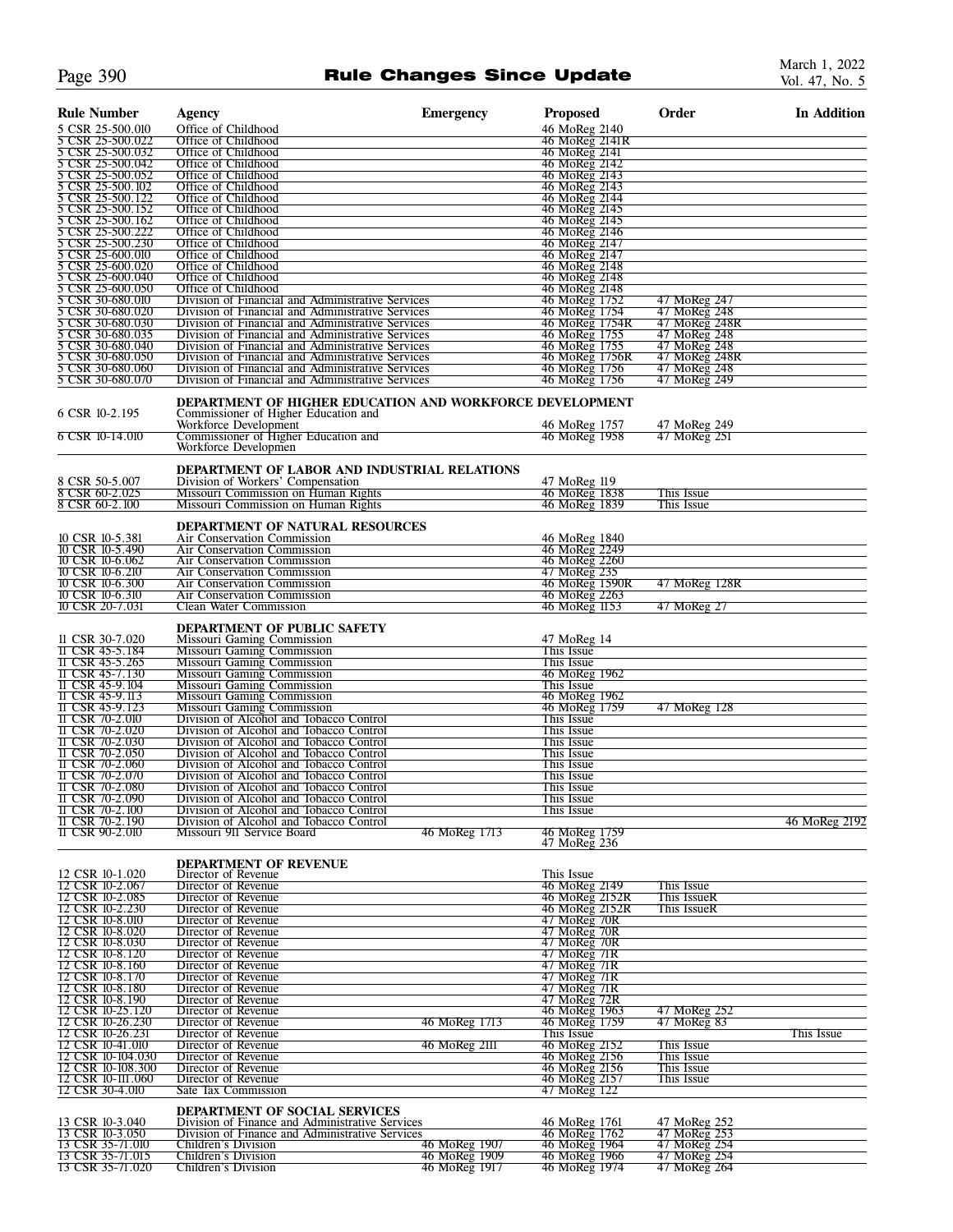### Missouri Register Page 391

| <b>Rule Number</b>                   | <b>Agency</b>                                                                            | <b>Emergency</b>                               | <b>Proposed</b>                 | Order                          | <b>In Addition</b> |
|--------------------------------------|------------------------------------------------------------------------------------------|------------------------------------------------|---------------------------------|--------------------------------|--------------------|
| 13 CSR 35-71.030                     | Children's Division                                                                      | 46 MoReg 1920                                  | 46 MoReg 1977                   | 47 MoReg 267                   |                    |
| 13 CSR 35-71.045<br>13 CSR 35-71.150 | Children's Division<br><b>Children's Division</b>                                        | 46 MoReg 1924<br>$47$ MoReg 5                  | 46 MoReg 1980<br>47 MoReg 14    | 47 MoReg 268                   |                    |
| 13 CSR 35-71.300                     | <b>Children's Division</b>                                                               | 46 MoReg 1928                                  | 46 MoReg 1983                   | 47 MoReg 271                   |                    |
| 13 CSR 35-73.010<br>13 CSR 35-73.012 | Children's Division<br>Children's Division                                               | 46 MoReg 1932<br>46 MoReg 1933                 | 46 MoReg 1987<br>46 MoReg 1989  | 47 MoReg 273<br>47 MoReg 273   |                    |
| 13 CSR 35-73.017                     | Children's Division                                                                      | 46 MoReg 1936                                  | 46 MoReg 1990                   | 47 MoReg 275                   |                    |
| 13 CSR 35-73.030                     | Children's Division                                                                      | 46 MoReg 1939                                  | 46 MoReg 1994                   | 47 MoReg 276                   |                    |
| 13 CSR 35-73.035<br>13 CSR 40-2.015  | Children's Division                                                                      | 46 MoReg 1940                                  | 46 MoReg 1994                   | 47 MoReg 276<br>46 MoReg 1094W |                    |
|                                      | Family Support Division                                                                  | 46 MoReg 2114                                  | 46 MoReg 325<br>46 MoReg 2158   |                                |                    |
| 13 CSR 40-7.010                      | <b>Family Support Division</b>                                                           | 46 MoReg 2114                                  | 46 MoReg 327<br>46 MoReg 2159   | 46 MoReg 1338W                 |                    |
| 13 CSR 40-7.050<br>13 CSR 65-2.010   | <b>Family Support Division</b><br>Missouri Medicaid and Audit Compliance                 | 46 MoReg 2115                                  | 46 MoReg 2159<br>46 MoReg 1763  | 47 MoReg 129                   |                    |
| 13 CSR 65-2.020                      | Missouri Medicaid and Audit Compliance                                                   |                                                | 46 MoReg 1767                   |                                |                    |
| 13 CSR 65-2.030                      | Missouri Medicaid and Audit Compliance                                                   |                                                | 46 MoReg 1772                   | 47 MoReg 276                   |                    |
| 13 CSR 70-1.010<br>13 CSR 70-3.020   | <b>MO HealthNet Division</b><br><b>MO HealthNet Division</b>                             |                                                | 46 MoReg 1858<br>46 MoReg 1773R | 47 MoReg 130<br>47 MoReg 276R  |                    |
| 13 CSR 70-3.035                      | <b>MO HealthNet Division</b>                                                             | 46 MoReg 1941                                  | 46 MoReg 1995                   |                                |                    |
| 13 CSR 70-3.050                      | <b>MO HealthNet Division</b>                                                             |                                                | 46 MoReg 1621R                  | 47 MoReg 42R                   |                    |
| 13 CSR 70-3.120                      | <b>MO HealthNet Division</b>                                                             |                                                | 46 MoReg 1675<br>47 MoReg 237   |                                |                    |
| 13 CSR 70-3.140                      | <b>MO</b> HealthNet Division                                                             |                                                | 46 MoReg 1774                   | 47 MoReg 276                   |                    |
| 13 CSR 70-3.180                      | <b>MO</b> HealthNet Division                                                             |                                                | 46 MoReg 1675<br>47 MoReg 237   |                                |                    |
| 13 CSR 70-3.200                      | <b>MO</b> HealthNet Division                                                             | 46 MoReg 1715                                  | 46 MoReg 1774                   |                                |                    |
| 13 CSR 70-3.230<br>13 CSR 70-3.260   | <b>MO HealthNet Division</b>                                                             |                                                | 47 MoReg 22                     |                                |                    |
|                                      | <b>MO</b> HealthNet Division<br>moved to 13 CSR 70-25.150                                |                                                | 46 MoReg 1865                   | 47 MoReg 130                   |                    |
| 13 CSR 70-3.330                      | <b>MO HealthNet Division</b>                                                             |                                                | 47 MoReg 22                     |                                |                    |
| 13 CSR 70-4.050<br>13 CSR 70-4.100   | <b>MO HealthNet Division</b><br><b>MO HealthNet Division</b>                             |                                                | 46 MoReg 1775R<br>46 MoReg 1676 | 47 MoReg 277R                  |                    |
|                                      |                                                                                          |                                                | 47 MoReg 238<br>46 MoReg 1677   |                                |                    |
| 13 CSR 70-4.110                      | <b>MO HealthNet Division</b>                                                             |                                                |                                 |                                |                    |
| 13 CSR 70-4.120                      | <b>MO HealthNet Division</b>                                                             |                                                | 47 MoReg 238                    |                                |                    |
|                                      |                                                                                          |                                                | 46 MoReg 1678<br>47 MoReg 240   |                                |                    |
| 13 CSR 70-6.020<br>13 CSR 70-10.016  | <b>MO</b> HealthNet Division<br><b>MO HealthNet Division</b>                             | 46 MoReg 1829                                  | 46 MoReg 1996                   | 47 MoReg 130                   |                    |
| 13 CSR 70-15.015                     | <b>MO</b> HealthNet Division                                                             | 46 MoReg 1715                                  | 46 MoReg 1868<br>46 MoReg 1775  | 47 MoReg 277                   |                    |
| 13 CSR 70-15.020                     | <b>MO HealthNet Division</b>                                                             |                                                | 46 MoReg 1679<br>47 MoReg 241   |                                |                    |
| 13 CSR 70-15.030                     | <b>MO</b> HealthNet Division                                                             |                                                | 47 MoReg 241                    |                                |                    |
| 13 CSR 70-15.040                     | <b>MO</b> HealthNet Division                                                             |                                                | 46 MoReg 1999                   |                                |                    |
| 13 CSR 70-15.070                     | <b>MO</b> HealthNet Division                                                             | 46 MoReg 1667                                  | 46 MoReg 1680                   | 47 MoReg 277                   |                    |
| 13 CSR 70-15.110<br>13 CSR 70-20.031 | <b>MO HealthNet Division</b><br><b>MO</b> HealthNet Division                             | 46 MoReg 1718<br>46 MoReg 2219                 | 46 MoReg 1778<br>46 MoReg 2274  | This Issue                     |                    |
| 13 CSR 70-25.150                     | <b>MO HealthNet Division</b>                                                             |                                                | 46 MoReg 1865                   | 47 MoReg 130                   |                    |
| 13 CSR 70-50.010                     | formerly 13 CSR 70-3.260<br><b>MO HealthNet Division</b>                                 |                                                | 46 MoReg 1590                   | 47 MoReg 42                    |                    |
| 13 CSR 70-55.010                     | MO HealthNet Division                                                                    |                                                | 46 MoReg 1591                   | 47 MoReg 42                    |                    |
| 13 CSR 70-65.010                     | <b>MO</b> HealthNet Division                                                             |                                                | 46 MoReg 1685<br>47 MoReg 242   |                                |                    |
| 13 CSR 70-70.010                     | <b>MO</b> HealthNet Division                                                             |                                                | 46 MoReg 1621                   | 47 MoReg 42                    |                    |
| 13 CSR 70-90.010                     | <b>MO</b> HealthNet Division                                                             |                                                | 46 MoReg 624                    |                                |                    |
|                                      |                                                                                          | 46 MoReg 601<br>46 MoReg 999T<br>46 MoReg 2116 | 46 MoReg 2161                   | 46 MoReg 1339 W                |                    |
| 13 CSR 70-100.010                    | <b>MO</b> HealthNet Division                                                             |                                                | 46 MoReg 2002                   |                                |                    |
|                                      | <b>ELECTED OFFICIALS</b>                                                                 |                                                |                                 |                                |                    |
| 15 CSR 30-51.075                     | Secretary of State                                                                       |                                                | 46 MoReg 2274                   |                                |                    |
| 15 CSR 30-51.172<br>15 CSR 50-1.010  | Secretary of State<br>Treasurer                                                          |                                                | 46 MoReg 2275<br>47 MoReg 72    |                                |                    |
| 15 CSR 50-4.010                      | Treasurer                                                                                |                                                | 46 MoReg 2161                   | 47 MoReg 279                   |                    |
| 15 CSR 50-4.020                      | Treasurer                                                                                |                                                | 46 MoReg 2162                   | 47 MoReg 279                   |                    |
| 15 CSR 50-4.030<br>15 CSR 50-5.010   | Treasurer<br>Treasurer                                                                   |                                                | 46 MoReg 2164<br>This Issue     | 47 MoReg 279                   |                    |
| 15 CSR 50-5.020                      | Treasurer                                                                                |                                                | This Issue                      |                                |                    |
| 15 CSR 50-5.030                      | Treasurer                                                                                |                                                | This Issue                      |                                |                    |
| 15 CSR 50-5.040<br>15 CSR 50-5.050   | Treasurer<br>Treasurer                                                                   |                                                | This Issue<br>This Issue        |                                |                    |
|                                      |                                                                                          |                                                |                                 |                                |                    |
| 16 CSR 10-4.007                      | <b>RETIREMENT SYSTEMS</b><br>The Public School Retirement System of                      |                                                |                                 |                                |                    |
|                                      | Missouri                                                                                 |                                                | 46 MoReg 1622                   | 47 MoReg 130                   |                    |
| 16 CSR 10-6.015                      | The Public School Retirement System of<br>Missouri                                       |                                                | 46 MoReg 1622                   | 47 MoReg 131                   |                    |
|                                      |                                                                                          |                                                |                                 |                                |                    |
| 18 CSR 10-3.010                      | <b>PUBLIC DEFENDER COMMISSION</b><br>Office of State Public Defender                     |                                                | 47 MoReg 123                    |                                |                    |
|                                      | DEPARTMENT OF HEALTH AND SENIOR SERVICES                                                 |                                                |                                 |                                |                    |
| 19 CSR 10-4.020                      | Office of the Director                                                                   | 46 MoReg 1835                                  |                                 |                                |                    |
| 19 CSR 15-4.010                      | Division of Senior and Disability Services                                               |                                                | This Issue                      |                                |                    |
| 19 CSR 15-4.020<br>19 CSR 15-4.040   | Division of Senior and Disability Services<br>Division of Senior and Disability Services |                                                | This Issue<br>This Issue        |                                |                    |
| 19 CSR 15-4.050                      | Division of Senior and Disability Services                                               |                                                | This Issue                      |                                |                    |
| 19 CSR 15-4.060<br>19 CSR 15-4.070   | Division of Senior and Disability Services<br>Division of Senior and Disability Services |                                                | This Issue                      |                                |                    |
| 19 CSR 15-4.080                      | Division of Senior and Disability Services                                               |                                                | This Issue<br>This Issue        |                                |                    |
| 19 CSR 15-4.090                      | Division of Senior and Disability Services                                               |                                                | This Issue                      |                                |                    |
| 19 CSR 15-4.100<br>19 CSR 15-4.105   | Division of Senior and Disability Services<br>Division of Senior and Disability Services |                                                | This Issue<br>This Issue        |                                |                    |
| 19 CSR 15-4.110                      | Division of Senior and Disability Services                                               |                                                | This Issue                      |                                |                    |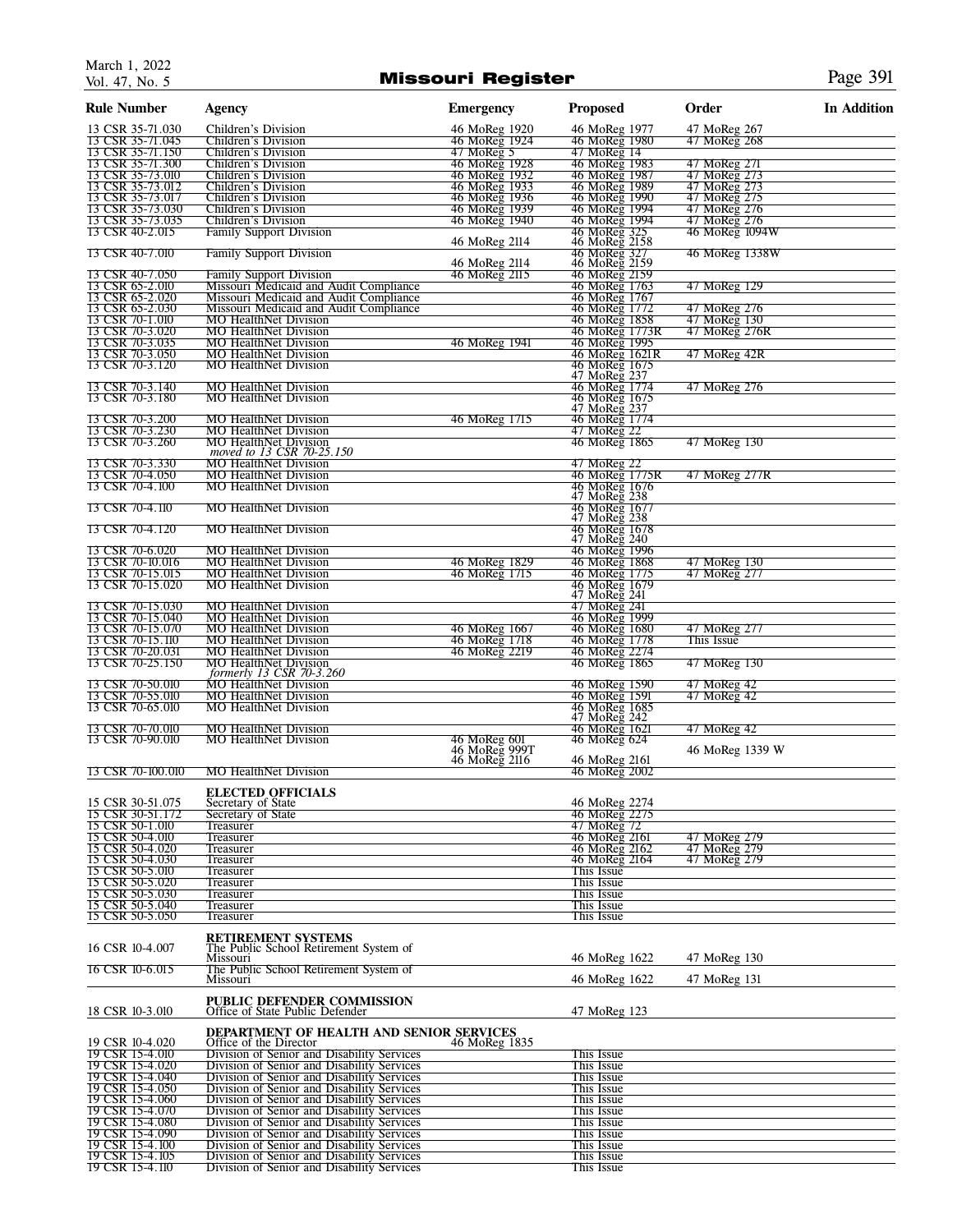### Page 392 **Rule Changes Since Update**

| <b>Rule Number</b>                    | <b>Agency</b>                                                                                                                   | <b>Emergency</b>               | <b>Proposed</b>                | Order                      | <b>In Addition</b>         |
|---------------------------------------|---------------------------------------------------------------------------------------------------------------------------------|--------------------------------|--------------------------------|----------------------------|----------------------------|
| 19 CSR 15-4.120                       | Division of Senior and Disability Services                                                                                      |                                | This Issue                     |                            |                            |
| 19 CSR 15-4.130                       | Division of Senior and Disability Services                                                                                      |                                | This Issue                     |                            |                            |
| 19 CSR 15-4.135<br>19 CSR 15-4.140    | Division of Senior and Disability Services<br>Division of Senior and Disability Services                                        |                                | This Issue<br>This Issue       |                            |                            |
| 19 CSR 15-4.150                       | Division of Senior and Disability Services                                                                                      |                                | This Issue                     |                            |                            |
| 19 CSR 15-4.160                       | Division of Senior and Disability Services                                                                                      |                                | This Issue                     |                            |                            |
| 19 CSR 15-4.170<br>19 CSR 15-4.175    | Division of Senior and Disability Services<br>Division of Senior and Disability Services                                        |                                | This Issue<br>This Issue       |                            |                            |
| 19 CSR 15-4.180                       | Division of Senior and Disability Services                                                                                      |                                | This Issue                     |                            |                            |
| 19 CSR 15-4.190                       | Division of Senior and Disability Services                                                                                      |                                | This Issue                     |                            |                            |
| 19 CSR 15-4.200<br>19 CSR 15-4.210    | Division of Senior and Disability Services<br>Division of Senior and Disability Services                                        |                                | This Issue<br>This Issue       |                            |                            |
| 19 CSR 15-4.220                       | Division of Senior and Disability Services                                                                                      |                                | This Issue                     |                            |                            |
| 19 CSR 15-4.230                       | Division of Senior and Disability Services                                                                                      |                                | This Issue                     |                            |                            |
| 19 CSR 15-4.240<br>19 CSR 15-4.245    | Division of Senior and Disability Services<br>Division of Senior and Disability Services                                        |                                | This Issue<br>This Issue       |                            |                            |
|                                       | formerly 19 CSR 15-7.060                                                                                                        |                                |                                |                            |                            |
| 19 CSR 15-4.250                       | Division of Senior and Disability Services                                                                                      |                                | This Issue                     |                            |                            |
| 19 CSR 15-4.260<br>19 CSR 15-4.270    | Division of Senior and Disability Services<br>Division of Senior and Disability Services                                        |                                | This Issue<br>This Issue       |                            |                            |
| 19 CSR 15-4.280                       | Division of Senior and Disability Services                                                                                      |                                | This Issue                     |                            |                            |
| 19 CSR 15-4.290                       | Division of Senior and Disability Services                                                                                      |                                | This Issue                     |                            |                            |
| 19 CSR 15-4.295                       | Division of Senior and Disability Services<br>formerly 19 CSR 15-7.050                                                          |                                | This Issue                     |                            |                            |
| 19 CSR 15-4.300                       | Division of Senior and Disability Services                                                                                      |                                | This Issue                     |                            |                            |
| 19 CSR 15-4.410                       | Division of Senior and Disability Services<br>formerly 19 CSR 15-7.040                                                          |                                | This Issue                     |                            |                            |
| 19 CSR 15-4.440                       | Division of Senior and Disability Services                                                                                      |                                | This Issue                     |                            |                            |
|                                       | formerly 19 CSR 15-6.025                                                                                                        |                                |                                |                            |                            |
| 19 CSR 15-6.020                       | Division of Senior and Disability Services                                                                                      |                                | This IssueR                    |                            |                            |
| 19 CSR 15-6.025                       | Division of Senior and Disability Services                                                                                      |                                | This Issue                     |                            |                            |
| 19 CSR 15-7.040                       | moved to 19 CSR 15-4.440<br>Division of Senior and Disability Services<br>moved to 19 CSR 15-4.410                              |                                | This Issue                     |                            |                            |
| 19 CSR 15-7.050                       |                                                                                                                                 |                                | This Issue                     |                            |                            |
|                                       | Division of Senior and Disability Services<br>moved to 19 CSR 15-4.295                                                          |                                |                                |                            |                            |
| 19 CSR 15-7.060                       | Division of Senior and Disability Services<br>moved to 19 CSR 15-4.245                                                          |                                | This Issue                     |                            |                            |
| 19 CSR 20-20                          | Division of Community and Public Health                                                                                         |                                |                                |                            | 47 MoReg 132               |
| 19 CSR 20-20.020                      | Division of Community and Public Health                                                                                         | 47 MoReg 115                   | 47 MoReg 124                   |                            |                            |
| 19 CSR 20-20.040                      | Division of Community and Public Health                                                                                         |                                |                                |                            | 47 MoReg 132               |
| 19 CSR 20-20.050                      | Division of Community and Public Health                                                                                         |                                |                                |                            | 47 MoReg 132               |
| 19 CSR 30-1.002<br>19 CSR 30-30.060   | Division of Regulation and Licensure<br>Division of Regulation and Licensure                                                    | 46 MoReg 1941<br>46 MoReg 1954 | 46 MoReg 2004<br>46 MoReg 2016 | 47 MoReg 279<br>This Issue |                            |
| 19 CSR 30-81.030                      | Division of Regulation and Licensure                                                                                            |                                | 46 MoReg 334                   | 46 MoReg 1339              |                            |
|                                       |                                                                                                                                 | 46 MoReg 2117                  | 46 MoReg 2164                  | This Issue                 |                            |
| 19 CSR 30-82.010<br>19 CSR 30-82.050  | Division of Regulation and Licensure<br>Division of Regulation and Licensure                                                    | 46 MoReg 2323<br>46 MoReg 1725 | 46 MoReg 2327<br>46 MoReg 1785 | 47 MoReg 131               |                            |
| 19 CSR 60-50                          | Missouri Health Facilities Review Committee                                                                                     |                                |                                |                            | 47 MoReg 43<br>47 MoReg 87 |
| 19 CSR 73-1.010                       | Missouri Board of Nursing Home Administrators                                                                                   |                                | 47 MoReg 24                    |                            |                            |
| 19 CSR 73-2.015                       | Missouri Board of Nursing Home Administrators                                                                                   |                                | 47 MoReg 24                    |                            |                            |
| 19 CSR 73-2.055                       | Missouri Board of Nursing Home Administrators                                                                                   |                                | 47 MoReg 24                    |                            |                            |
| 19 CSR 73-2.085                       | Missouri Board of Nursing Home Administrators                                                                                   |                                | 47 MoReg 25                    |                            |                            |
| 19 CSR 73-2.110<br>19 CSR 73-2.120    | Missouri Board of Nursing Home Administrators<br>Missouri Board of Nursing Home Administrators                                  |                                | 47 MoReg 25<br>47 MoReg 26     |                            |                            |
|                                       |                                                                                                                                 |                                |                                |                            |                            |
| 20 CSR                                | DEPARTMENT OF COMMERCE AND INSURANCE                                                                                            |                                |                                |                            |                            |
|                                       | Applied Behavior Analysis Maximum Benefit                                                                                       |                                |                                |                            | 47 MoReg 87<br>This Issue  |
| 20 CSR                                | <b>Construction Claims Binding Arbitration Cap</b>                                                                              |                                |                                |                            | 47 MoReg 43                |
| 20 CSR                                | Non-Economic Damages in Medical Malpractice Cap                                                                                 |                                |                                |                            | 47 MoReg 87                |
| 20 CSR                                | Sovereign Immunity Limits                                                                                                       |                                |                                |                            | This Issue<br>47 MoReg 43  |
| 20 CSR                                | State Legal Expense Fund Cap                                                                                                    |                                |                                |                            | 47 MoReg 43                |
| 20 CSR 200-2.100                      | Insurance Solvency and Company Regulation                                                                                       |                                | 46 MoReg 1786                  | This Issue                 |                            |
| 20 CSR 200-2.900<br>20 CSR 200-11.101 | Insurance Solvency and Company Regulation<br>Insurance Solvency and Company Regulation                                          |                                | 46 MoReg 1797<br>46 MoReg 1800 | This Issue<br>This Issue   |                            |
| 20 CSR 500-1.100                      | Property and Casualty                                                                                                           |                                | 46 MoReg 2328                  |                            |                            |
| 20 CSR 500-2.600                      | <b>Property and Casualty</b>                                                                                                    |                                | 46 MoReg 1801                  | This IssueW                |                            |
| 20 CSR 700-1.130<br>20 CSR 700-3.200  | <b>Insurance Licensing</b><br>Insurance Licensing                                                                               |                                | 46 MoReg 2329<br>46 MoReg 2329 |                            |                            |
| 20 CSR 2010-2.100                     | Missouri State Board of Accountancy                                                                                             |                                | 46 MoReg 2179                  | This Issue                 |                            |
| 20 CSR 2010-4.020                     | Missouri State Board of Accountancy                                                                                             |                                | 47 MoReg 72                    |                            |                            |
| 20 CSR 2030-6.020                     | Missouri Board for Architects, Professional<br>Engineers, Professional Land Surveyors, and                                      |                                |                                |                            |                            |
|                                       | Professional Landscape Architects                                                                                               |                                | 46 MoReg 1874                  | 47 MoReg 131               |                            |
| 20 CSR 2030-16.020                    | Missouri Board for Architects, Professional<br>Engineers, Professional Land Surveyors, and                                      |                                |                                |                            |                            |
|                                       | Professional Landscape Architects                                                                                               |                                | 47 MoReg 242                   |                            |                            |
| 20 CSR 2030-16.030                    |                                                                                                                                 |                                |                                |                            |                            |
|                                       | Missouri Board for Architects, Professional<br>Engineers, Professional Land Surveyors, and                                      |                                |                                |                            |                            |
|                                       | Professional Landscape Architects                                                                                               |                                | 47 MoReg 243                   |                            |                            |
| 20 CSR 2030-19.010                    | Missouri Board for Architects, Professional<br>Engineers, Professional Land Surveyors, and                                      |                                |                                |                            |                            |
|                                       | Professional Landscape Architects                                                                                               |                                | 47 MoReg 243                   |                            |                            |
| 20 CSR 2030-19.020                    | Missouri Board for Architects, Professional<br>Engineers, Professional Land Surveyors, and                                      |                                |                                |                            |                            |
|                                       |                                                                                                                                 |                                | 47 MoReg 244                   |                            |                            |
| 20 CSR 2030-20.010                    | Professional Landscape Architects<br>Missouri Board for Architects, Professional<br>Engineers, Professional Land Surveyors, and |                                |                                |                            |                            |
|                                       | Professional Landscape Architects                                                                                               |                                | 47 MoReg 246                   |                            |                            |
| 20 CSR 2040-2.011                     | Office of Athletics                                                                                                             |                                | 46 MoReg 2275                  |                            |                            |
| 20 CSR 2040-2.021                     | Office of Athletics                                                                                                             |                                | 46 MoReg 2179                  | This Issue                 |                            |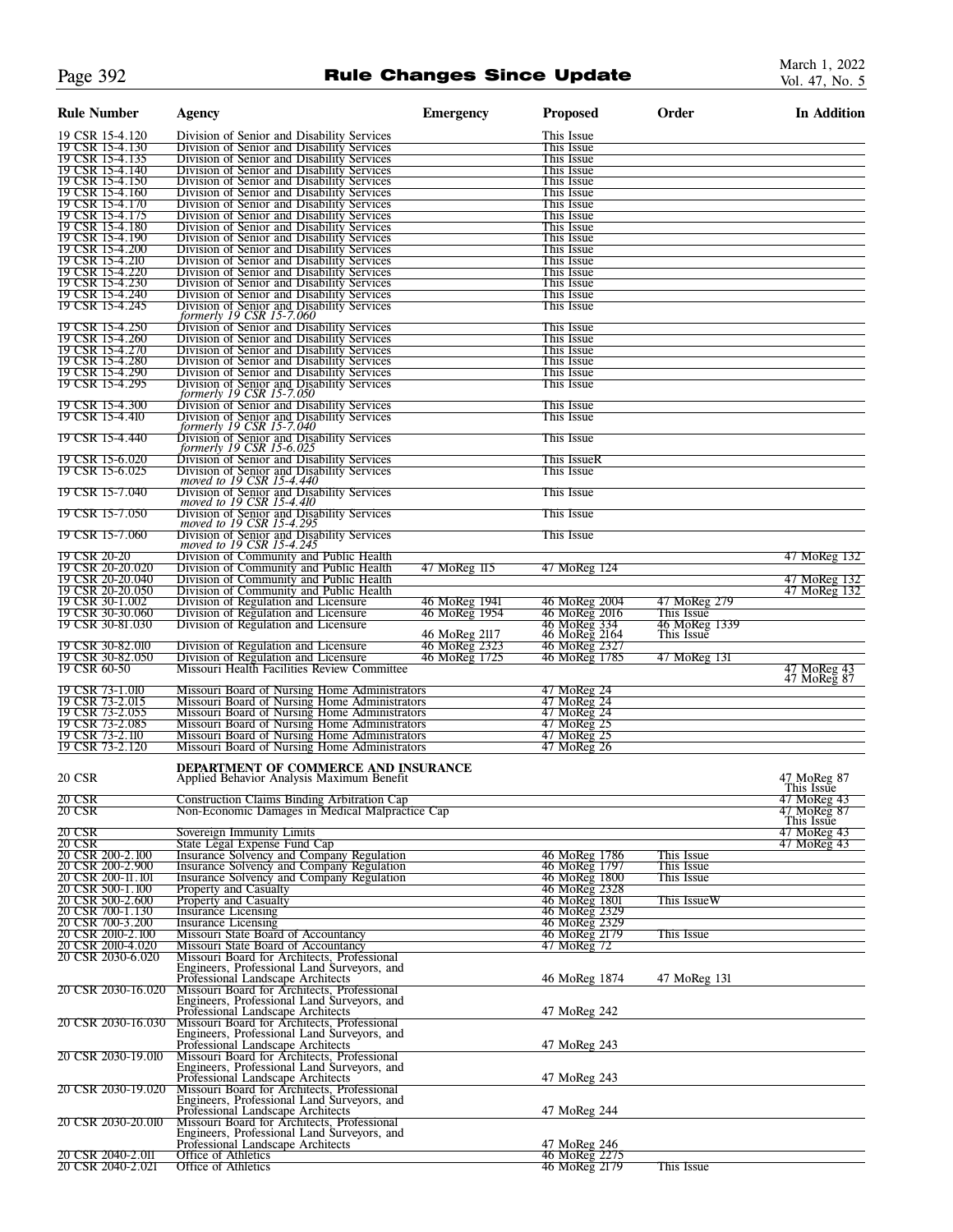### Missouri Register **Page 393**

| <b>Rule Number</b> | <b>Agency</b>                                       | <b>Emergency</b> | <b>Proposed</b> | Order        | <b>In Addition</b> |
|--------------------|-----------------------------------------------------|------------------|-----------------|--------------|--------------------|
| 20 CSR 2115-2.062  | State Committee of Dietitians                       |                  | 47 MoReg 73R    |              |                    |
| 20 CSR 2150-2.200  | State Board of Registration for the Healing         |                  |                 |              |                    |
| 20 CSR 2150-7.100  | Arts<br>State Board of Registration for the Healing | 46 MoReg 1837    |                 |              |                    |
|                    | Arts                                                |                  | 46 MoReg 2330   |              |                    |
| 20 CSR 2150-7.122  | State Board of Registration for the Healing         |                  |                 |              |                    |
|                    | Arts                                                |                  | 46 MoReg 2330   |              |                    |
| 20 CSR 2150-7.125  | State Board of Registration for the Healing<br>Arts |                  | 46 MoReg 2331   |              |                    |
| 20 CSR 2150-7.130  | State Board of Registration for the Healing         |                  |                 |              |                    |
|                    | Arts                                                |                  | 46 MoReg 2331   |              |                    |
| 20 CSR 2150-7.135  | State Board of Registration for the Healing         |                  |                 |              |                    |
| 20 CSR 2150-7.140  | Arts<br>State Board of Registration for the Healing |                  | 46 MoReg 2332   |              |                    |
|                    | Arts                                                |                  | 46 MoReg 2334   |              |                    |
| 20 CSR 2150-7.300  | State Board of Registration for the Healing         |                  |                 |              |                    |
|                    | Arts                                                |                  | 46 MoReg 2335   |              |                    |
| 20 CSR 2150-7.320  | State Board of Registration for the Healing<br>Arts |                  | 46 MoReg 2335   |              |                    |
| 20 CSR 2165-2.035  | Board of Examiners for Hearing Instrument           |                  |                 |              |                    |
|                    | <b>Specialists</b>                                  |                  | 47 MoReg 73R    |              |                    |
| 20 CSR 2220-2.010  | State Board of Pharmacy                             |                  | This Issue      |              |                    |
| 20 CSR 2220-2.090  | State Board of Pharmacy                             |                  | This Issue      |              |                    |
| 20 CSR 2220-2.650  | <b>State Board of Pharmacy</b>                      |                  | 46 MoReg 1802   | 47 MoReg 83  |                    |
| 20 CSR 2220-2.725  | <b>State Board of Pharmacy</b>                      | This Issue       | 46 MoReg 2336   |              |                    |
| 20 CSR 2231-2.010  | Division of Professional Registration               |                  |                 |              | 47 MoReg 43        |
| 20 CSR 2231-3.020  | Division of Professional Registration               |                  | 47 MoReg 74     |              |                    |
| 20 CSR 2245-3.020  | <b>Real Estate Appraisers</b>                       |                  | 47 MoReg 127    |              |                    |
| 20 CSR 2245-10.010 | Real Estate Appraisers                              |                  | 46 MoReg 2181   | This Issue   |                    |
| 20 CSR 2250-2.040  | Missouri Real Estate Commission                     |                  | 46 MoReg 2017   | This IssueWd |                    |
| 20 CSR 2250-8.070  | Missouri Real Estate Commission                     |                  | 46 MoReg 2018   | This IssueWd |                    |
| 20 CSR 2263-2.030  | <b>State Committee for Social Workers</b>           |                  | This Issue      |              |                    |
| 20 CSR 2263-2.050  | <b>State Committee for Social Workers</b>           |                  | This Issue      |              |                    |
| 20 CSR 2270-2.072  | Missouri Veterinary Medical Board                   |                  | 47 MoReg 74R    |              |                    |
|                    | 20 CSR 4240-120.140 Public Service Commission       |                  | 46 MoReg 1624   | 47 MoReg 83  |                    |
|                    | 20 CSR 4240-123.030 Public Service Commission       |                  | 46 MoReg 1626   | 47 MoReg 84  |                    |
|                    | 20 CSR 4240-123.040 Public Service Commission       |                  | 46 MoReg 1628   | 47 MoReg 85  |                    |
|                    | 20 CSR 4240-125.040 Public Service Commission       |                  | 46 MoReg 1630   | 47 MoReg 85W |                    |
|                    | 20 CSR 4240-125.050 Public Service Commission       |                  | 46 MoReg 1632R  | 47 MoReg 86R |                    |
|                    | MISSOURI CONSOLIDATED HEALTH CARE PLAN              |                  |                 |              |                    |
| 22 CSR 10-2.053    | Health Care Plan                                    | 46 MoReg 2220    | 46 MoReg 2279   |              |                    |
| 22 CSR 10-2.055    | Health Care Plan                                    | 46 MoReg 2221    | 46 MoReg 2279   |              |                    |
| 22 CSR 10-2.089    | <b>Health Care Plan</b>                             | 46 MoReg 2226    | 46 MoReg 2284   |              |                    |

| 22 CSR 10-2.055 | <b>Health Care Plan</b> | 46 MoReg 2221 | 46 MoReg 2279 |
|-----------------|-------------------------|---------------|---------------|
| 22 CSR 10-2.089 | <b>Health Care Plan</b> | 46 MoReg 2226 | 46 MoReg 2284 |
| 22 CSR 10-2.090 | Health Care Plan        | 46 MoReg 2227 | 46 MoReg 2285 |
| 22 CSR 10-2.140 | <b>Health Care Plan</b> | 46 MoReg 2229 | 46 MoReg 2287 |
| 22 CSR 10-3.055 | Health Care Plan        | 46 MoReg 2230 | 46 MoReg 2287 |
| 22 CSR 10-3.057 | <b>Health Care Plan</b> | 46 MoReg 2230 | 46 MoReg 2287 |
| 22 CSR 10-3.090 | <b>Health Care Plan</b> | 46 MoReg 2235 | 46 MoReg 2292 |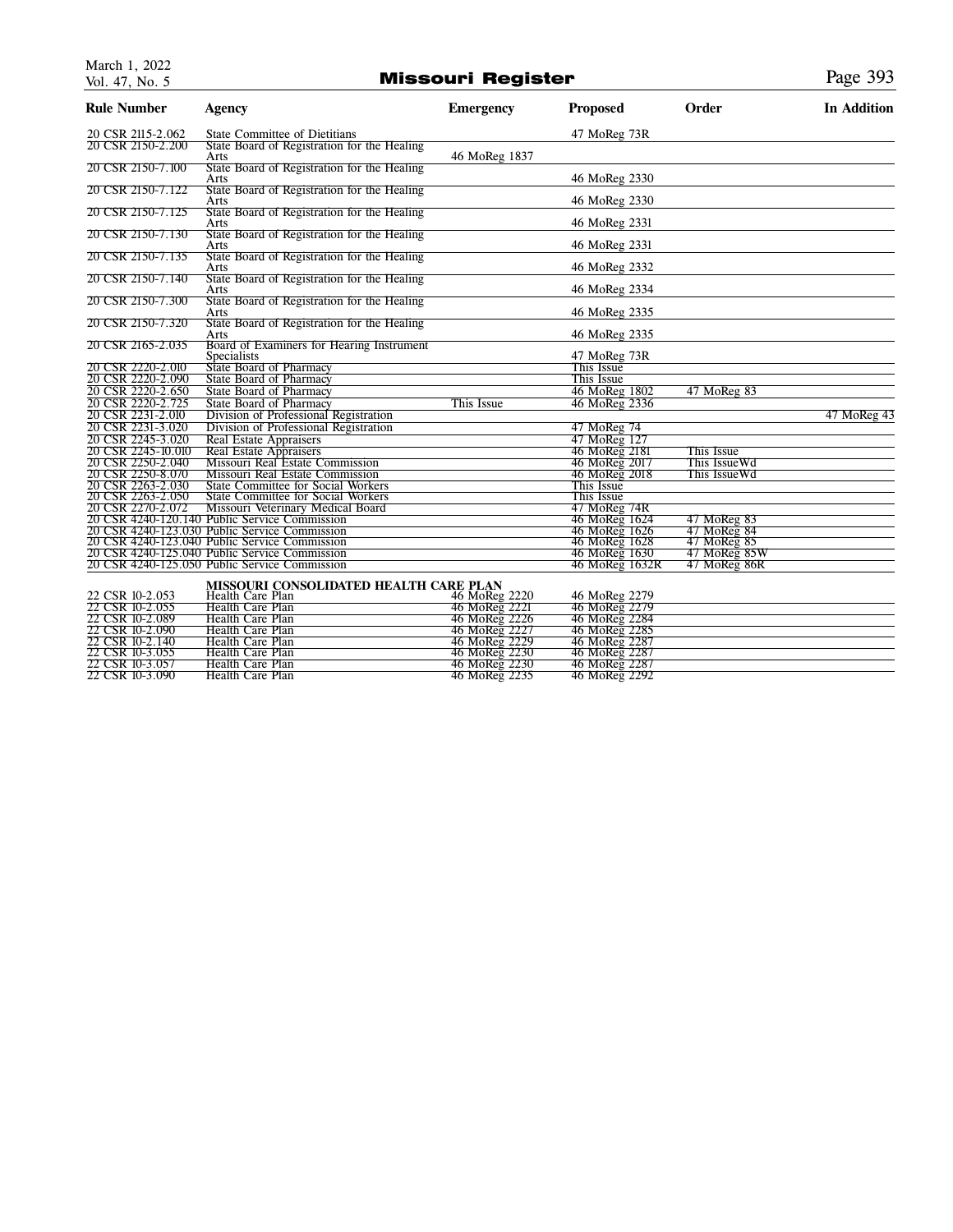### Emergency Rule Table

March 1, 2022 Vol. 47, No. 5

| <b>Agency</b>                                                                              |                                                                                                                                             | <b>Publication</b> | <b>Effective</b> | <b>Expiration</b> |  |
|--------------------------------------------------------------------------------------------|---------------------------------------------------------------------------------------------------------------------------------------------|--------------------|------------------|-------------------|--|
| <b>Department Agriculture</b><br><b>Animal Health</b>                                      |                                                                                                                                             |                    |                  |                   |  |
| 2 CSR 30-10.010                                                                            |                                                                                                                                             |                    |                  |                   |  |
| <b>Department of Public Safety</b><br>Missouri 911 Service Board                           |                                                                                                                                             |                    |                  |                   |  |
| 11 CSR 90-2.010                                                                            |                                                                                                                                             |                    |                  |                   |  |
| <b>Department of Revenue</b><br><b>Director of Revenue</b>                                 |                                                                                                                                             |                    |                  |                   |  |
| 12 CSR 10-41.010                                                                           |                                                                                                                                             |                    |                  |                   |  |
| <b>Department of Social Services</b>                                                       |                                                                                                                                             |                    |                  |                   |  |
| <b>Children's Division</b>                                                                 |                                                                                                                                             |                    |                  |                   |  |
| 13 CSR 35-71.010                                                                           | Definitions and Principles Generally Applicable to this                                                                                     |                    |                  |                   |  |
| 13 CSR 35-71.015                                                                           | Background Checks for Personnel of Residential Care<br>Facilities and Child Placing Agencies 46 MoReg 1909 Oct. 1, 2021 March 29, 2022      |                    |                  |                   |  |
| 13 CSR 35-71.020                                                                           | Basic Residential Treatment for Children and Youth Core<br>Requirements (Applicable To All Agencies)-Basis for                              |                    |                  |                   |  |
| 13 CSR 35-71.030                                                                           | Licensure and Licensing Procedures 46 MoReg 1917 Oct. 1, 2021 March 29, 2022                                                                |                    |                  |                   |  |
| 13 CSR 35-71.045                                                                           |                                                                                                                                             |                    |                  |                   |  |
| 13 CSR 35-71.150                                                                           | Designation Rules for Qualified Residential Treatment                                                                                       |                    |                  |                   |  |
| 13 CSR 35-71.300                                                                           | Notification Requirements for License-Exempt Residential                                                                                    |                    |                  |                   |  |
| 13 CSR 35-73.010                                                                           |                                                                                                                                             |                    |                  |                   |  |
| 13 CSR 35-73.012                                                                           | Basis for Licensure and Licensing Procedures 46 MoReg 1933 Oct. 1, 2021 March 29, 2022                                                      |                    |                  |                   |  |
| 13 CSR 35-73.017<br>13 CSR 35-73.030                                                       | Personnel Practices and Personnel 46 MoReg 1939 Oct. 1, 2021 March 29, 2022                                                                 |                    |                  |                   |  |
| 13 CSR 35-73.035                                                                           | Staff Qualifications and Requirements 46 MoReg 1940 Oct. 1, 2021 March 29, 2022                                                             |                    |                  |                   |  |
| <b>Family Support Division</b>                                                             |                                                                                                                                             |                    |                  |                   |  |
| 13 CSR 40-2.015<br>13 CSR 40-7.010                                                         |                                                                                                                                             |                    |                  |                   |  |
| 13 CSR 40-7.050                                                                            |                                                                                                                                             |                    |                  |                   |  |
| <b>MO HealthNet Division</b>                                                               |                                                                                                                                             |                    |                  |                   |  |
| 13 CSR 70-3.035                                                                            | Violations Attested to by the Department of Health and                                                                                      |                    |                  |                   |  |
| 13 CSR 70-3.200                                                                            | Ambulance Service Reimbursement Allowance 46 MoReg 1715 Sept. 8, 2021 March 6, 2022                                                         |                    |                  |                   |  |
| 13 CSR 70-10.016                                                                           | Global Per Diem Adjustments to Nursing Facility and HIV<br>Nursing Facility Reimbursement Rates 46 MoReg 1829 Sept. 27, 2021 March 25, 2022 |                    |                  |                   |  |
| 13 CSR 70-20.031                                                                           | List of Drugs for Which Prior Authorization Is Required<br>and Drugs Excluded from Coverage Under the MO                                    |                    |                  |                   |  |
| 13 CSR 70-15.015                                                                           |                                                                                                                                             |                    |                  |                   |  |
| 13 CSR 70-15.070                                                                           | Inpatient Psychiatric Services for Individuals Under Age                                                                                    |                    |                  |                   |  |
| 13 CSR 70-15.110                                                                           | Federal Reimbursement Allowance (FRA) 46 MoReg 1718 Sept. 10, 2021 March 8, 2022                                                            |                    |                  |                   |  |
| 13 CSR 70-90.010                                                                           |                                                                                                                                             |                    |                  |                   |  |
| <b>Department of Health and Senior Services</b><br>Division of Community and Public Health |                                                                                                                                             |                    |                  |                   |  |
|                                                                                            | 19 CSR 20-20.020 Reporting Infectious, Contagious, Communicable, or                                                                         |                    |                  |                   |  |
|                                                                                            |                                                                                                                                             |                    |                  |                   |  |
| <b>Division of Regulation and Licensure</b><br>19 CSR 30-1.002                             |                                                                                                                                             |                    |                  |                   |  |
| 19 CSR 30-30.060                                                                           | Standards for the Operation of the Abortion Facilities 46 MoReg 1954 Oct. 13, 2021 April 10, 2022                                           |                    |                  |                   |  |
| 19 CSR 30-81.030                                                                           | Evaluation and Assessment Measures for Title XIX                                                                                            |                    |                  |                   |  |
| 19 CSR 30-82.010<br>19 CSR 30-82.050                                                       |                                                                                                                                             |                    |                  |                   |  |
|                                                                                            |                                                                                                                                             |                    |                  |                   |  |
| <b>State Board of Pharmacy</b>                                                             | <b>Department of Commerce and Insurance</b>                                                                                                 |                    |                  |                   |  |
|                                                                                            |                                                                                                                                             |                    |                  |                   |  |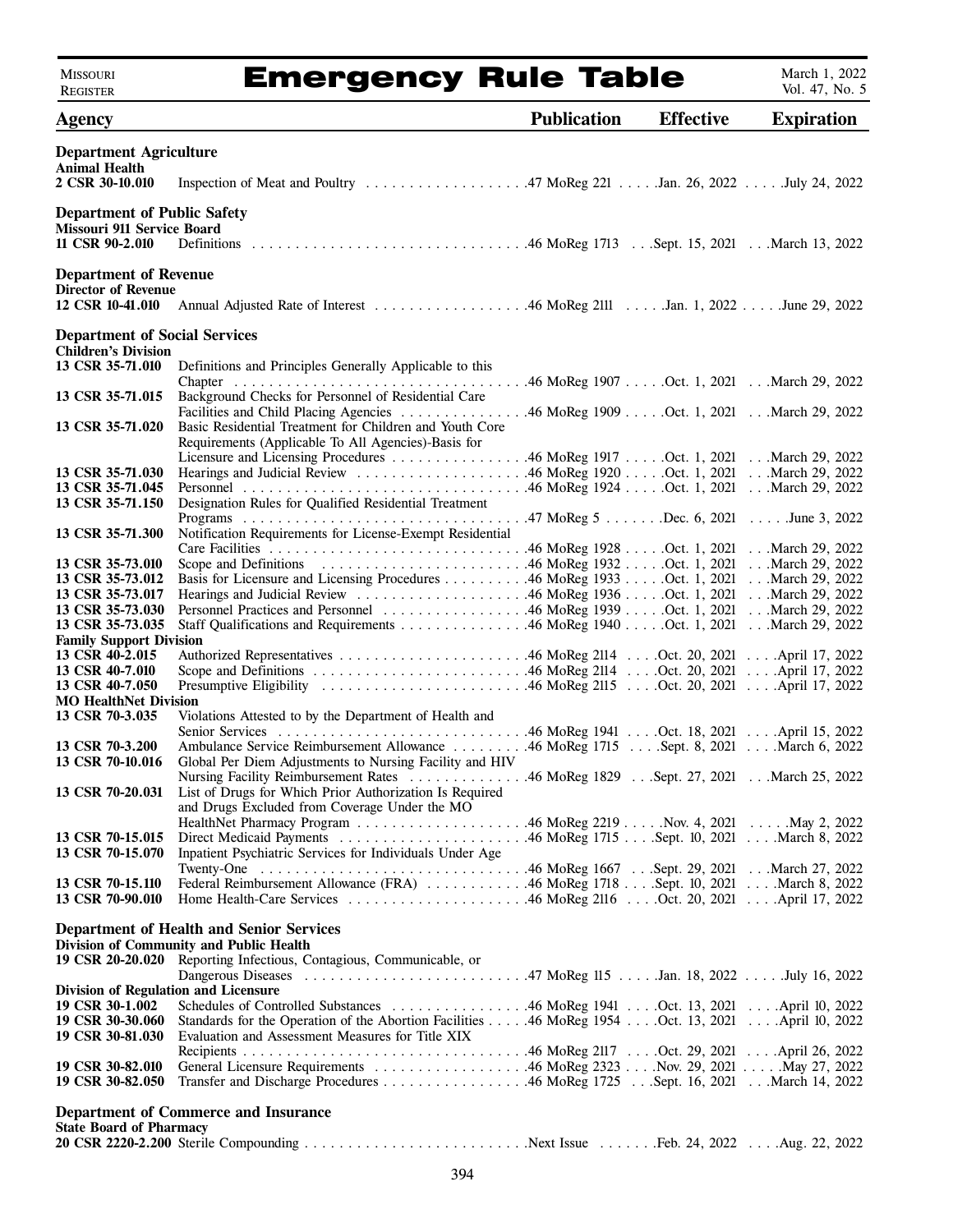| <b>Publication</b><br><b>Agency</b>                                                                                |  |
|--------------------------------------------------------------------------------------------------------------------|--|
|                                                                                                                    |  |
| Missouri Consolidated Health Care Plan<br><b>Health Care Plan</b>                                                  |  |
| 22 CSR 10-2.053<br>Health Savings Account Plan Benefit Provisions                                                  |  |
|                                                                                                                    |  |
| 22 CSR 10-2.055<br>Medical Plan Benefit Provisions and Covered Charges  46 MoReg 2221  Jan. 1, 2022  June 29, 2022 |  |
| 22 CSR 10-2.089<br>Pharmacy Employer Group Waiver Plan for Medicare                                                |  |
|                                                                                                                    |  |
| 22 CSR 10-2.090                                                                                                    |  |
| 22 CSR 10-2.140<br>Strive for Wellness <sup>®</sup> Health Center Provisions, Charges,                             |  |
|                                                                                                                    |  |
| 22 CSR 10-3.055<br>Health Savings Account Plan Benefit Provisions and                                              |  |
|                                                                                                                    |  |
| 22 CSR 10-3.057<br>Medical Plan Benefit Provisions and Covered Charges  46 MoReg 2230  Jan. 1, 2022  June 29, 2022 |  |
| 22 CSR 10-3.090                                                                                                    |  |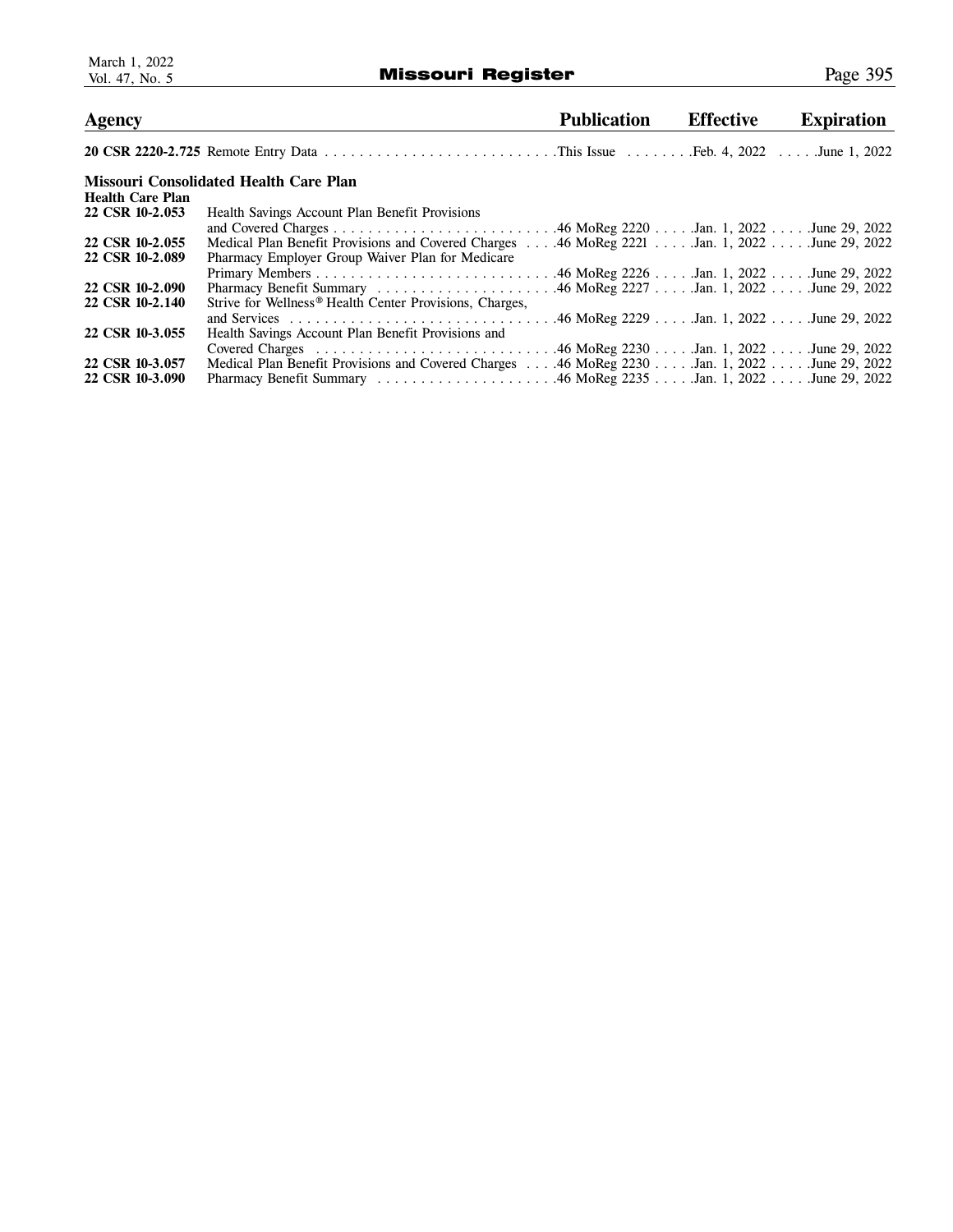MISSOURI REGISTER

### Executive Orders

| <b>Executive</b><br><b>Orders</b> | <b>Subject Matter</b>                                                                                                                                 | <b>Filed Date</b> | <b>Publication</b> |  |  |  |
|-----------------------------------|-------------------------------------------------------------------------------------------------------------------------------------------------------|-------------------|--------------------|--|--|--|
|                                   | 2022                                                                                                                                                  |                   |                    |  |  |  |
| $22 - 03$                         | Terminates the State of Emergency declared in Executive Order 22-02.                                                                                  | February 7, 2022  | Next Issue         |  |  |  |
| $22 - 02$                         | Declares a State of Emergency and directs the Missouri State Emergency<br>Operations Plan be activated due to forecasted severe winter storm systems. | February 1, 2022  | This Issue         |  |  |  |
| $22 - 01$                         | Establishes and Designates the Missouri Early Childhood State Advisory<br>Council.                                                                    | January 7, 2022   | 47 MoReg 222       |  |  |  |
|                                   | 2021                                                                                                                                                  |                   |                    |  |  |  |
| $21 - 13$                         | Creates and establishes the Missouri Supply Chain Task Force.                                                                                         | November 22, 2021 | 47 MoReg 12        |  |  |  |
| $21 - 12$                         | Designates members of his staff to have supervisory authority over                                                                                    |                   |                    |  |  |  |
|                                   | departments, divisions and agencies of state government.                                                                                              | November 5, 2021  | 46 MoReg 2325      |  |  |  |
| $21 - 11$                         | Orders state offices to be closed on Friday, November 26, 2021.                                                                                       | November 2, 2021  | 46 MoReg 2241      |  |  |  |
| $21 - 10$                         | Orders steps to oppose federal COVID-19 vaccine mandates within all                                                                                   |                   |                    |  |  |  |
|                                   | agencies, boards, commissions, and other entities within the executive                                                                                |                   |                    |  |  |  |
|                                   | branch of state government.                                                                                                                           | October 28, 2021  | 46 MoReg 2239      |  |  |  |
| $21-09$                           | Terminates the state of emergency declared in Executive Order 20-02,                                                                                  |                   |                    |  |  |  |
|                                   | declares a state of emergency, suspends certain regulations related to                                                                                |                   |                    |  |  |  |
|                                   | telemedicine and physical presence for executing documents, and allows state                                                                          |                   |                    |  |  |  |
|                                   | agencies to waive some regulatory requirements.                                                                                                       | August 27, 2021   | 46 MoReg 1727      |  |  |  |
| $21 - 08$                         | Designates members of his staff to have supervisory authority over                                                                                    |                   |                    |  |  |  |
|                                   | departments, divisions and agencies of state government                                                                                               | August 10, 2021   | 46 MoReg 1673      |  |  |  |
| <b>Proclamation</b>               | Convenes the First Extra Session of the First Regular Session of the One                                                                              |                   |                    |  |  |  |
|                                   | Hundred and First General Assembly for extending the Federal Reimbursement                                                                            |                   |                    |  |  |  |
|                                   | Allowances (FRA) and related allowances, taxes, and assessments necessary                                                                             |                   |                    |  |  |  |
| $21 - 07$                         | for funding MO HealthNet<br>Extends Executive Order 20-02, Executive Order 20-04, Executive Order                                                     | June 22, 2021     | 46 MoReg 1447      |  |  |  |
|                                   | 20-05, Executive Order 20-06, and Executive Order 20-14 until                                                                                         |                   |                    |  |  |  |
|                                   | August 31, 2021                                                                                                                                       | March 26, 2021    | 46 MoReg 750       |  |  |  |
| $21 - 06$                         | Creates and establishes the Show Me Strong Recovery Task Force and                                                                                    |                   |                    |  |  |  |
|                                   | rescinds Executive Order                                                                                                                              | March 22, 2021    | 46 MoReg 748       |  |  |  |
| $21 - 05$                         | Designates members of his staff to have supervisory authority over                                                                                    |                   |                    |  |  |  |
|                                   | departments, divisions and agencies of state government                                                                                               | February 24, 2021 | 46 MoReg 605       |  |  |  |
| $21 - 04$                         | Extends Executive Order 21-03 until February 28, 2021 and                                                                                             |                   |                    |  |  |  |
|                                   | terminates Executive Order 20-17.                                                                                                                     | February 19, 2021 | 46 MoReg 603       |  |  |  |
| $21 - 03$                         | Declares a State of Emergency and exempts hours of service requirements                                                                               |                   |                    |  |  |  |
|                                   | for vehicles transporting residential heating fuel until February 21, 2021                                                                            | February 11, 2021 | 46 MoReg 495       |  |  |  |
| $21 - 02$                         | Establishes the Office of Childhood within the Department of                                                                                          |                   |                    |  |  |  |
|                                   | Elementary and Secondary Education                                                                                                                    | January 28, 2021  | 46 MoReg 394       |  |  |  |
| $21 - 01$                         | Terminates Executive Orders 03-11 and 02-05, and modifies provisions of                                                                               |                   |                    |  |  |  |
|                                   | Executive Order 05-06                                                                                                                                 | January 7, 2021   | 46 MoReg 314       |  |  |  |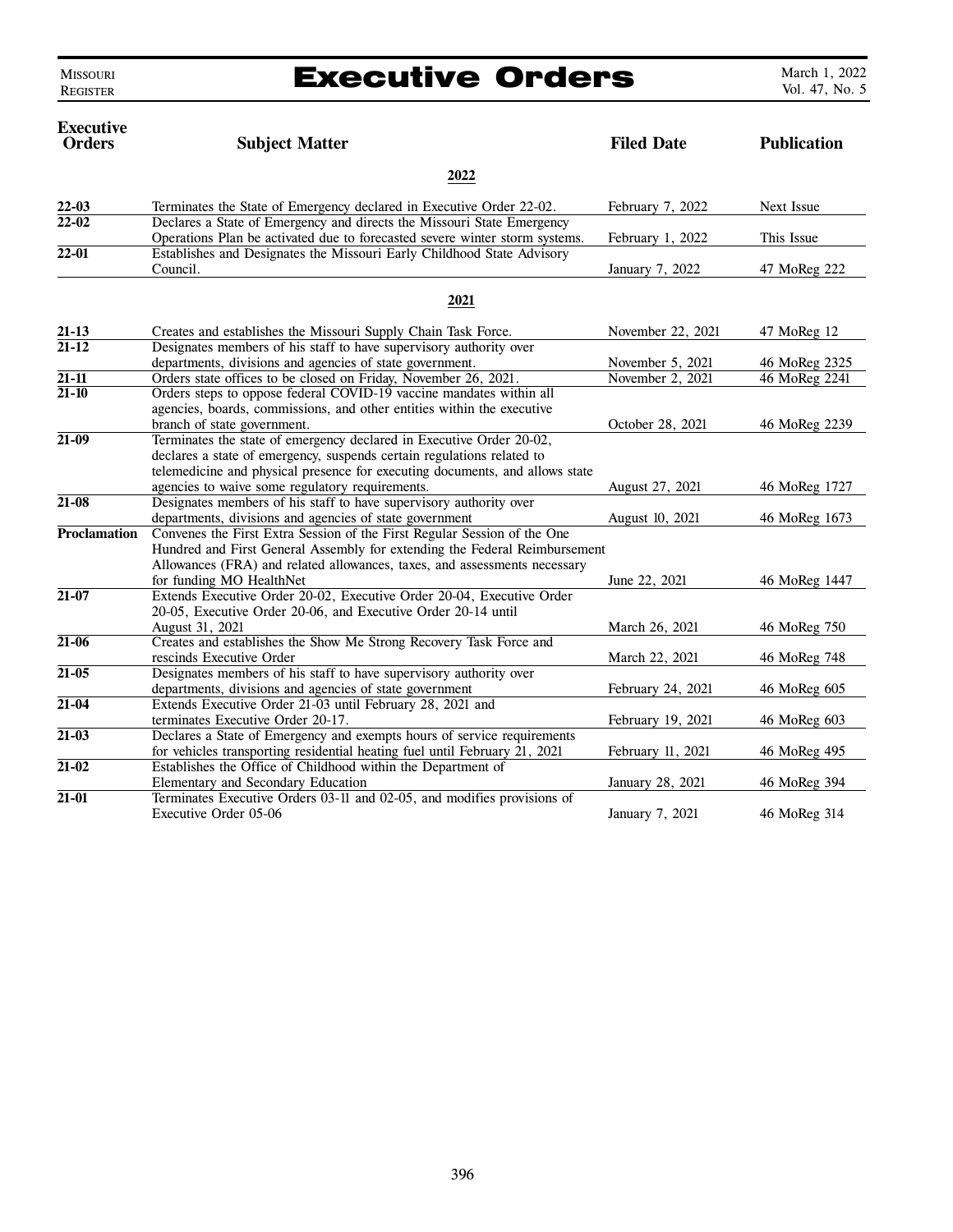March 1, 2022 Vol. 47, No. 5

### Index MISSOURI

REGISTER

The rule number and the MoReg publication date follow each entry to this index.

### **ADMINISTRATION, OFFICE OF**

leaves of absence; 1 CSR 20-5.020; 2/15/22 state official's salary compensation schedule; 1 CSR 10; 12/1/20

### **ACCOUNTANCY, MISSOURI STATE BOARD OF**

foreign corporations; 20 CSR 2010-2.100; 11/15/21, 3/1/22 qualifying programs; 20 CSR 2010-4.020; 1/18/22 requirements for an initial license to practice; 20 CSR 2010-2.061; 7/15/21, 11/1/21

### **AGRICULTURE, DEPARTMENT OF**

definitions;

2 CSR 90-60.020; 2/15/22

2 CSR 90-61.010; 2/15/22

2 CSR 90-64.010; 2/15/22

general land surveying requirements; 2 CSR 90-60.030; 2/15/22

inspection of meat and poultry; 2 CSR 30-10.010; 2/15/22 NIST Handbook 130, "Uniform Packaging and Labeling

 Regulation"; 2 CSR 90-22.140; 8/16/21, 1/18/22 NIST Handbook 130, "Uniform Regulation for the Method of Sale

 of Commodities"; 2 CSR 90-20.040; 8/16/21, 1/18/22 NIST Handbook 133, technical procedures and methods for

- measuring and inspecting packages or amounts of commodi ties; 2 CSR 90-23.010; 8/16/21, 1/18/22
- price verification procedures; 2 CSR 90-25.010; 8/16/21, 1/18/22 registration of servicepersons and service agencies; 2 CSR 90-

 21.010; 8/16/21, 1/18/22 required work order form; 2 CSR 90-63.020; 2/15/22 surveyor's real property report; 2 CSR 90-63.010; 2/15/22

### **AIR CONSERVATION COMMISSION**

confidential information; 10 CSR 10-6.210; 2/15/22

conformity of general federal actions to state implementation plans; 10 CSR 10-6.300; 8/16/21, 2/1/22

construction permits by rule; 10 CSR 10-6.062; 12/1/21

municipal solid waste landfills; 10 CSR 10-5.490; 12/1/21

onboard diagnostics motor vehicle emission inspection; 10 CSR 10- 5.381; 10/15/21

restriction of emissions from municipal solid waste landfills; 10 CSR 10-6.310; 12/1/21

#### **ARCHITECTS, PROFESSIONAL ENGINEERS, PROFES-SIONAL LAND SURVEYORS, AND PROFESSIONAL LAND-SCAPE ARCHITECTS, MISSOURI STATE BOARD OF** definitions;

20 CSR 2030-16.020; 2/15/22

20 CSR 2030-20.010; 2/15/22

general land surveying requirements; 20 CSR 2030-16.030; 2/15/22 surveyor's real property report; 20 CSR 2030-19.010; 2/15/22 reexamination fees; 20 CSR 2030-6.020; 10/15/21, 2/1/22 required work order form; 20 CSR 2030-19.020; 2/15/22

### **ATHLETICS, OFFICE OF**

licenses; 20 CSR 2040-2.011; 12/1/21 permits; 20 CSR 2040-2.021; 11/15/21, 3/1/22

### **CERTIFICATE OF NEED PROGRAM**

Missouri health facilities review committee; 19 CSR 60-050; 1/3/22, 1/18/22

### **CHILDREN'S DIVISION**

background checks for personnel of residential care facilities and child placing agencies; 13 CSR 35-71.015; 11/1/21, 2/15/22

- basic residential treatment for children and youth core requirements (applicable to all agencies)—basis for licensure and licensing procedures; 13 CSR 35-71.020; 11/1/21, 2/15/22
- basis for licensure and licensing procedures; 13 CSR 35-73.012; 11/1/21, 2/15/22
- definitions and principles generally applicable to this chapter; 13 CSR 35-71.010; 11/1/21, 2/15/22
- designation rules for qualified residential treatment programs; 13 CSR 35-71.150; 1/3/22
- hearings and judicial review;
	- 13 CSR 35-71.030; 11/1/21, 2/15/22
	- 13 CSR 35-73.017; 11/1/21, 2/15/22
- notification requirements for license-exempt residential care facili ties; 13 CSR 35-71.300; 11/1/21, 2/15/22
- personnel; 13 CSR 35-71.045; 11/1/21, 2/15/22
- personnel practices and personnel; 13 CSR 35-73.030; 11/1/21, 2/15/22
- scope and definitions; 13 CSR 35-73.010; 11/1/21, 2/15/22
- staff qualifications and requirements; 13 CSR 35-73.035; 11/1/21, 2/15/22

### **CLEAN WATER COMMISSION**

water quality standards; 10 CSR 20-7.031; 7/15/21, 1/3/22

### **CONSERVATION, DEPARTMENT OF**

channel catfish, blue catfish, flathead catfish; 3 CSR 10-6.510; 10/1/21, 1/18/22

- closed hours; 3 CSR 10-12.109; 10/1/21, 1/18/22
- commercial fishing: seasons, methods; 3 CSR 10-10.725; 10/1/21, 1/18/22
- definitions; 3 CSR 10-20.805; 10/1/21, 1/18/22
- elk hunting; 3 CSR 10-11.190; 10/1/21, 1/18/22
- elk: regulations for department areas;  $\hat{3}$  CSR 10-7.715; 10/1/21,  $1/18/22$  $1/18/22$
- fishing, daily and possession limits; 3 CSR 10-11.210; 10/1/21, 1/18/22
- fishing, length limits; 3 CSR 10-12.145; 10/1/21, 1/18/22
- fishing, methods and hours; 3 CSR 10-11.205; 10/1/21, 1/18/22
- furbearers: hunting seasons, methods; 3 CSR 10-7.450; 1/18/22
- furbearers: trapping seasons; 3 CSR 10-8.515; 2/1/22
- general provisions; 3 CSR 10-11.110; 10/1/21, 1/18/22
- hunting and trapping; 3 CSR 10-12.125; 10/1/21, 1/18/22
- other fish; 3 CSR 10-6.550; 10/1/21, 1/18/22 paddlefish; 3 CSR 10-6.525; 10/1/21, 1/18/22
- 
- permits required: exceptions; 3 CSR 10-5.205; 10/1/21, 1/18/22 permits to be signed and carried; 3 CSR 10-5.210; 10/1/21, 1/18/22
- prohibited species; 3 CSR 10-4.117; 10/1/21, 1/18/22
- resident and nonresident permits; 3 CSR 10-5.220; 10/1/21, 1/18/22
- turkeys: seasons, methods, limits; 3 CSR 10-7.455; 1/18/22
- use of traps; 3 CSR 10-8.510; 1/18/22
- vehicles, bicycles, horses, and horseback riding; 3 CSR 10-11.130; 10/1/21, 1/18/22

### **DIETITIANS, STATE COMMITTEE OF**

issuance of temporary courtesy license to nonresident military spouse; 20 CSR 2115-2.062; 1/18/22

### **ELECTED OFFICIALS**

### treasurer

 audits and reporting requirements; 15 CSR 50-5.040; 3/1/22 educational assistance organizations; 15 CSR 50-5.050; 3/1/22 function and organization; 15 CSR 50-1.010; 1/18/22 general organization; 15 CSR 50-4.010; 11/15/21, 2/15/22

15 CSR 50-5.010; 3/1/22

 Missouri education savings program; 15 CSR 50-4.020; 11/15/21, 2/15/22

 Missouri empowerment scholarship accounts program; 15 CSR 50-5.020; 3/1/22

 Missouri MOST 529 matching grant program; 15 CSR 50- 4.030; 11/15/21, 2/15/22

tax credit program; 15 CSR 50-5.030; 3/1/22

### **ELEMENTARY AND SECONDARY EDUCATION, DEPARTMENT OF**

childhood, office of

 annual requirements; 5 CSR 25-400.055; 11/15/21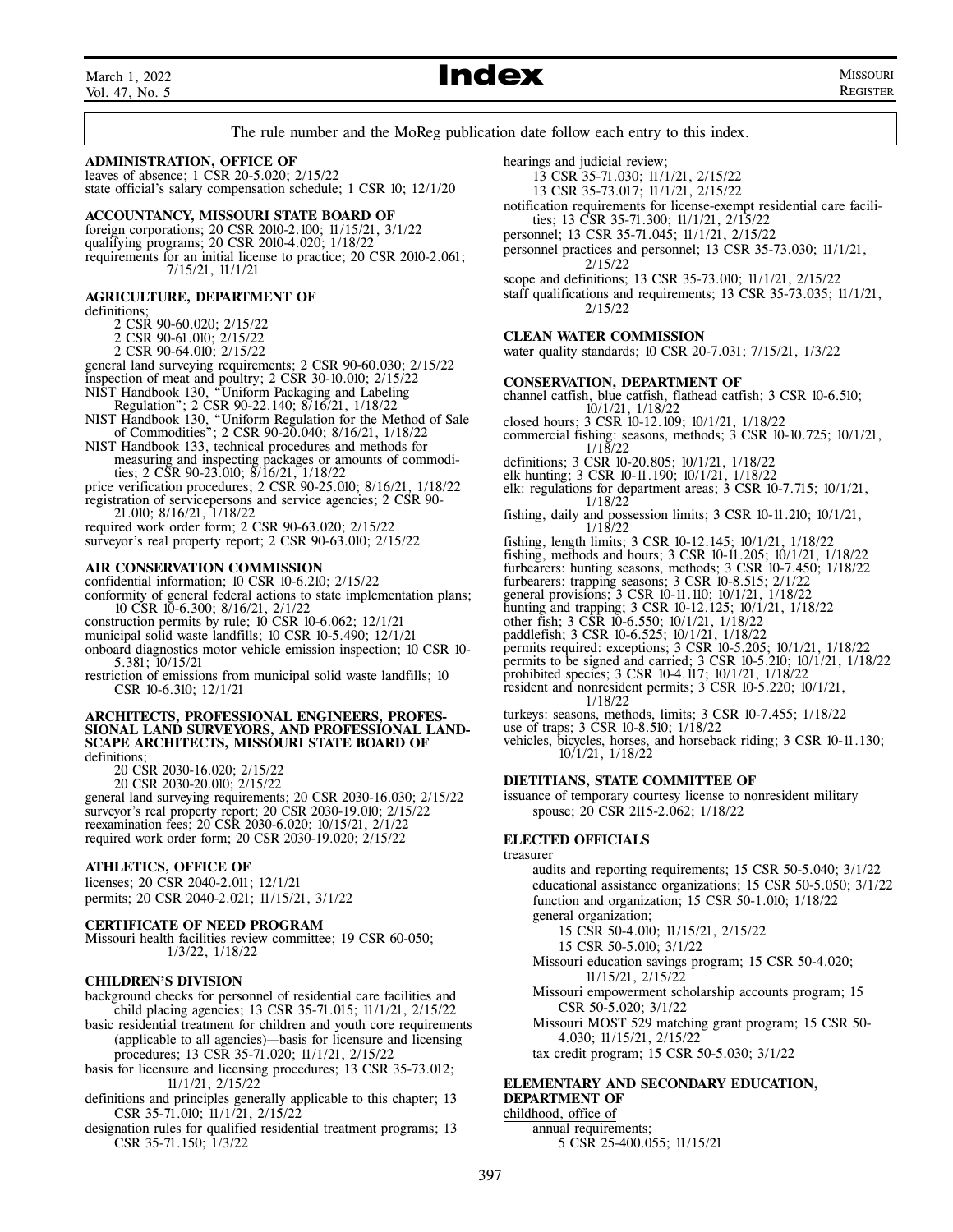5 CSR 25-500-052; 11/15/21 background screening findings; 5 CSR 25-600.040; 11/15/21 child care family and household; 5 CSR 25-400.115; 11/15/21 day care family and household; 5 CSR 25-400.115; 11/15/21 definitions; 5 CSR 25-400.010; 11/15/21 5 CSR 25-500.010; 11/15/21 5 CSR 25-600.010; 11/15/21 definitions relating to child care facilities; 5 CSR 25-300.010; 11/15/21 exemption of day care facilities; 5 CSR 25-400.015; 11/15/21 5 CSR 25-500.022; 11/15/21 fire safety requirements; 5 CSR 25-300.070; 11/15/21 general provisions governing programs authorized under early childhood development, education, and care; 5 CSR 25- 100.310; 9/1/21, 10/15/21, 2/15/22 general provisions governing programs authorized under the early childhood development act; 5 CSR 25-100.330; 9/1/21, 11/15/21 general requirements; 5 CSR 25-600.020; 11/15/21 hourly care facilities; 5 CSR 25-500.152; 11/15/21 licensing process; 5 CSR 25-400.045; 11/15/21 5 CSR 25-500.042; 11/15/21 local inspections; 5 CSR 25-300.030; 11/15/21 medical examination reports; 5 CSR 25-400.125; 11/15/21 5 CSR 25-500.122; 11/15/21 nighttime care; 5 CSR 25-400.145; 11/15/21 organization and administration; 5 CSR 25-400.025; 11/15/21 5 CSR 25-500.032; 11/15/21 overlap care of children; 5 CSR 25-400.155; 11/15/21 5 CSR 25-500.162; 11/15/21 personnel; 5 CSR 25-500.102; 11/15/21 process for appeal required in section 210.1080, RSMo; 5 CSR 25-600.050; 11/15/21 records and reports; 5 CSR 25-400.210; 11/15/21 5 CSR 25-500.222; 11/15/21 sanitation requirements; 5 CSR 25-300.080; 11/15/21 the child care provider and other child care personnel; 5 CSR 25-400.105; 11/15/21 transportation and field trip requirements; 5 CSR 25-300.100; 11/15/21 variance requests; 5 CSR 25-300.120; 11/15/21 5 CSR 25-400.220; 11/15/21 5 CSR 25-500.230; 11/15/21 commissioner of education access to public records and fees for copying of public records; 5 CSR 10-3.010; 8/2/21, 1/3/22 general department organization; 5 CSR 10-1.010; 8/2/21, 1/3/22 division of financial and administrative services cash in lieu of commodities; 5 CSR 30-680.040; 10/1/21, 2/15/22 determining eligibility for free and reduced price meals and milk in schools; 5 CSR 30-680.050; 10/1/21, 2/15/22 food distribution; 5 CSR 30-680.060; 10/1/21, 2/15/22 food service equipment assistance program; 5 CSR 30- 680.035; 10/1/21, 2/15/22 national school meals program; 5 CSR 30-680.010; 10/1/21, 2/15/22 school breakfast program; 5 CSR 30-680.030; 10/1/21, 2/15/22 special milk program for children; 5 CSR 30-680.020; 10/1/21, 2/15/22 summer food services program—request for waiver; 5 CSR

30-680.070; 10/1/21, 2/15/22

division of learning services

 administration of high school equivalence program; 5 CSR 20- [500.330]200.310; 1/18/22

 application for certificate of license to teach on the basis of certification by the american board for certification of teacher excellence (ABCTE); 5 CSR 20-400.210; 11/1/21 certificate of license to teach classifications; 5 CSR 20-

400.260; 11/1/21

 certification requirements for career education (adult) certifi cate; 5 CSR 20-400.670; 12/1/21

 certification requirements for career education (secondary) 7- 12 certificates; 5 CSR 20-400.660; 12/1/21

 certification requirements for teacher of secondary education (grades 9-12); 5 CSR 20-400.540; 10/1/21, 2/15/22

computer science; 5 CSR 20-200.265; 1/18/22

 discipline of certificates of license to teach; 5 CSR 20- 400.230; 12/1/21

internet filtering; 5 CSR 20-100.220; 8/2/21, 1/3/22

 programs for gifted children; 5 CSR 20-100.110; 12/1/21 Robert C. Byrd honors scholarship program; 5 CSR 20- 400.410; 12/1/21

 statewide longitudinal data system; 5 CSR 20-700.100; 10/1/21, 2/15/22

#### **EXAMINERS FOR HEARING INSTRUMENT SPECIALISTS, BOARD OF**

issuance of temporary courtesy license to nonresident military spouse; 20 CSR 2165-2.035; 1/18/22

### **EXECUTIVE ORDERS**

Creates and establishes the Missouri Supply Chain Task Force; 21- 13; 1/3/22

Declares a State of Emergency and directs the Missouri State Emergency Operations Plan be activated due to forecasted severe winter storm systems; 22-02; 3/1/22

### **FAMILY SUPPORT DIVISION**

authorized representatives; 13 CSR 40-2.015; 11/15/21 presumptive eligibility; 13 CSR 40-7.050; 11/15/21 scope and definitions; 13 CSR 40-7.010; 11/15/21

### **HEALING ARTS, STATE BOARD OF REGISTRATION FOR THE**

advisory commission for physician assistants; 20 CSR 2150-7.320; 12/15/21

applicants for certificate of controlled substance prescriptive author ity; 20 CSR 2150-7.130; 12/15/21

applicants for licensure; 20 CSR 2150-7.100; 12/15/21

applicants for temporary licensure; 20 CSR 2150-7.300; 12/15/21

collaborative practice arrangements, name and address change requirements, retirement affidavits; 20 CSR 2150-7.122; 12/15/21

grounds for discipline, procedures; 20 CSR 2150-7.140; 12/15/21

late registration and reinstatement applicants; 20 CSR 2150-7.125; 12/15/21

physician assistant collaborative practice arrangements; 20 CSR 2150-7.135; 12/15/21

physician assistant supervision agreements; 20 CSR 2150-7.135; 12/15/21

supervision arrangements, name and address change requirements, retirement affidavits; 20 CSR 2150-7.122; 12/15/21

### **HEALTH AND SENIOR SERVICES, DEPARTMENT OF** community and public health, division of

 measures to determine the prevalence and prevent the spread of diseases which are infectious, contagious, communica ble, or dangerous in their nature; 19 CSR 20-20.040; 2/1/22

 quarantine or isolation practices and closing of schools and places of public and private assembly; 19 CSR 20- 20.050; 2/1/22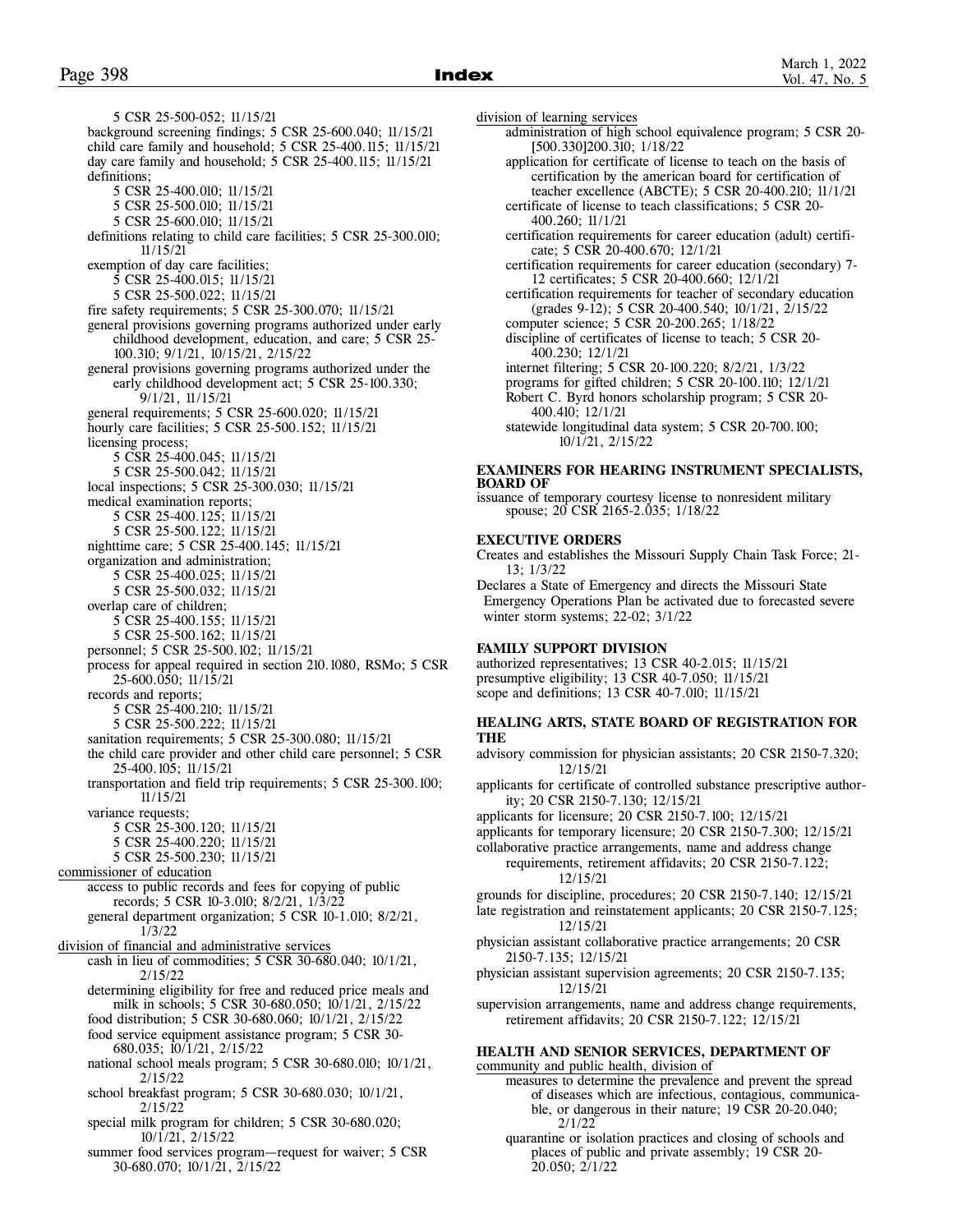reporting infectious, contagious, communicable, or dangerous diseases; 19 CSR 20-20.020; 2/1/22 nursing home administrators, missouri board of display of license; 19 CSR 73-2.110; 1/3/22 duplicate license; 19 CSR 73-2.120; 1/3/22 fees; 19 CSR 73-2.015; 1/3/22 general organization; 19 CSR 73-1.010; 1/3/22 public complaints; 19 CSR 73-2.085; 1/3/22 renewal of expired license; 19 CSR 73-2.055; 1/3/22 regulation and licensure, division of evaluation and assessment measures for title XIX recipients and applicants; 19 CSR 30-81.030; 11/15/21, 3/1/22 general licensure requirements; 19 CSR 30-82.010; 12/15/21 schedules of controlled substances; 19 CSR 30-1.002; 11/1/21, 2/15/22 standards for the operation of abortion facilities; 19 CSR 30- 30.060; 11/1/21, 3/1/22 transfer and discharge procedures; 19 CSR 30-82.050; 10/1/21, 2/1/22 senior and disability services, division of administration of the older americans act; 19 CSR 15-4.020; 3/1/22 affirmative action/equal employment opportunity preference hiring; 19 CSR 15-4.120; 3/1/22 appeal to the assistant secretary; 19 CSR 15-4.090; 3/1/22 area agency on aging advisory council; 19 CSR 15-4.110; 3/1/22 area agency on aging advocacy responsibility; 19 CSR 15- 4.180; 3/1/22 area agency on aging development of a comprehensive and coordinated service delivery system; 19 CSR 15-4.190; 3/1/22 area agency on aging director; 19 CSR 15-4.135; 3/1/22 area agency on aging election procedures for governing body membership; 19 CSR 15-4.105; 3/1/22 area agency on aging fiscal management; 19 CSR 15-4.170; 3/1/22 area agency on aging governing body; 19 CSR 15-4.100; 3/1/22 area agency on aging grievance procedures; 19 CSR 15-4.210; 3/1/22 area agency on aging nutrition services incentive program; 19 CSR 15-4.250; 3/1/22 area agency on aging plan; 19 CSR 15-4.140; 3/1/22 area agency on aging staff; 19 CSR 15-4.130; 3/1/22 area agency on aging subgrants or contracts; 19 CSR 15- 4.200; 3/1/22 area agency on aging technical assistance, monitoring and evaluation responsibilities; 19 CSR 15-4.220; 3/1/22 definition of terms; 19 CSR 15-4.010; 3/1/22 designation of area agencies on aging; 19 CSR 15-4.070; 3/1/22 division formal hearings; 19 CSR 15-4.440; 3/1/22 19 CSR 15-6.025; 3/1/22 division mediation procedures; 19 CSR 15-6.020; 3/1/22 funding for establishment, maintenance, modernization, acqui sition, or construction of multipurpose senior centers; 19 CSR 15-4.175; 3/1/22 funding formula and fiscal management; 19 CSR 15-4.050; 3/1/22 information and assistance; 19 CSR 15-4.290; 3/1/22 information and assistance service standards; 19 CSR 15-4.295; 3/1/22 19 CSR 15-7.050; 3/1/22 legal assistance; 19 CSR 15-4.270; 3/1/22 multipurpose senior center; 19 CSR 15-4.230; 3/1/22 nutrition services requirements; 19 CSR 15-4.240; 3/1/22 nutrition service standards; 19 CSR 15-4.245; 3/1/22 19 CSR 15-7.060; 3/1/22 ombudsman services; 19 CSR 15-4.280; 3/1/22 outreach services; 19 CSR 15-4.260; 3/1/22 record keeping and confidentiality; 19 CSR 15-4.300; 3/1/22

 review, submission and approval of area agency on aging area plans and plan amendments;  $19 \text{ CSR } 15-4.160$ ;  $3/\overline{1}/22$  state long-term care ombudsman program; 19 CSR 15-4.060; 3/1/22 state plan; 19 CSR 15-4.040; 3/1/22 transportation service standards; 19 CSR 15-4.410; 3/1/22 19 CSR 15-7.040; 3/1/22 waivers; 19 CSR 15-4.150; 3/1/22 withdrawal of designation; 19 CSR 15-4.080; 3/1/22

### **HIGHER EDUCATION AND WORKFORCE DEVELOP-MENT, DEPARTMENT OF**

A+ dual credit/dual enrollment scholarship program; 6 CSR 10- 2.195; 10/1/21, 2/15/22

tuition increases; 6 CSR 10-14.010; 11/1/21, 2/15/22

### **INSURANCE**

applied behavior analysis maximum benefit; 20 CSR; 1/18/22, 3/1/22

construction claims binding arbitration cap; 20 CSR; 1/3/22

non-economic damages in medical malpractice cap; 20 CSR; 1/18/22, 3/1/22

- sovereign immunity limits; 20 CSR; 1/3/22
- state legal expense fund; 20 CSR; 1/3/22

insurance licensing

 appointment and termination of insurance producers; 20 CSR 700-1.130; 12/15/21

continuing education; 20 CSR 700-3.200; 12/15/21

insurance solvency and company regulation

 credit for reinsurance; 20 CSR 200-2.100; 10/1/21, 3/1/22 insurance holding company system regulation with reporting forms and instructions; 20 CSR 200-11.101; 10/1/21, 3/1/22

 term and universal life insurance reserve financing; 20 CSR 200-2.900; 10/1/21, 3/1/22

property and casualty

 rate increases; 20 CSR 500-2.600; 10/1/21, 3/1/22 standard fire policies; 20 CSR 500-1.100; 12/15/21

### **LABOR AND INDUSTRIAL RELATIONS, DEPARTMENT OF**

complaint, investigation, and conciliation processes; 8 CSR 60- 2.025; 10/15/21, 3/1/22

evidence of occupational disease exposure for first responders; 8 CSR 50-5.007; 2/1/22

prehearing discovery; 8 CSR 60-2.100; 10/15/21, 3/1/22

waiver of recovery of overpayments under the coronavirus aid, relief and economic security act (CARES), as amended; 8 CSR 10-3.160; 8/16/21, 12/1/21, 3/1/22

### **MENTAL HEALTH, DEPARTMENT OF**

licensing rules adequate staff; 9 CSR 40-5.075; 8/2/21, 12/1/21, 3/1/22 food services; 9 CSR 40-5.055; 8/2/21, 12/1/21, 3/1/22 general medical and health care; 9 CSR 40-5.035; 8/2/21, 12/1/21, 3/1/22 physical plant; 9 CSR 40-5.015; 8/2/21, 12/1/21, 3/1/22

#### **MISSOURI CONSOLIDATED HEALTH CARE PLAN**

health savings account plan benefit provisions and covered charges; 22 CSR 10-2.053; 12/1/21

22 CSR 10-3.055; 12/1/21

medical plan benefit provisions and covered charges; 22 CSR 10-2.055; 12/1/21

22 CSR 10-3.057; 12/1/21

pharmacy employer group waiver plan for medicare Primary mem bers; 22 CSR 10-2.089; 12/1/21

pharmacy benefit summary;

22 CSR 10-2.090; 12/1/21

22 CSR 10-3.090; 12/1/21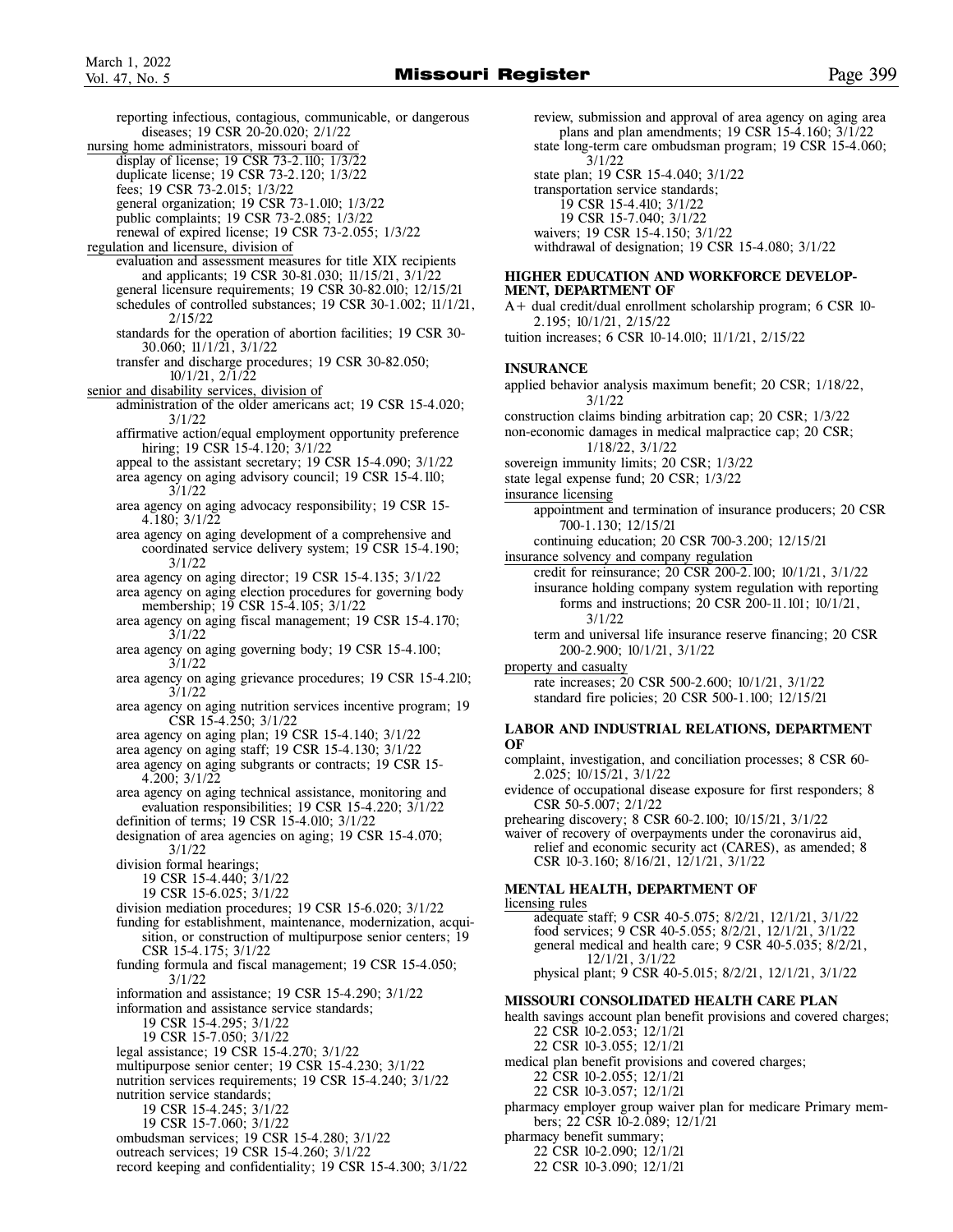Strive for Wellness® health center provisions, charges, and services; 22 CSR 10-2.140; 12/1/21

### **MO HEALTHNET DIVISION**

- ambulance services reimbursement allowance; 13 CSR 70-3.200; 10/1/21
- copayment and coinsurance for certain medicaid-covered services; 13 CSR 70-4.050; 10/1/21, 2/15/22
- department is the payer of last resort, department's claim for recov ery, participant's duty of cooperation; 13 CSR 70-4.120; 2/15/22
- direct deposit of provider reimbursement; 13 CSR 70-3.140; 10/1/21, 2/15/22
- direct medicaid payments; 13 CSR 70-15.015; 10/1/21, 2/15/22
- federal reimbursement allowance (FRA); 13 CSR 70-15.110; 10/1/21, 3/1/22
- global per diem adjustments to nursing facility and HIV nursing facility reimbursement rates; 13 CSR 70-10.016; 10/15/21, 2/1/22
- ground emergency medical transportation uncompensated cost reim bursement program; 13 CSR 70-6.020; 11/1/21
- home health-care services; 13 CSR 70-90.010; 11/15/21
- hospice services program; 13 CSR 70-50.010; 8/16/21, 1/3/22
- hospital outpatient services; 13 CSR 70-15.040; 11/1/21
- inpatient hospital and outpatient hospital settlements; 13 CSR 70- 15.040; 11/1/21
- inpatient psychiatric services for individuals under age twenty-one; 13 CSR 70-15.070; 9/15/21, 2/15/22
- limitations on payment of out-of-state nonemergency medical ser vices; 13 CSR 70-3.120; 2/15/22
- list of drugs for which prior authorization is required and drugs excluded from coverage under the MO HealthNet pharmacy program; 13 CSR 70-20.031; 12/1/21
- medical pre-certification process; 13 CSR 70-3.180; 2/15/22
- missouri rx plan benefits and limitations; 13 CSR 70-100.010;
- 11/1/21 mo healthnet program benefits for nurse-midwife services; 13 CSR 70-55.010; 8/16/21, 1/3/22
- obtaining information from providers of medical services; 13 CSR 70-3.050; 9/1/21, 1/3/22
- organization and description; 13 CSR 70-1.010; 10/1/21, 2/1/22
- payment and payment limitations for inpatient hospital care; 13 CSR 70-15.030; 2/15/22
- payment policy for asthma education and in-home environmental assessments; 13 CSR 70-[3.260]25.150; 10/1/21, 2/1/22
- payment policy for provider preventable conditions; 13 CSR 70- 3.230; 1/3/22
- placement of liens on property of certain institutionalized MO HealthNet [eligible persons] participants; 13 CSR 70-4.110; 2/15/22
- preventing medicaid payment of expenses used to meet spenddown; 13 CSR 70-4.100; 2/15/22
- procedures for admission certification, continued stay review, and validation review of hospital admissions; 13 CSR 70-15.020; 2/15/22
- rehabilitation center program; 13 CSR 70-65.010; 2/15/22
- telemedicine services; 13 CSR 70-3.330; 1/3/22
- therapy program; 13 CSR 70-70.010; 9/1/21, 1/3/22
- title XIX provider enrollment; 13 CSR 70-3.020; 10/1/21, 2/15/22
- violations attested to by the department of health and senior ser vices; 13 CSR 70-3.035; 11/1/21

### **PHARMACY, STATE BOARD OF**

- pharmacist-in-charge; 20 CSR 2220-2.090; 3/1/22
- pharmacy standards of operation; 20 CSR 2220-2.010; 3/1/22
- remote data entry; 20 CSR 2220-2.725; 12/15/21, 3/1/22
- standards of operation for a class J: shared services pharmacy; 20 CSR 2220-2.650; 10/1/21, 1/18/22

### **PROFESSIONAL REGISTRATION, DIVISION OF**

- designation of license renewal dates and related renewal information; 20 CSR 2231-2.010; 1/3/22
- pre-licensure criminal history determination; 20 CSR 2231-3.020; 1/18/22

### **PUBLIC DEFENDER COMMISSION**

guidelines for the determination of indigence; 18 CSR 10-3.010; 2/1/22

### **PUBLIC SAFETY, DEPARTMENT OF**

- alcohol and tobacco control, division of
	- application for license; 11 CSR 70-2.020; 3/1/22 change of facts, posting, transfer, and lost licenses—execu-
	- tors—administrators; 11 CSR 70-2.030; 3/1/22
	- definitions; 11 CSR 70-2.010; 3/1/22
	- malt liquor tax; 11 CSR 70-2.080; 3/1/22
	- manufacturers; 11 CSR 70-2.060; 3/1/22
	- report of brewers and beer wholesalers; 11 CSR 70-2.100; 3/1/22
	- report of brewers, beer manufacturers, solicitors, and beer wholesalers; 11 CSR 70-2.100; 3/1/22
	- reports of distillers, solicitors, wine manufacturers, and whole salers; 11 CSR 70-2.090; 3/1/22
	- reporting distillers, solicitors, wine manufacturers, and whole salers; 11 CSR 70-2.090; 3/1/22
	- tax on spirituous liquor and wine; 11 CSR 70-2.070; 3/1/22
- wholesalers'conduct of business; 11 CSR 70-2.050; 3/1/22 director, office of
	- alternate equipment regulations for animal-drawn vehicles; 11 CSR 30-7.020; 1/3/22
- Missouri gaming commission
	- dice—receipt, storage, inspections, and removal from use; 11 CSR 45-5.265; 3/1/22
	- minimum internal control standards (MICS)—chapter D; 11 CSR 45-9.104; 3/1/22
	- minimum internal control standards (MICS)—chapter M; 11 CSR 45-9.113; 11/1/21
	- minimum internal control standards (MICS)—chapter W; 11 CSR 45-9.123; 10/1/21, 2/1/22
	- non-gambling hours; 11 CSR 45-7.130; 11/1/21
	- table game cards—receipt, storage, inspections, and removal from use; 11 CSR 45-5.184; 3/1/22
- Missouri 911 service board definitions; 11 CSR 90-2.010; 2/15/22

### **PUBLIC SERVICE COMMISSION**

approval of manufacturing programs; 20 CSR 4240-123.040; 9/1/21, 1/18/22

- limited use installer license; 20 CSR 4240-125.050; 9/1/21; 1/18/22
- manufactured home installer license; 20 CSR 4240-125.040; 9/1/21; 1/18/22
- new manufactured home manufacturer's inspection fee; 20 CSR 4240-120.140; 9/1/21, 1/18/22
- seals; 20 CSR 4240-123.030; 9/1/21, 1/18/22

### **REAL ESTATE APPRAISERS**

appraisal management company application requirements; 20 CSR 2245-10.010; 11/15/21, 3/1/22

certification and licensure examinations; 20 CSR 2245-3.020; 2/1/22

### **REAL ESTATE COMMISSION**

advertising; 20 CSR 2250-8.070; 11/1/21, 3/1/22

compensation disputes and compensation paid to unlicensed busi ness entity; 20 CSR 2250-2.040; 11/1/21, 3/1/22

### **RETIREMENT SYSTEMS**

part time election; 16 CSR 10-4.007; 9/1/21, 2/1/22

16 CSR 10-6.015; 9/1/21, 2/1/22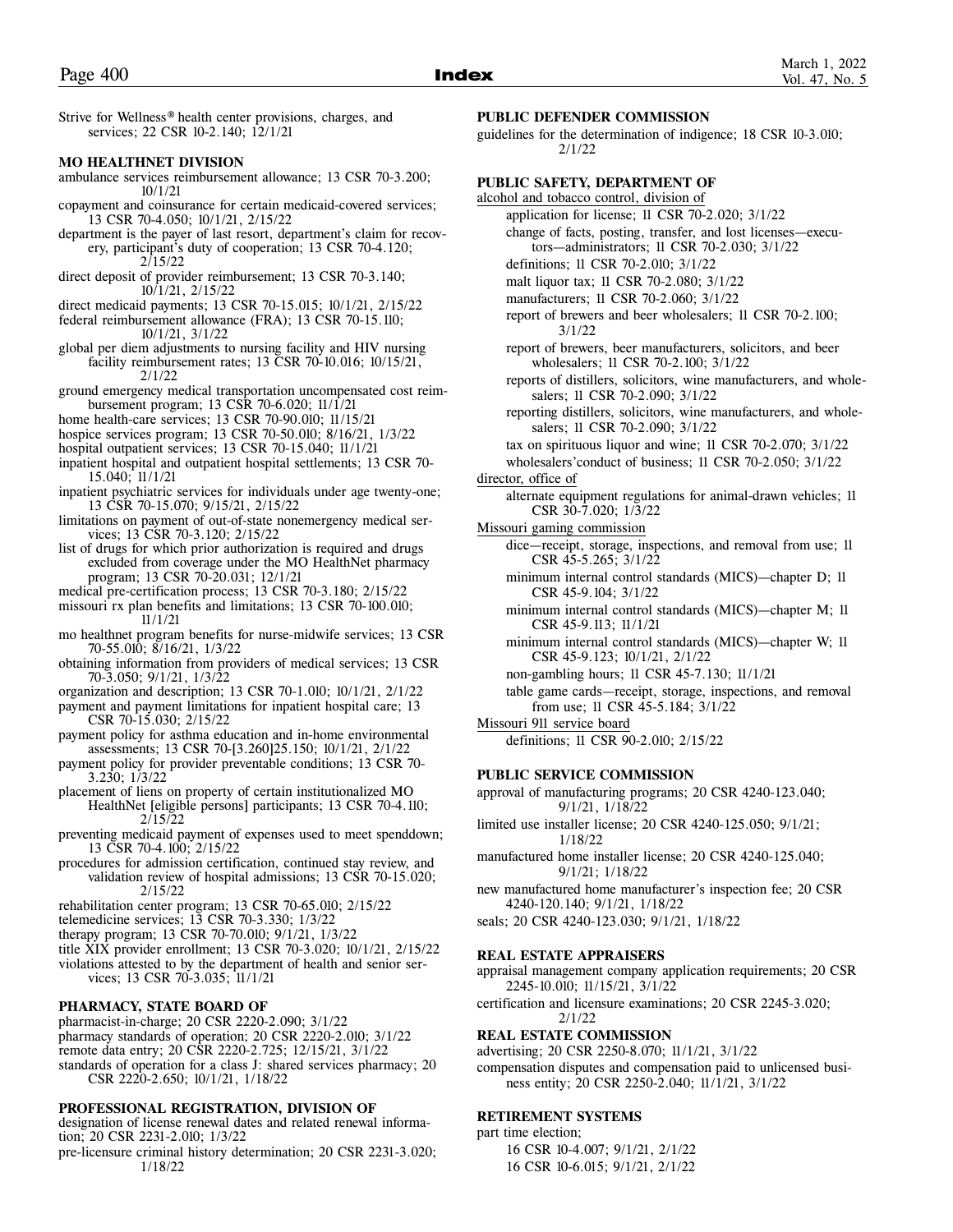### **REVENUE, DEPARTMENT OF**

- agricultural land productive values; 12 CSR 30-4.010; 2/1/22
- annual adjusted rate of interest; 12 CSR 10-41.010; 11/15/21, 3/1/22 application for certificate of self-insurance from religious denomi-
- nations; 12 CSR 10-25.120; 11/1/21, 2/15/22
- claims for refund of missouri estate tax when paid in installments; 12 CSR 10-8.180; 1/18/22
- construction contractors; 12 CSR 10-2.230; 11/15/21, 3/1/22
- credit for new or expanded business facility; 12 CSR 10-2.085; 11/15/21, 3/1/22
- dealer administrative fees and system modernization; 12 CSR 10- 26.230; 10/1/21, 1/18/22
- definitions; 12 CSR 10-8.010; 1/18/22
- estate tax interest rate; 12 CSR 10-8.160; 1/18/22
- extension of time to pay missouri estate tax; 12 CSR 10-8.170; 1/18/22
- failure to pay estimated tax for tax years ending after December 31, [1983]1989; 12 CSR 10-2.067; 11/15/21, 3/1/22
- federal death tax credit; 12 CSR 10-8.030; 1/18/22

filing requirements as defined in section 144, RSMo; 12 CSR 10- 104.030; 11/15/21, 3/1/22

- letter rulings; 12 CSR 10-1.020; 3/1/22
- material recovery processing plant exemption, as defined in section 144.030, RSMo; 12 CSR 10-111.060; 11/15/21, 3/1/22
- maximum dealer administrative fees; 12 CSR 10-26.231; 3/1/22
- missouri estate tax base; 12 CSR 10-8.190; 1/18/22
- notice of intention to transfer assets; 12 CSR 10-8.120; 1/18/22
- property subject to tax; 12 CSR 10-8.020; 1/18/22

sales of electricity, water and gas as defined in section 144, RSMo; 12 CSR 10-108.300; 11/15/21, 3/1/22

### **SECRETARY OF STATE**

- dishonest or unethical business practices by investments advisers and investment adviser representatives; 15 CSR 30-51.172; 12/1/21
- trusted contract requirements for investment advisers; 15 CSR 30- 51.075; 12/1/21

### **SOCIAL SERVICES, DEPARTMENT OF**

- definitions; 13 CSR 65-2.010; 10/1/21, 2/1/22 denial or limitations of applying provider; 13 CSR 65-2.030; 10/1/21, 2/15/22
- domestic violence shelter and rape crisis center tax credit; 13 CSR 10-3.040; 10/1/21, 2/15/22
- maternity home tax credit; 13 CSR 10-3.050; 10/1/21, 2/15/22 provider enrollment and application; 13 CSR 65-2.020; 10/1/21

### **SOCIAL WORKERS, STATE COMMITTEE FOR**

- application for licensure as a social worker; 20 CSR 2263-2.050; 3/1/22
- supervised licensed social work experience; 20 CSR 2263-2.030; 3/1/22

### **VETERINARY MEDICAL BOARD, MISSOURI**

temporary courtesy license; 20 CSR 2270-2.072; 1/18/22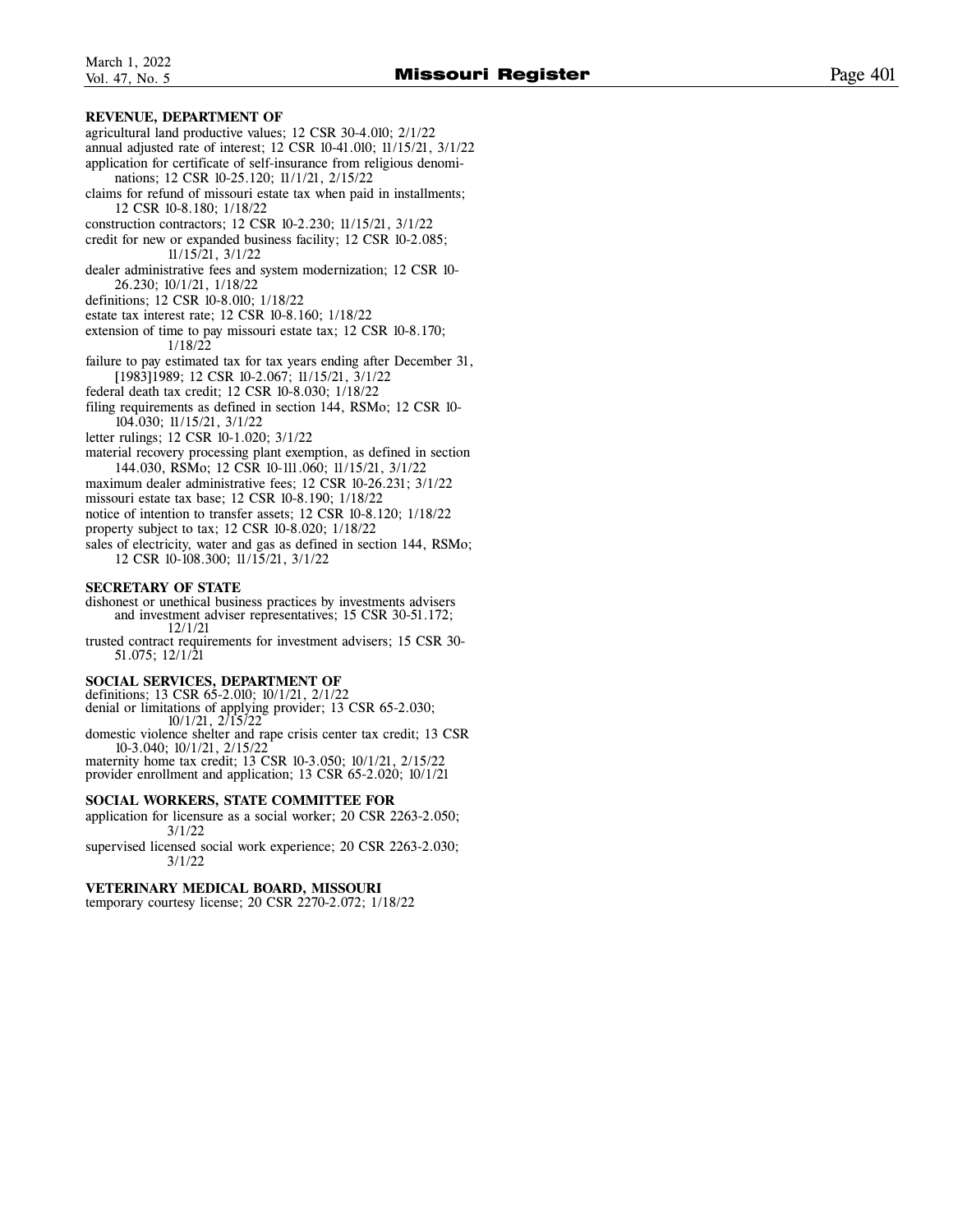# MISSOURI STATE RULEMAKING MANUAL



## JOHN R. ASHCROFT SECRETARY OF STATE

The *Missouri State Rulemaking Manual* is available exclusively online at sos.mo.gov/adrules/manual/manual for state agencies to assist in preparing all types of rulemakings.

For information about rule drafting classes call (573) 751-4015.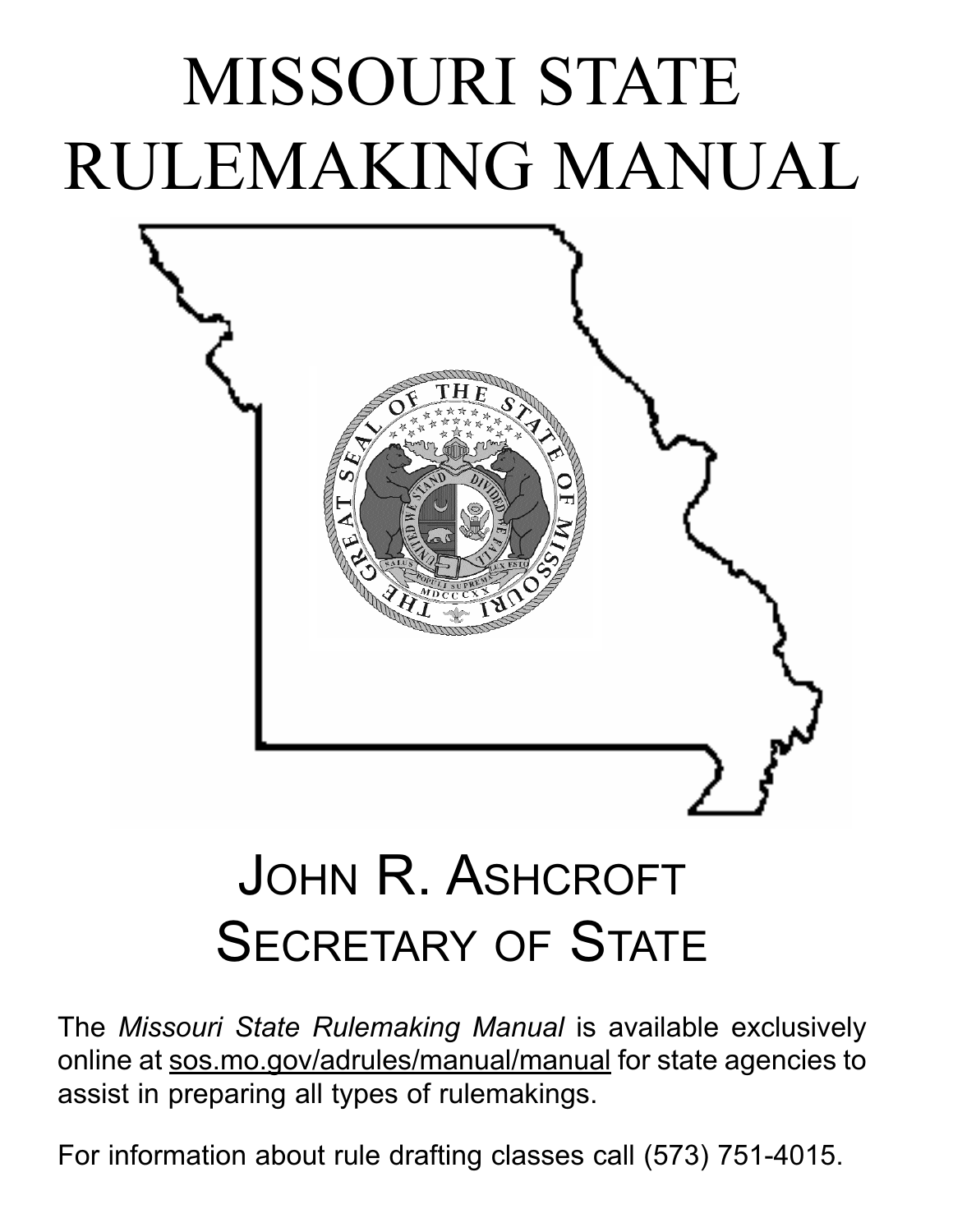### **Rulemaking Classes**

**Are you new to rulemaking or in need of a refresher course to assist you in filing rules or understanding the rulemaking process?** 

**The Administrative Rules Division offers group and individual classes for rule drafting and preparation of rule packets. Please call Curtis at (573) 751-2022 or email curtis.treat@sos.mo.gov to schedule a class.** 

*We are currently offering virtual classes.*